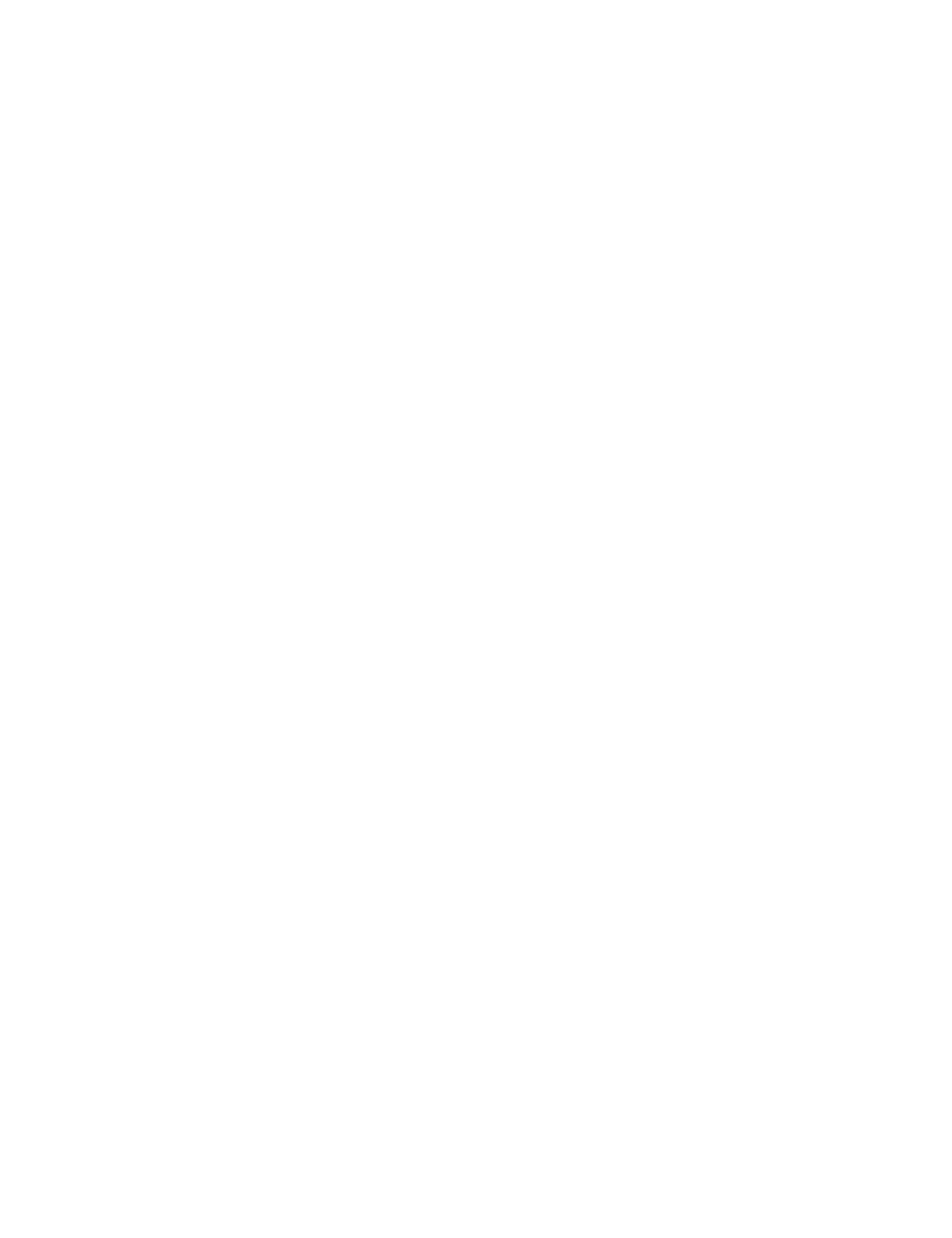## **Table of Contents**

#### **Page Number**

|                   | <b>Foreword by Secretary of State</b>                                                       |                       |
|-------------------|---------------------------------------------------------------------------------------------|-----------------------|
| Chapter 1.        | <b>Introduction</b>                                                                         | 1                     |
| <b>Chapter 2.</b> | <b>Background</b>                                                                           | $\overline{2}$        |
| Chapter 3.        | <b>Scope of Devolution</b>                                                                  | 3                     |
| Chapter 4.        | <b>Departmental Models</b>                                                                  | 4                     |
|                   | Human Rights & Equality safeguards                                                          | $6\,$                 |
|                   | <b>Resources</b>                                                                            | $\overline{7}$        |
| <b>Chapter 5.</b> | <b>Criminal Law and Creation of Offences and Penalties</b>                                  | 8                     |
| Chapter 6.        | <b>Prevention and Detection of Crime</b>                                                    | 9                     |
|                   | <b>Police Powers</b>                                                                        | $\boldsymbol{9}$      |
|                   | Police & Criminal Evidence (NI) Order 1989                                                  | $\boldsymbol{9}$<br>9 |
|                   | <b>Regulation of Investigatory Powers Act 2000</b><br>Criminal Records Checks & Disclosures | 9                     |
|                   | <b>Forensic Science Northern Ireland</b>                                                    | 10                    |
|                   | <b>State Pathologist's Department</b>                                                       | 10                    |
|                   | <b>Key Persons Protection Scheme</b>                                                        | 11                    |
|                   | Other UK bodies involved in tackling criminality in NI                                      | 11                    |
| Chapter 7.        | <b>Prosecutions</b>                                                                         | 12                    |
|                   | <b>Public Prosecution Service</b>                                                           | 12                    |
|                   | <b>Advocate General for Northern Ireland</b>                                                | 13                    |
| Chapter 8.        | <b>Treatment of offenders</b>                                                               | 14                    |
|                   | Prisons                                                                                     | 14                    |
|                   | Prisoner Ombudsman<br><b>Probation Board for Northern Ireland</b>                           | 14<br>14              |
|                   | <b>Youth Justice Agency</b>                                                                 | 15                    |
|                   | Mentally disordered offenders                                                               | 15                    |
|                   | <b>Life Sentence Review Commissioners</b>                                                   | 16                    |
|                   | <b>Sentence Review Commissioners</b>                                                        | 16                    |
|                   | Northern Ireland (Remission of Sentences) Act 1995                                          | 17                    |
| Chapter 9.        | <b>Compensation</b>                                                                         | 18                    |
|                   | <b>Compensation Agency</b>                                                                  | 18                    |
|                   | <b>Criminal Injuries Compensation Appeals Panel</b>                                         | 18                    |
| Chapter 10.       | <b>Community Safety Partnerships</b>                                                        | 19                    |
| Chapter 11.       | <b>Chief Inspector of Criminal Justice</b>                                                  | 20                    |
| Chapter 12.       | <b>Public order</b>                                                                         | 21                    |
|                   | Legislative framework                                                                       | 21                    |
|                   | <b>Parades Commission</b>                                                                   | 21                    |
| Chapter 13.       | The Police & the Policing Accountability Framework                                          | 22                    |
|                   | <b>Policing Board</b>                                                                       | 22                    |
|                   | Appointment of members                                                                      | 23                    |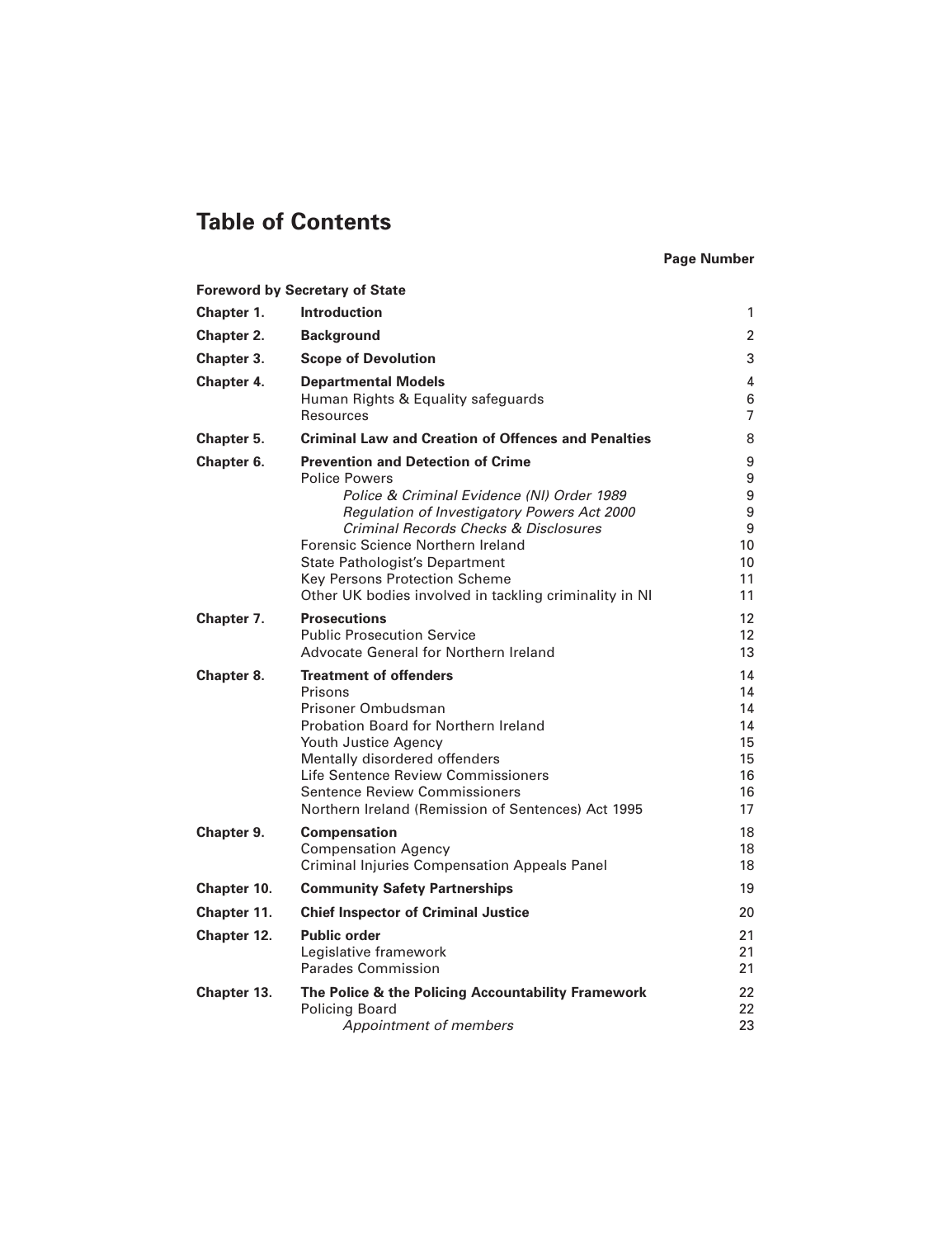|             | Funding                                                                   | 23       |
|-------------|---------------------------------------------------------------------------|----------|
|             | <b>Devolution of Board functions</b>                                      | 23       |
|             | <b>District Policing Partnerships</b>                                     | 23       |
|             | <b>Police Service of Northern Ireland</b>                                 | 24       |
|             | <b>Funding and audit</b>                                                  | 24       |
|             | Pay and pensions                                                          | 25       |
|             | Recruitment and appointments                                              | 26       |
|             | Senior appointments                                                       | 26       |
|             | Vetting appeals                                                           | 26       |
|             | Temporary 50:50 provisions                                                | 26       |
|             | Severance                                                                 | 27       |
|             | <b>Alternatives to Plastic Baton Rounds</b>                               | 27       |
|             | <b>Flags and emblems</b>                                                  | 28       |
|             | <b>Medals</b>                                                             | 28       |
|             | Police complaints and the Police Ombudsman                                | 29       |
|             | Appointment                                                               | 29       |
|             | Funding and corporate governance                                          | 29       |
|             | The wider policing family                                                 | 29       |
|             | <b>Police Oversight Commissioner</b>                                      | 29       |
|             | Lay visitors                                                              | 30       |
|             | <b>Police Association</b>                                                 | 30       |
|             | <b>Police Rehabilitation and Retraining Trust</b>                         | 30       |
|             | <b>Police Fund</b>                                                        | 30       |
|             | <b>RUC George Cross Foundation</b>                                        | 31       |
|             | <b>RUC Widows Association</b>                                             | 31       |
|             | <b>Traffic Wardens</b>                                                    | 31       |
| Chapter 14. | <b>Firearms and explosives</b>                                            | 32       |
| Chapter 15. | <b>The Courts</b>                                                         | 33       |
|             | <b>The Courts</b>                                                         | 33       |
|             | Lord Chancellor's responsibilities                                        | 33       |
|             | Lord Chief Justice (NI) responsibilities                                  | 34       |
|             | <b>Northern Ireland Court Service</b>                                     | 34       |
|             | Legal Aid                                                                 | 34       |
|             | <b>Inspection of the Court Service</b>                                    | 34       |
|             | <b>Social Security Commissioners &amp; Child Support</b>                  |          |
|             | <b>Commissioners</b>                                                      | 35       |
|             | Appeals to the House of Lords/Supreme Court of the UK                     | 35       |
|             | The Judiciary                                                             | 35       |
|             | Judicial independence                                                     | 35       |
|             | Roles and responsibilities                                                | 35       |
|             | Judicial appointments                                                     | 36       |
|             | Senior judges                                                             | 36       |
|             | Other listed judicial offices                                             | 36       |
|             | Removal of judicial office holders                                        | 36       |
|             |                                                                           | 36       |
|             | Senior judges                                                             |          |
|             | Other listed judicial offices                                             | 37       |
|             | Northern Ireland Judicial Appointments Ombudsman                          | 37       |
|             | Judicial salaries, pensions, terms & conditions<br><b>QC</b> appointments | 37<br>38 |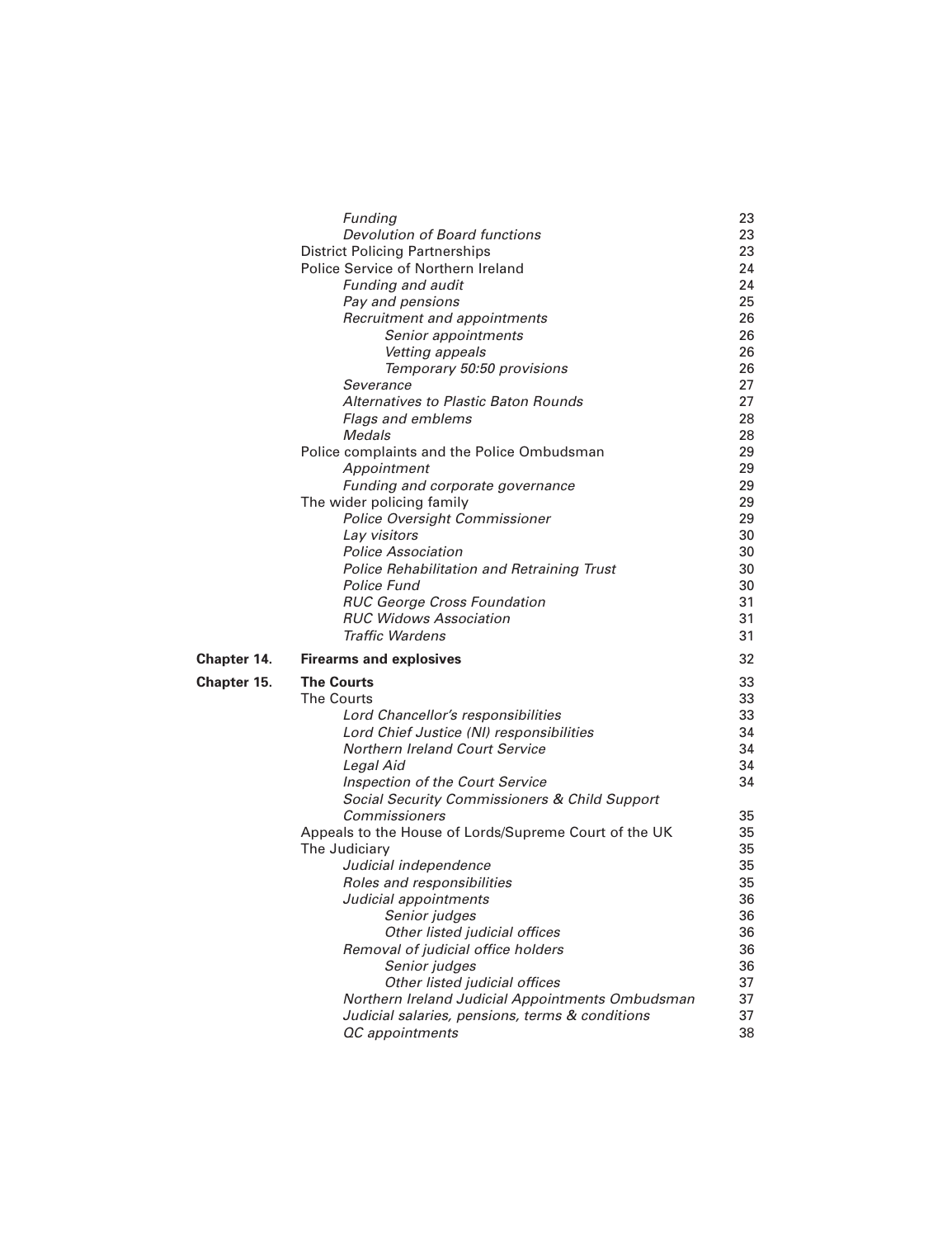|             | Miscellaneous UK-wide Lord Chancellor functions                         | 38 |
|-------------|-------------------------------------------------------------------------|----|
|             | <b>Court-related functions</b>                                          | 38 |
|             | <b>Appointment functions</b>                                            | 38 |
|             | Other UK-wide ministerial functions                                     | 39 |
| Chapter 16. | <b>Northern Ireland Law Commission</b>                                  | 40 |
| Chapter 17. | <b>North-South Co-operation</b>                                         | 41 |
|             | Criminal Justice co-operation                                           | 41 |
|             | Policing co-operation                                                   | 41 |
|             | Personnel exchanges between PSNI & An Garda Siochana                    | 41 |
| Chapter 18. | <b>Excepted matters (including national security &amp; extradition)</b> | 43 |
|             | National Security: transfer of primacy                                  | 43 |
|             | Counter-terrorism policy and legislation                                | 44 |
|             | Security of economic key points                                         | 44 |
|             | <b>National Security vetting</b>                                        | 44 |
|             | Extradition                                                             | 45 |
|             | <b>Mutual Legal Assistance</b>                                          | 45 |
| Chapter 19. | <b>Next Steps and Implementation</b>                                    | 46 |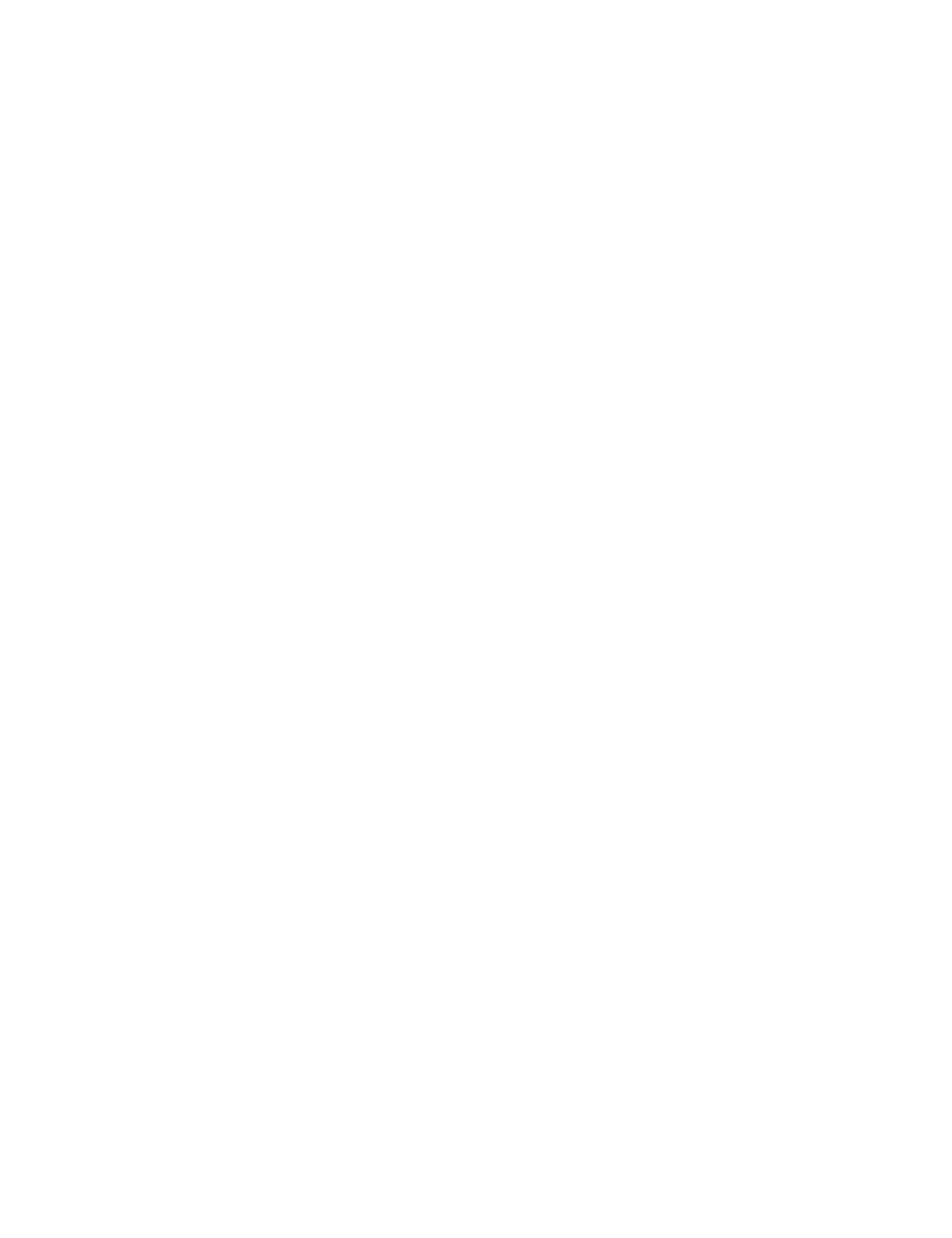### **Foreword**

The legislation I have introduced today will pave the way for future devolution of policing and justice in Northern Ireland. I have introduced this enabling legislation now because I want to send out a clear message: I believe that responsibility for policing and justice in Northern Ireland should properly lie with a Northern Ireland Assembly, directly accountable to the people of Northern Ireland.

Devolution of policing and justice will not happen overnight. It cannot happen until the Assembly is restored. It cannot happen until the Assembly wants and asks for devolution of these powers. And it cannot happen unless Parliament is convinced that the proposed arrangements for devolution are robust, workable and broadly supported by the parties.

But although this may be some way off, it is important that we start discussing now, with all the parties, how devolution of policing and justice can work most effectively for the people of Northern Ireland. This paper is intended to initiate and facilitate those discussions.

It sets out what the Government believes is a sensible and pragmatic framework for policing and justice in Northern Ireland under an Assembly. It sets out which specific powers we think should be devolved and how these could operate. It also identifies particular areas where further thinking is needed.

This paper is not a blueprint but a discussion document. It is an opportunity for all the political parties in Northern Ireland to engage with the Government and, together, work out how devolution of policing and justice should work.

The Rt Hon Peter Hain MP Secretary of State for Northern Ireland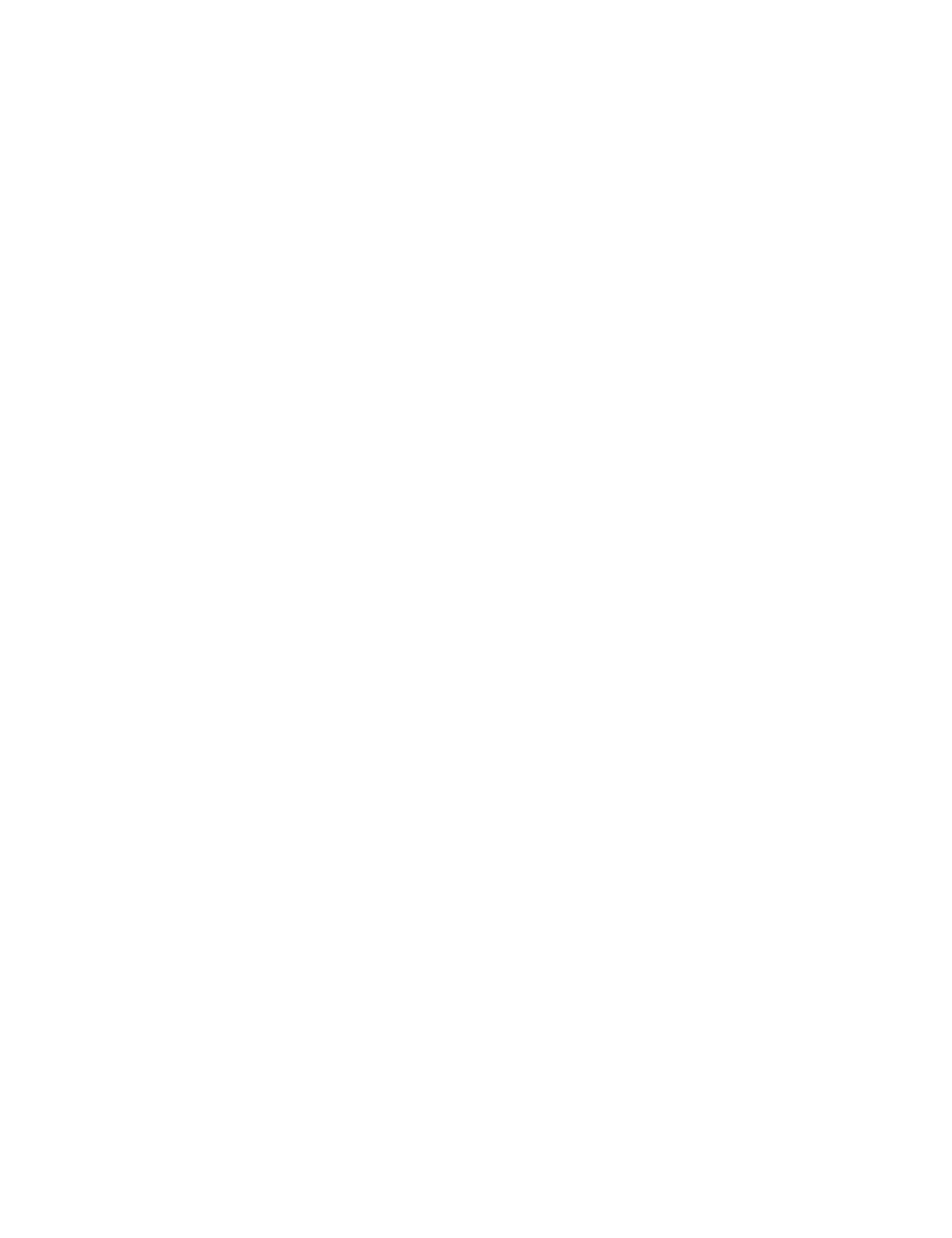### **Introduction**

1.1 Under the law as it currently stands, a restored Northern Ireland Assembly and Executive would not have responsibility for policing and justice matters, which remain the responsibility of the UK Government and Parliament at Westminster. The Government believes that it is in the best interests of the people of Northern Ireland that, in the context of stable devolved government and with broad support from the parties, decisions on these matters should be made by local politicians. The Government set out its willingness in principle to devolve these matters in the Belfast (Good Friday) Agreement and reiterated it in the Joint Declaration of 2003.

1.2 In advance of this transfer of responsibility happening, some detailed consideration needs to be given to exactly what would devolve, what would not, and the implications such a transfer would have for the structure of the Departments within the Executive. This consideration needs to be informed by a clear understanding both of what is meant by "policing and justice matters" and of what the Government's position is in relation to future devolution. This information should enable the parties to consider how best to approach discussions – both within and between the parties – about the what, how and when of devolution.

1.3 This paper sets out in broad terms what we mean by justice and policing in Northern Ireland, what is intended to be devolved and also identifies some areas where devolution is not so straightforward and where further thought needs to be given to how it should be achieved.

1.4 It is not a detailed implementation plan. That can only be put in place when it is clear what is to be devolved and to what structures, which is something the Assembly will need to consider. There will be a significant amount of detailed planning to be done to ensure a smooth and successful transfer when devolution is eventually agreed.

1.5 In parallel with this document, the Government has today introduced a Bill to Parliament that includes enabling clauses to pave the way for this future devolution when the time is right. The Bill does not make any assumptions about what the Assembly will ask for in the way of policing and justice powers or when it will do so. It simply gives the Secretary of State the power to give effect to the Assembly's request by Order, rather than requiring another Bill in due course.

1.6 The Government plans to invite the parties to discuss the proposals in this discussion paper in the coming weeks.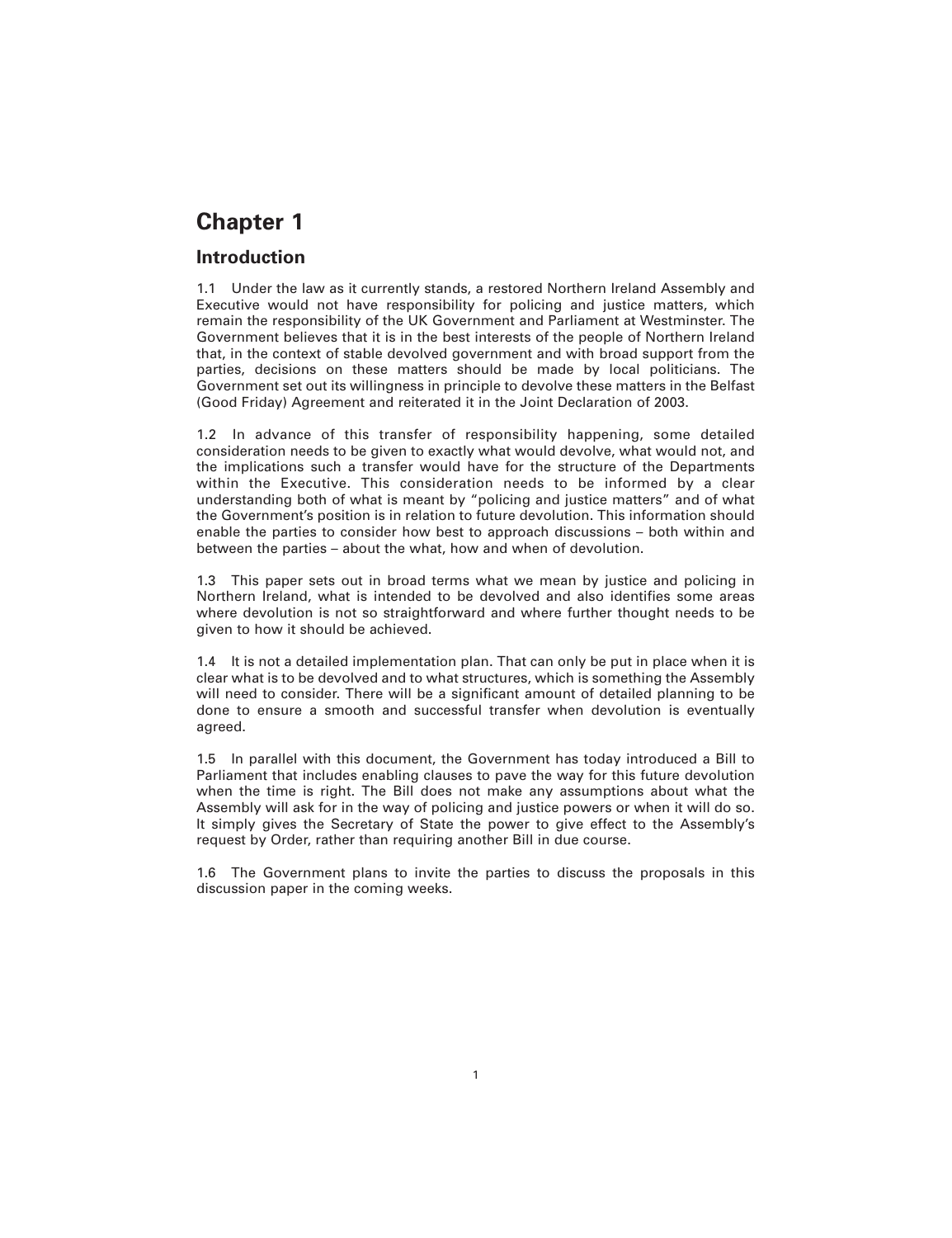### **Background**

2.1 Prior to the introduction of Direct Rule in 1972, the old Stormont Parliament had responsibility for policing and justice in Northern Ireland. Although all subsequent attempts at devolution have reserved responsibility for these matters to Westminster, the Government has a longstanding commitment to devolve policing and justice when circumstances are right to do so.

2.2 It had been hoped that it would be possible to reach agreement on how this would be done in the 1996-8 negotiations leading up to the Belfast (Good Friday) Agreement. That did not prove possible. Instead the Agreement recommended independent reviews of both policing and criminal justice as a means of taking this work forward. But the Agreement made clear that the British Government remained *"ready in principle, with the broad support of the political parties, and after consultation, as appropriate, with the Irish Government, in the context of ongoing implementation of the relevant recommendations, to devolve responsibility for policing and justice issues."* That remains the Government's position today.

#### **The Independent Commission on Policing ("Patten")**

2.3 The Independent Commission on Policing in Northern Ireland was established as part of the Agreement. The Commission reported on 9 September 1999 and the report – known as the "Patten Report" – made 175 recommendations. Whilst much of the Patten Report drew directly on previous reviews of the Royal Ulster Constabulary (RUC) it also dealt with wider policing reform issues linked to the Belfast Agreement.

2.4 To oversee the implementation of these recommendations, the Patten Report recommended the setting up of an Independent Police Oversight Commissioner to monitor and report on progress three times a year. In his June 2005 report the current Oversight Commissioner stated that two thirds of the Patten recommendations had been implemented and that he was confident that the remaining recommendations would be achieved on time.

#### **The Criminal Justice Review**

2.5 The terms of reference for the Review of the Criminal Justice System in Northern Ireland were set out in the Belfast Agreement. The Agreement envisaged a wide-ranging review of criminal justice (other than policing and those elements of the system relating to the emergency legislation) – the most important and far-reaching survey of criminal justice in Northern Ireland in the last 30 years. The Review, which was set up in 1998 and reported in March 2000, aimed to deliver a fair and impartial system of justice to the community; be responsive to the community's concerns, and encourage community involvement where appropriate; have the confidence of all parts of the community, and deliver justice effectively and efficiently.

2.6 So far nearly three quarters of the 294 recommendations of the Review have been implemented. Most of the remaining recommendations depend on devolution of responsibility for criminal justice matters.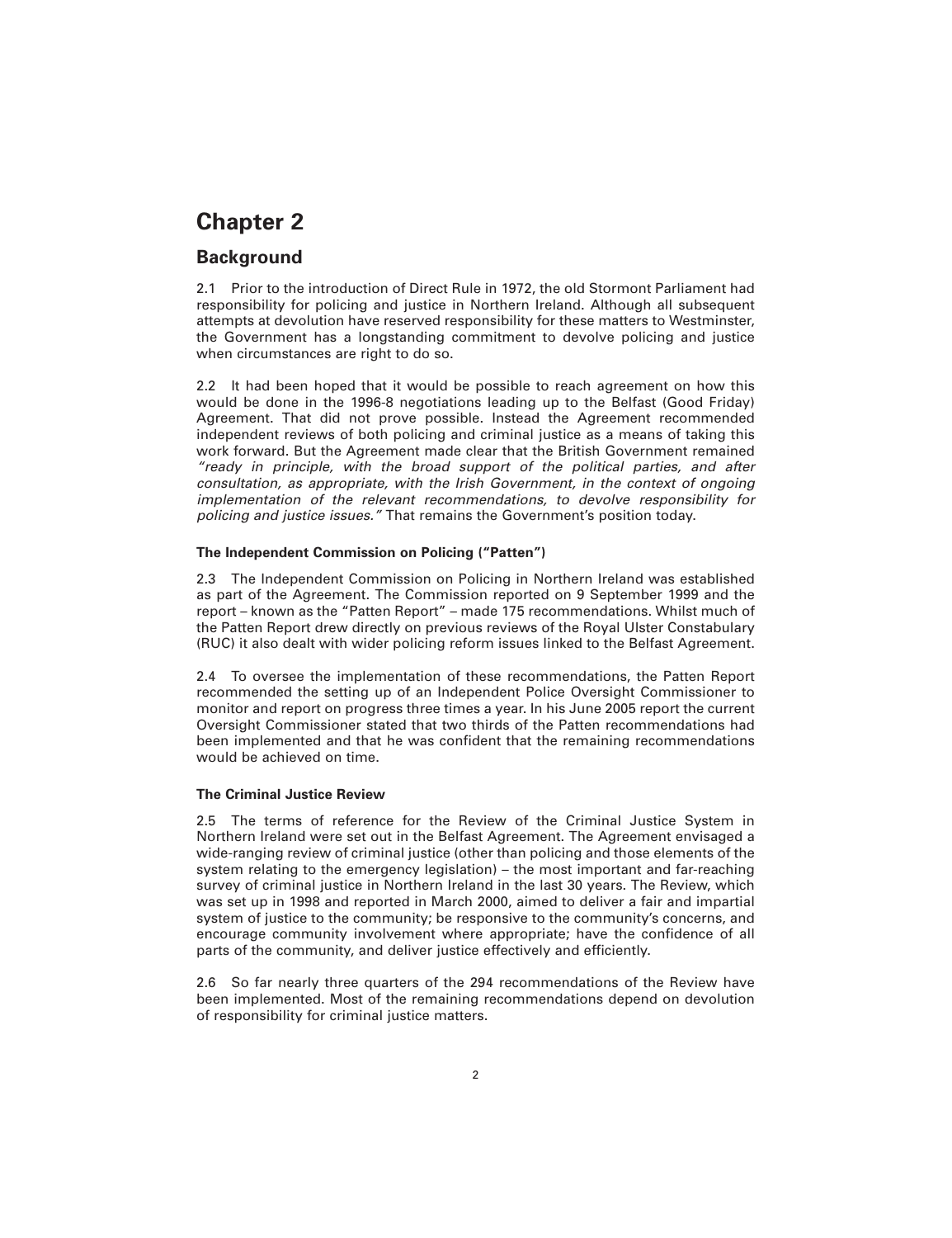### **Scope of Devolution**

3.1 When considering the potential for devolving policing and justice matters to the Northern Ireland Assembly, it is important to do so within the framework of the Northern Ireland Act 1998, which gives effect to the structures and procedures set out in the Belfast Agreement. That Act divides subjects into three categories: transferred matters, reserved matters and excepted matters. Generally speaking, transferred matters are those that the Assembly can legislate on of its own accord. Excepted matters are those that are the responsibility of the UK Government and only Parliament at Westminster can legislate on. Reserved matters are also the responsibility of the UK Government and would normally be legislated on at Westminster. However, the Assembly can legislate on reserved matters with the consent of the Secretary of State and such matters could, under certain circumstances, be transferred to the Assembly's responsibilities in the future.

3.2 The overwhelming majority of policing and justice matters fall within the "reserved" category and, along with other reserved matters, are set out in Schedule 3 to the 1998 Act. It is these that are the focus of this discussion document. The Joint Declaration published by the British and Irish Governments in 2003 included at Annex 2 an indicative list of policing and justice matters covered by Schedule 3, making clear that, in principle, all or any of these might be devolved. Updated to take account of the Justice (NI) Act 2002 and the Constitutional Reform Act 2005, this list reads as follows:

- $\bullet$  the criminal law<sup>1</sup>;
- the creation of offences and penalties<sup>1</sup>;
- the prevention and detection of crime and powers of arrest and detention in connection with crime or criminal proceedings<sup>1</sup>;
- prosecutions;
- the treatment of offenders (including children and young persons, and mental health patients, involved in crime);
- the surrender of fugitive offenders between Northern Ireland and the Republic of Ireland;
- compensation out of public funds for victims of crime;
- local community safety partnerships;
- the Chief Inspector of Criminal Justice in Northern Ireland;
- the maintenance of public order, the Parades Commission for Northern Ireland;
- the establishment, organisation and control of the Police Service of Northern Ireland and of any other police force (other than the Ministry of Defence Police); the Northern Ireland Policing Board; traffic wardens;
- firearms and explosives;
- rights of appeal to the Supreme Court and associated legal aid arrangements;
- the Courts;
- the Northern Ireland Law Commission;
- the Social Security and Child Support Commissioners.

<sup>1</sup> Except in relation to national security, treason and counter-terrorism, which are excepted matters.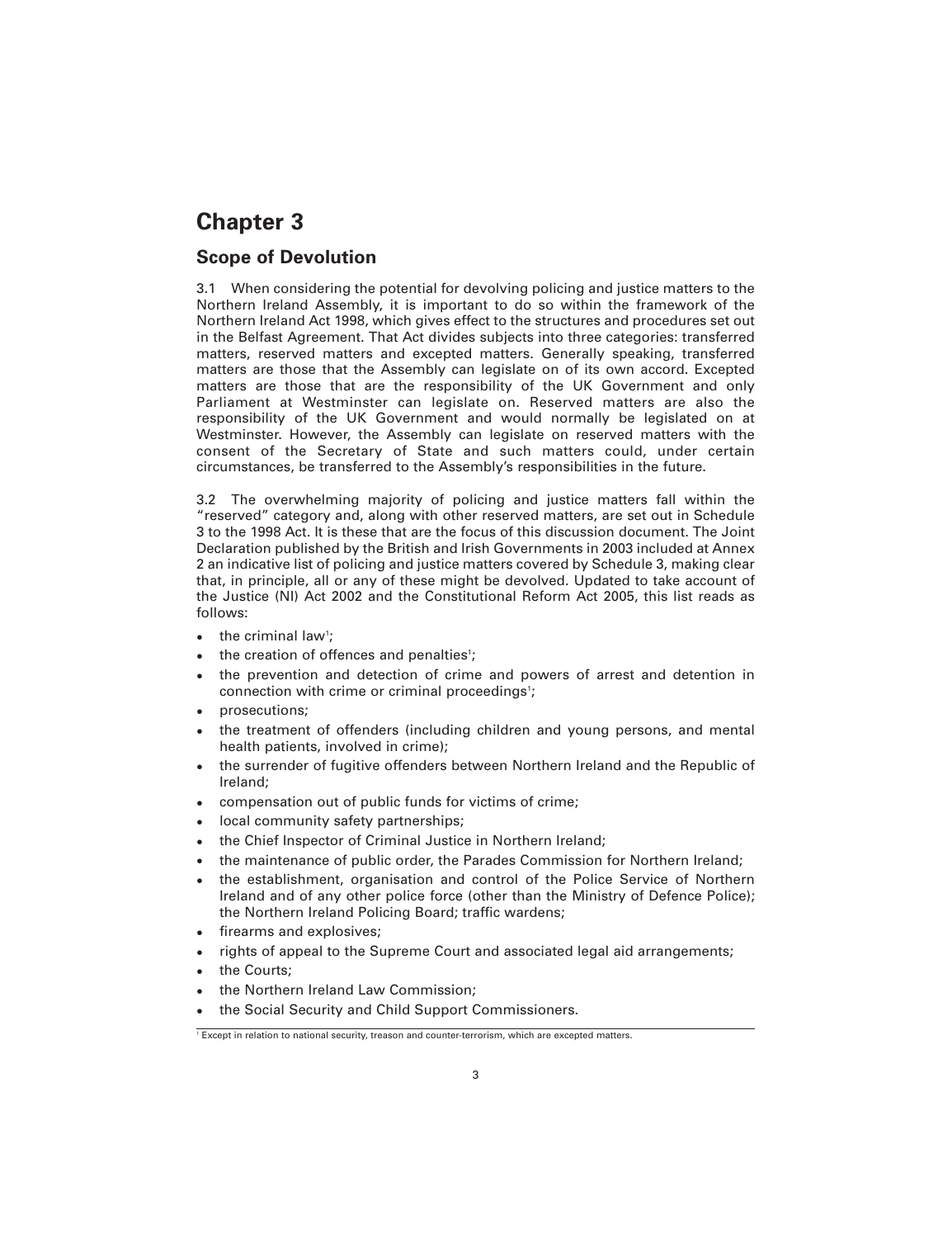3.3 This list sets out, in broad terms, the areas that the Government would envisage devolving, should the Assembly wish it. Decisions about which areas should devolve (and the timing of the transfer) have not yet been taken, and it is theoretically open to the Assembly to request the transfer of all of them or only a few. The Government, however, considers that there are fundamental linkages between the various elements of the policing and justice system and devolving it piecemeal would be likely to undermine its capacity to operate as a coherent system. So while there is some flexibility in certain discrete areas, the Government's view is that policing and justice, if they are to devolve, should devolve all together and at the same time.

3.4 The rest of this document explains in more detail what is covered by each of the headings in the above list and identifies those few areas where, if the Assembly wishes it, there might be scope to separate responsibilities between Westminster and Stormont. The chapters are ordered to mirror the sequence in which these issues appear in the list in Schedule 3 to the Northern Ireland Act 1998. Each chapter also highlights the key issues which will need to be resolved as part of the process by which the parties in the Assembly come to a decision about devolution.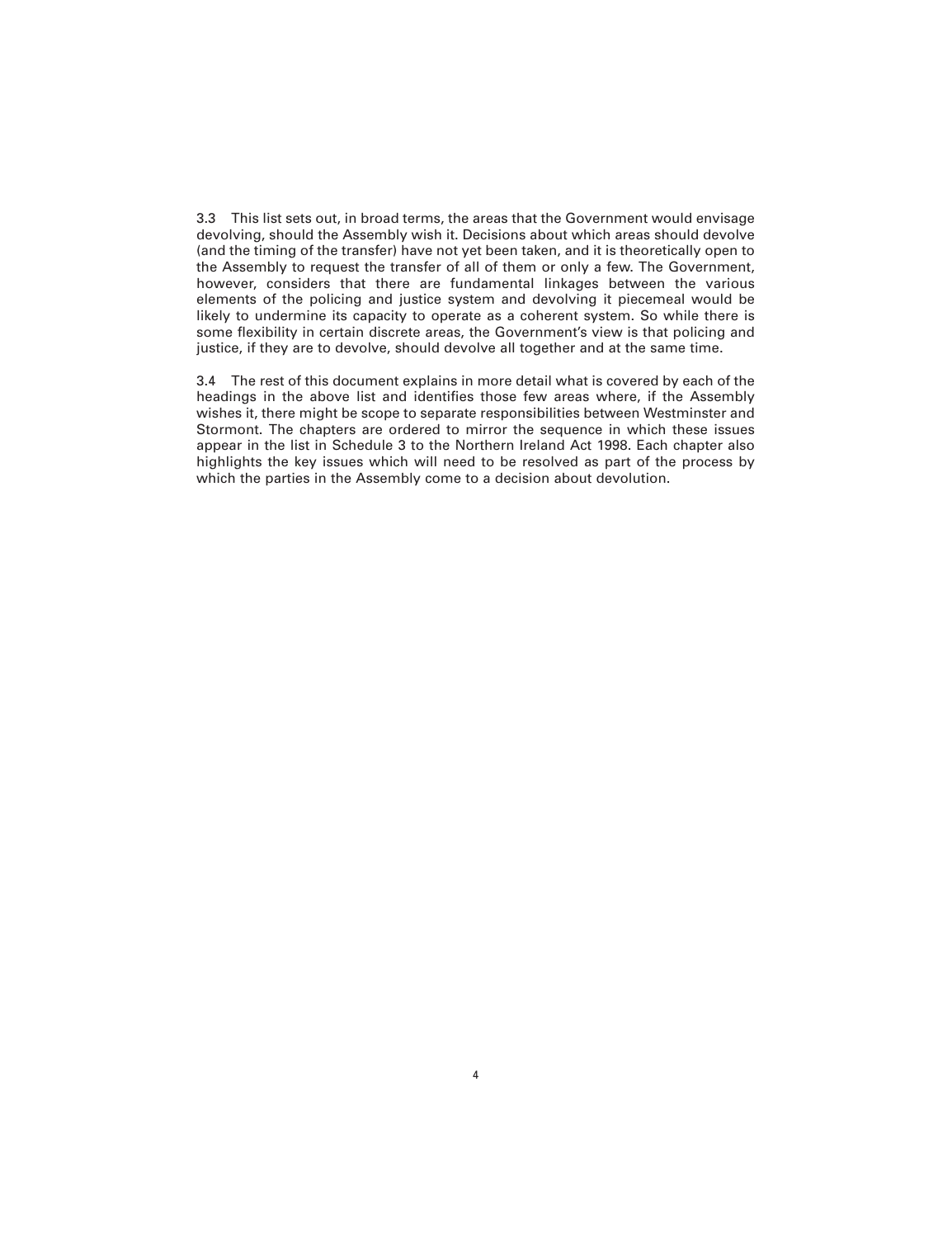### **Departmental Models**

4.1 The first – and in some ways the most significant – issue that will need to be resolved concerns the Departmental structures that will need to be put in place following devolution. Before devolution of justice and policing takes place, the Assembly will need to consider how the devolved administration would reorganise itself to receive and manage these new responsibilities. This is primarily for the Northern Ireland parties themselves to address but, given the sensitivity of these functions, the Government would need to be satisfied that the arrangements were likely to "prove robust and workable, and broadly supported by the parties" (Joint Declaration 2003 p.14).

4.2 Consistent with the Agreement, whatever new model is agreed should contain adequate safeguards to protect the rights and interests of all sides of the community while ensuring that there is effective decision-taking capability.

4.3 Without prejudice to the views of the parties it is possible to identify a number of models:

- 4.3.1 A single Justice Department, headed by one Minister (perhaps supported by a Junior Minister from the other tradition). This was broadly the approach favoured by the Criminal Justice Review. A single Department has the advantage of facilitating a joined-up approach to the criminal justice system. A variant would be to agree a rotation arrangement so that the Department changed hands between parties after a fixed interval.
- 4.3.2 A single Justice Department headed by two Ministers, with decisions requiring the agreement of both, similar to the arrangement provided for in the Northern Ireland Act where the First Minister and deputy First Minister act jointly in carrying out their statutory functions. (As a variation on this, the First Minister and deputy First Minister could themselves take on the roles of the two ministerial heads of a new Department.) Any double-headed arrangements of this sort would strengthen cross-community accountability but could weaken decisiontaking capability. It would therefore be particularly important to consider whether this model would be likely to prove robust and workable.
- 4.3.3 Responsibilities for justice to be added to those of the First Minister and deputy First Minister, perhaps supported by additional Junior Ministers. Two key issues here are whether it would be workable for the First Minister and deputy First Minister to provide ministerial oversight in these key areas in addition to all their other responsibilities; and whether such an arrangement would fundamentally change the nature of the Office of the First Minister and deputy First Minister, and the relationship between that Office and the Northern Ireland Departments.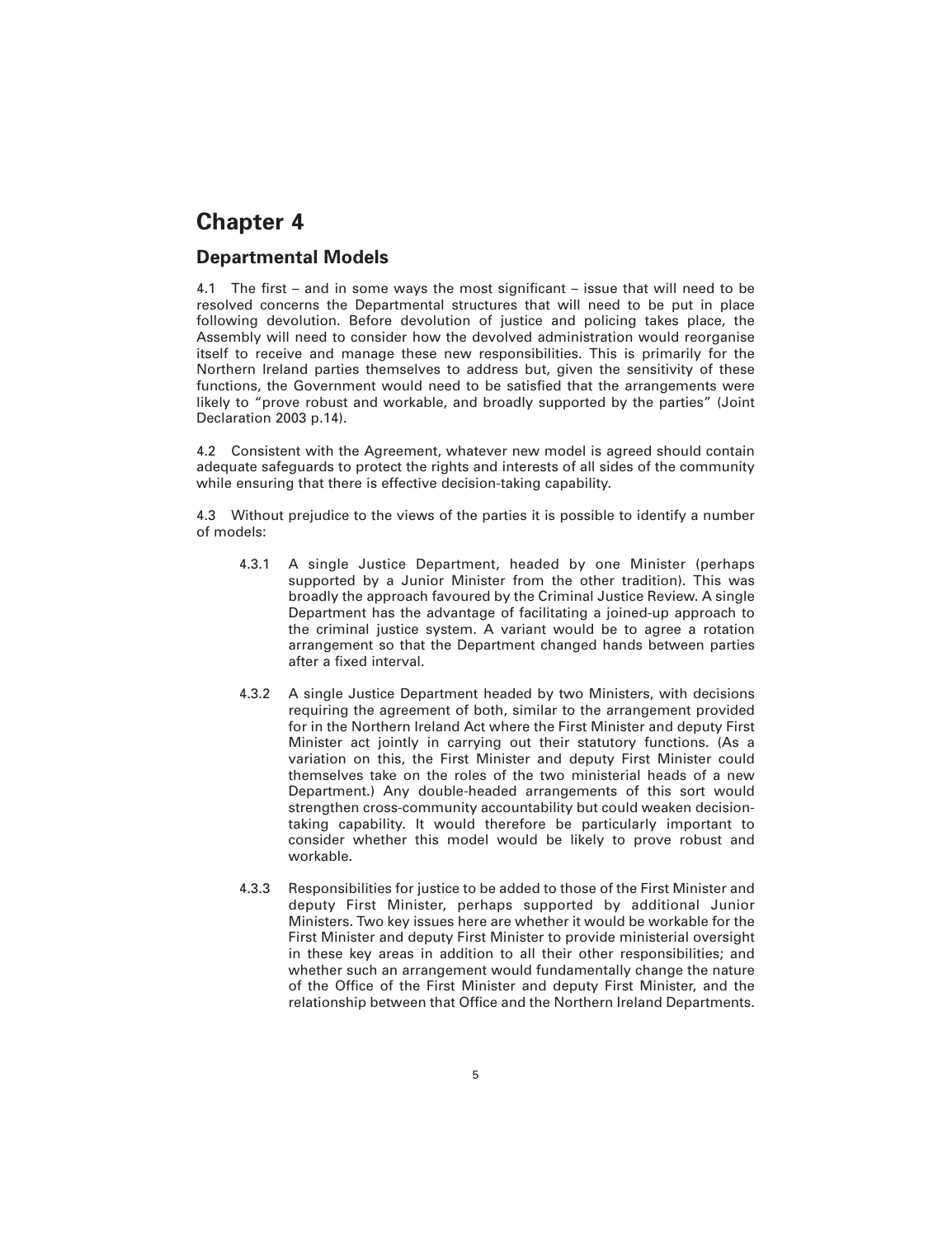4.3.4 Two Departments (say Policing and Justice), with the two Ministers each coming from a different tradition. Splitting the portfolios could reduce risks of deadlock but weaken efforts to integrate the system more effectively.

4.4 In settling this issue, account will need to be taken of both political balance and effective governance.

**NOTE: The text in the rest of this document refers variously to a Northern Ireland Minister for policing and a Northern Ireland Minister for justice. This does not indicate a recommendation that there should be two separate such posts. It is merely an indication of where, in the event that the Assembly decided to create two separate such posts, the responsibility would most logically lie.**

4.5 The parties will wish to consider whether establishing new arrangements for the devolution of policing and justice has any implications for the allocation of functions and responsibilities between existing Northern Ireland Departments and to reflect on the implications for the operation of d'Hondt. The relationship between the Department or Departments with responsibility for policing and justice and the Executive as a whole will need to be addressed, as will the relationship of the new arrangements to the Assembly, including the implications for the structure of Assembly Committees. The role of any Assembly Committee overseeing policing will need to be considered in light of the important role set out in the Patten recommendations for the Policing Board, on which a number of MLAs are represented. Providing clear lines of accountability will be important to ensuring the system works well.

4.6 In order to promote joined-up working across policing and justice, a number of jurisdictions have established cross-cutting groups of Ministers and/or officials. Arrangements of this sort are currently in place for Northern Ireland. It will be necessary to address whether such structures would continue to be desirable after devolution of policing and justice.

#### **Human Rights and Equality safeguards**

4.7 The Human Rights Act 1998 and sections 6 and 24 of the Northern Ireland Act 1998 provide important human rights safeguards that will continue to apply following the devolution of policing and justice. Under those provisions, the Northern Ireland Minister(s) and Department(s) responsible for policing and justice post-devolution will be obliged to act in a way that is compatible with the European Convention on Human Rights. Similarly, the Assembly will be unable to pass any legislation which is incompatible with the Convention.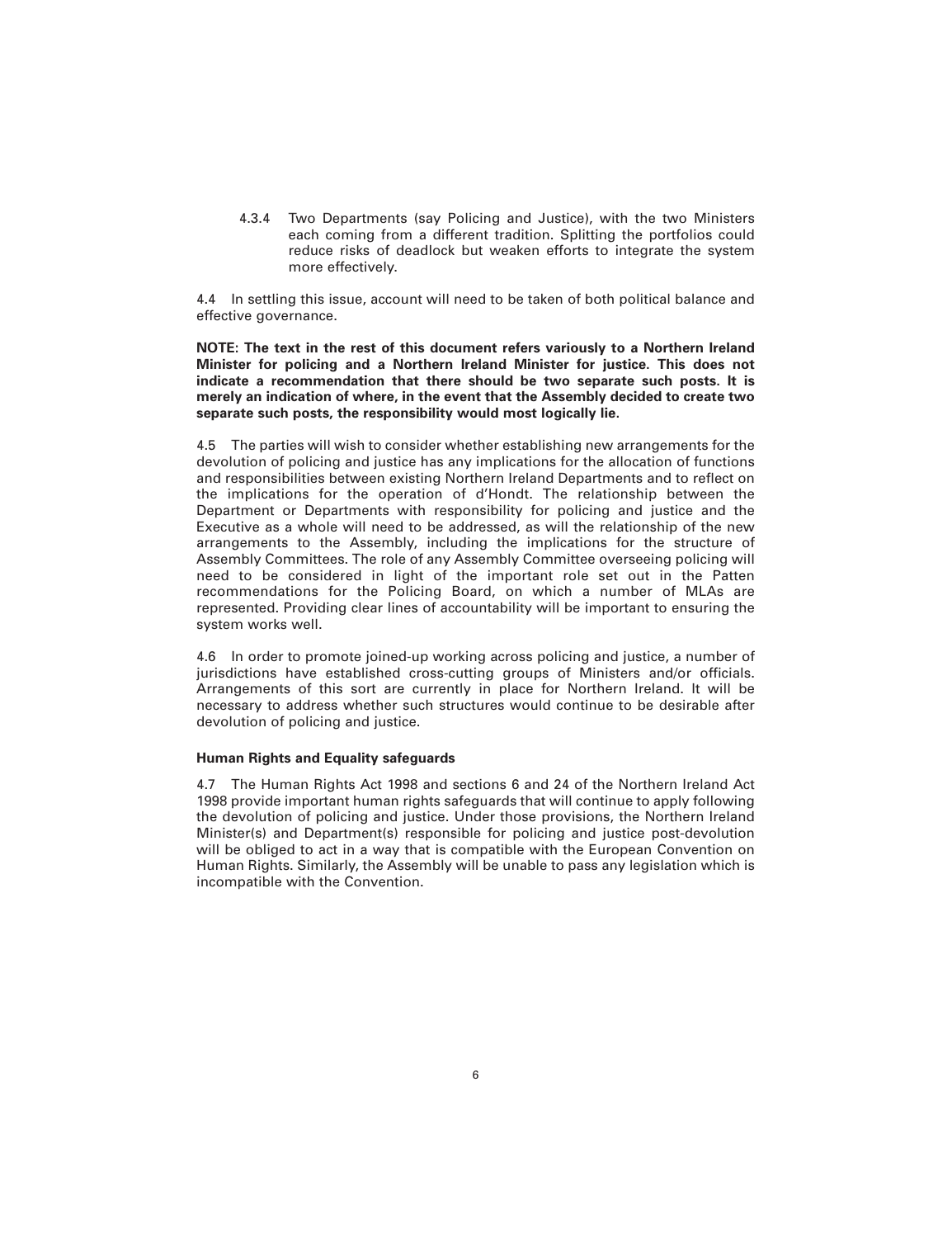4.8 Most of the organisations which would devolve as part of the devolution of policing and justice are covered by the statutory equality duty set out in section 75 of the Northern Ireland Act 1998<sup>2</sup>. They would continue to be covered by that duty following the devolution of policing and justice, irrespective of whether responsibility for them transferred or remained reserved or excepted. Any new Department of Justice and/or Policing would automatically be covered by the duty by virtue of section 75(3)(c) of the 1998 Act.

#### **Resources**

4.9 Currently funding for policing and justice does not form part of the Northern Ireland block grant, but instead is voted on separately by Parliament. Parliament makes two such votes: one for the Northern Ireland Office budget and the other for the budget of the Northern Ireland Court Service, a separate Department headed by the Lord Chancellor rather than the Secretary of State. On devolution, funding would transfer to the Northern Ireland block grant.

4.10 In England, Scotland and Wales a proportion of the funding for policing is provided from Council Tax by means of a policing precept. This allows for policing to be enhanced by local authorities in GB to reflect local priorities. The Government is currently considering how best to provide for this power to be available to Northern Ireland Ministers after devolution. It would of course be for Northern Ireland Ministers and the Assembly to decide how to allocate resources across all of their responsibilities.

4.11 The chapters which follow look in more detail at what devolution would mean for each of the headings in the list at 3.2.

 $\sqrt{2}$  The following organisations are covered:

- the Police Service of Northern Ireland;
- the Police Ombudsman;
- the Policing Board;
- District Policing Partnerships and, following commencement of the as-yet uncommenced amendments introduced by the Police (NI) Act 2003, the Belfast DPP sub-groups;
- the Northern Ireland Court Service;
- the Director of Public Prosecutions (though not in respect of a decision on whether or not to prosecute);
- the Chief Inspector of Criminal Justice;
- the Northern Ireland Law Commission;
- Probation Board for Northern Ireland;
- the Northern Ireland Office (encompassing the Forensic Science Agency, the Youth Justice Agency, the Prison Service and the Compensation Agency); and
- HM Revenue and Customs.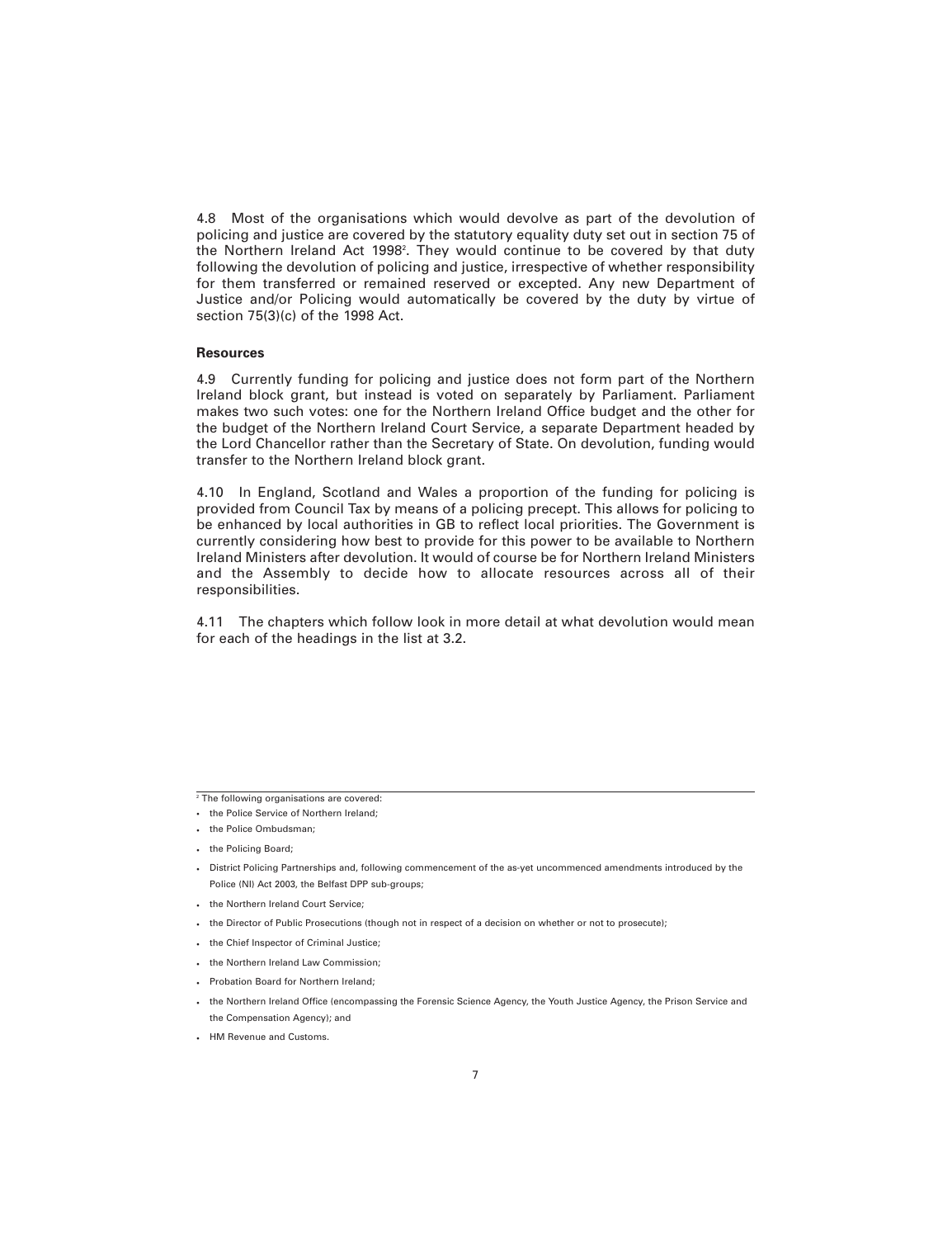### **Criminal Law and Creation of offences & penalties**

*Paragraph 9(a) & (b) of Schedule 3 to the Northern Ireland Act 1998*

5.1 This chapter considers the overall statutory framework governing what constitutes a crime and what the appropriate penalties are. The Secretary of State is currently advised on this by the Criminal Justice Directorate of the Northern Ireland Office. As the heading suggests, a key part of the work is creating and maintaining the criminal law in Northern Ireland through legislating for the creation of offences and related court procedures (current topics include bail, proceeds of crime, hate crime, mental health review, road traffic offences and sexual crime, including sex offender management). The work also includes development of criminal justice policy in related areas, such as court sentencing and restorative justice, as well as services for victims of crime.

5.2 Following devolution, these functions would become the responsibility of Northern Ireland Ministers, and be carried out within a Northern Ireland Department of Justice. Subsequent arrangements for cross-jurisdictional services – for example the Criminal Cases Review Commission – would be a matter for the devolved administration to consider.

5.3 Responsibility for advising the Crown on exercise of the Royal Prerogative of Mercy traditionally has been exercised in exceptional circumstances primarily to grant remission of penalties imposed by the courts. Following devolution, as is the case in Scotland, it would be for Northern Ireland Ministers to advise the Crown on cases which fell into what would then be the devolved area, while the Secretary of State would continue to be responsible for advising in relation to any matters which were reserved or excepted, such as treason or offences prosecuted under terrorism legislation.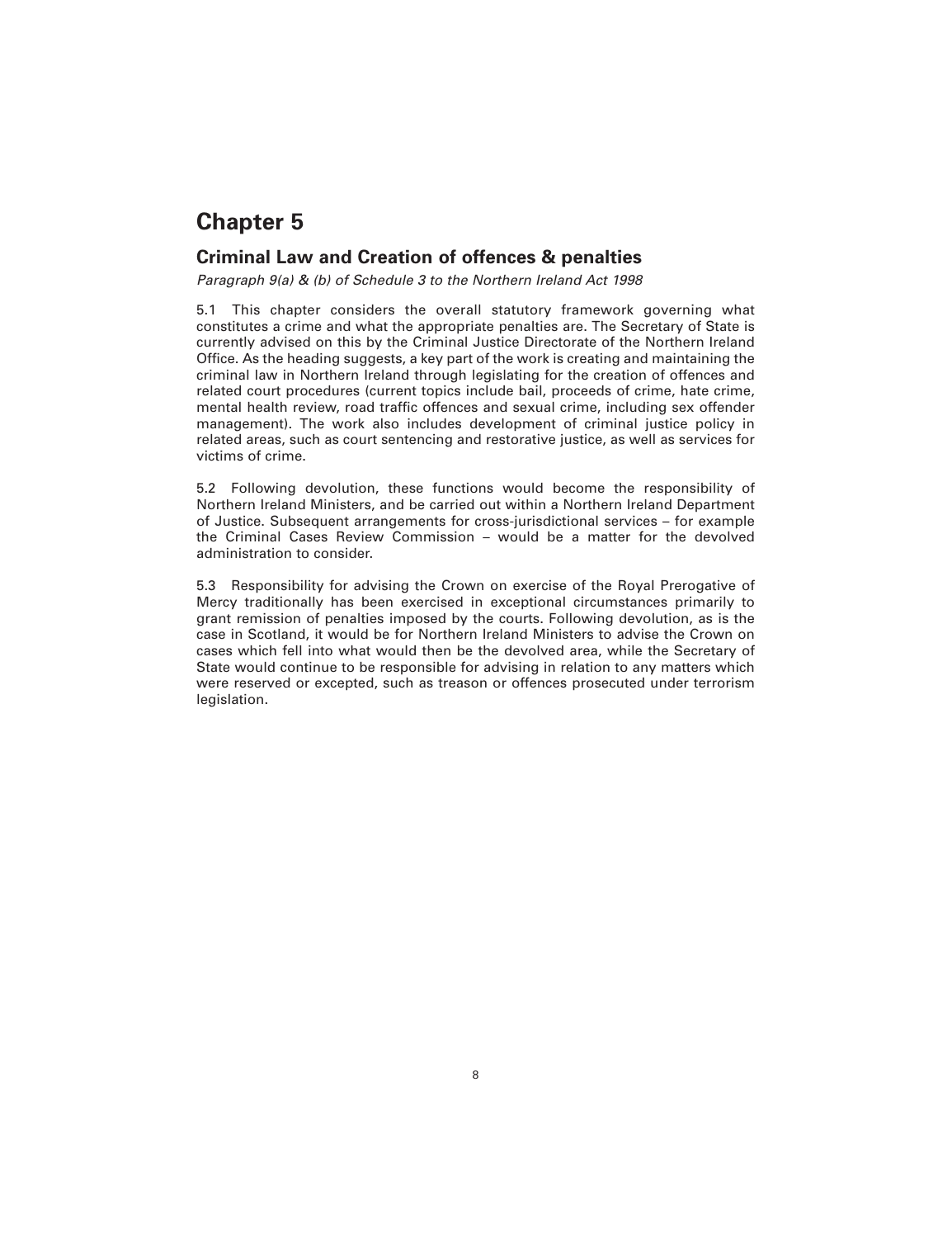### **Prevention & Detection of Crime**

*Paragraph 9(c) of Schedule 3 to the Northern Ireland Act 1998*

6.1 This chapter deals with the statutory framework within which the police – and other law enforcement agencies – operate within Northern Ireland. The Police Service of Northern Ireland is the organisation established to maintain law and order in Northern Ireland. It is therefore the main organisation involved in the prevention and detection of crime. The organisation and accountability of the police service is dealt with in chapter 13.

#### **Police powers**

6.2 The police have a series of statutory powers, including some in common law, that enable them to take forward their crime prevention and detection duties, many of which require judicial authority. For example, they may obtain search warrants or effect a forced entry to premises under certain circumstances. For Northern Ireland, these powers are largely set out in the Police and Criminal Evidence (NI) Order 1989 (known as PACE).

#### **Police and Criminal Evidence (NI) Order 1989 (PACE)**

6.3 Broadly speaking, PACE legislation in Northern Ireland mirrors PACE legislation in England and Wales, so police officers in both jurisdictions have very similar powers.

6.4 At present, PACE legislation is a matter for Westminster, being brought forward by the Secretary of State, usually in response to similar changes being made for England and Wales. Following devolution, responsibility will transfer to the Assembly and the Northern Ireland Minister for policing. If there are separate Ministers for policing and justice post-devolution, there may be a need for the transfer legislation to require the policing Minister to consult the justice Minister before amending PACE, given the importance of these rules for the wider justice system.

#### **The Regulation of Investigatory Powers Act 2000 (RIPA)**

6.5 The Regulation of Investigatory Powers Act (RIPA) provides a comprehensive regulatory structure governing the acquisition of intelligence information. As such, its subject matter is generally excepted. Given the interface between national security and serious crime some aspects of RIPA which are currently reserved may need to remain so.

#### **Criminal records checks and disclosures**

6.6 Part V of the Police Act 1997 creates a UK-wide statutory framework for the disclosure of criminal and police records as part of the recruitment process for certain sensitive posts. The primary aim of the legislation is to protect children and vulnerable adults. The Act gives the Secretary of State the ability to seek the necessary information from the Chief Constable and the power to specify any new databases holding relevant information. As the framework is UK-wide, the Secretary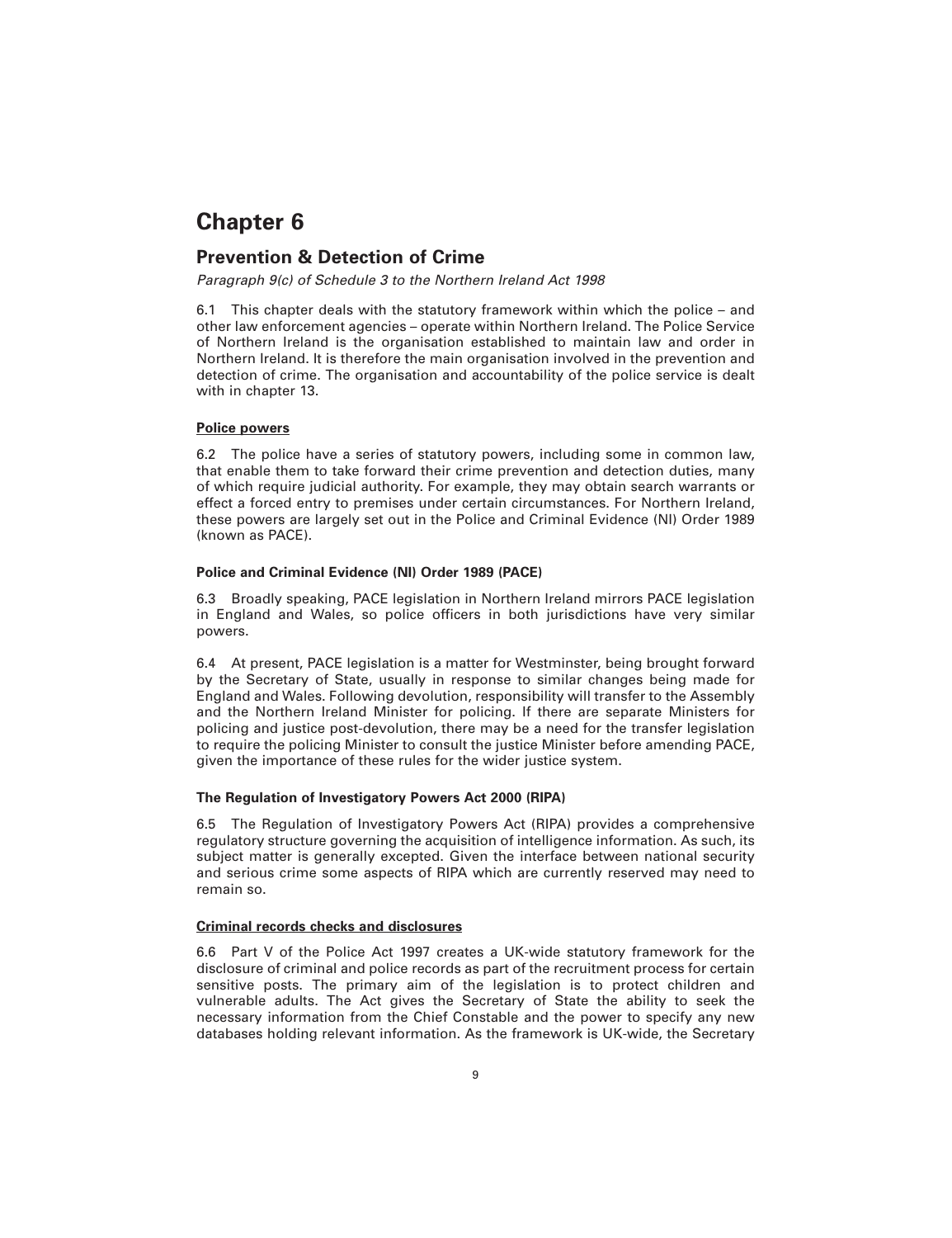of State's powers allow access to relevant information from any UK police service. Work to implement Part V of the 1997 Act in Northern Ireland is well advanced and is likely to result in the establishment of an executive agency of the Northern Ireland Office to deliver disclosure services.

6.7 In Northern Ireland there will also be a need to co-operate with An Garda Siochana and other criminal justice agencies within Ireland to minimise gaps between systems in Northern Ireland and the Republic of Ireland. There will continue to be a cross-UK and an international dimension to the work following the devolution of policing and justice.

6.8 The powers currently vested in the Secretary of State could transfer to a Northern Ireland Minister following devolution of policing and justice. In the event that there were to be separate Ministers for policing and for justice, some thought would need to be given to which would be most appropriate to fulfil these functions. Alternatively, as Part V is self-contained it would be possible for it to remain the responsibility of the UK Government without affecting the overall devolution of policing and justice. Equally, it would be possible for legislative responsibility (for amending the statutory framework) to remain at Westminster while executive responsibility (for carrying out the functions under the legislation) to transfer to Northern Ireland Ministers. In Scotland Ministers have responsibility for both, but work closely with colleagues in England and Wales to ensure the system is joined up.

#### **Forensic Science Northern Ireland**

6.9 Forensic Science Northern Ireland (FSNI) is responsible for the provision of scientific advice and support to enhance the delivery of justice. It became the third Executive Agency of the Northern Ireland Office in September 1995, its functions having previously been carried out by the Northern Ireland Forensic Science Laboratory, a Division of the NIO. Its name was changed from the Forensic Science Agency of Northern Ireland to Forensic Science Northern Ireland in April 2000.

6.10 FSNI is headed by a Chief Executive who is accountable to the Secretary of State for Northern Ireland. He is required to make an annual report to the Secretary of State which is laid before Parliament. Policy oversight and scrutiny of the FSNI is carried out within the Criminal Justice Directorate in the NIO.

6.11 All the functions of Forensic Science Northern Ireland would be devolved, so that FSNI would become an executive agency of a Department of Justice. It would be accountable to Northern Ireland Ministers, and responsibility for scrutiny and oversight of the FSNI would transfer to a Department of Justice.

#### **State Pathologist's Department**

6.12 The State Pathologist's Department (SPD) is a department of the NIO, operating at arms length in providing an independent forensic pathology service for Northern Ireland, as well as providing advice and guidance in other areas of forensic medicine. The core function of the SPD is to conduct autopsies as directed by HM Coroners in Northern Ireland. The statutory duties of the State Pathologist and his department are contained in the Coroners Act (Northern Ireland) 1959 and Coroners Rules 1963.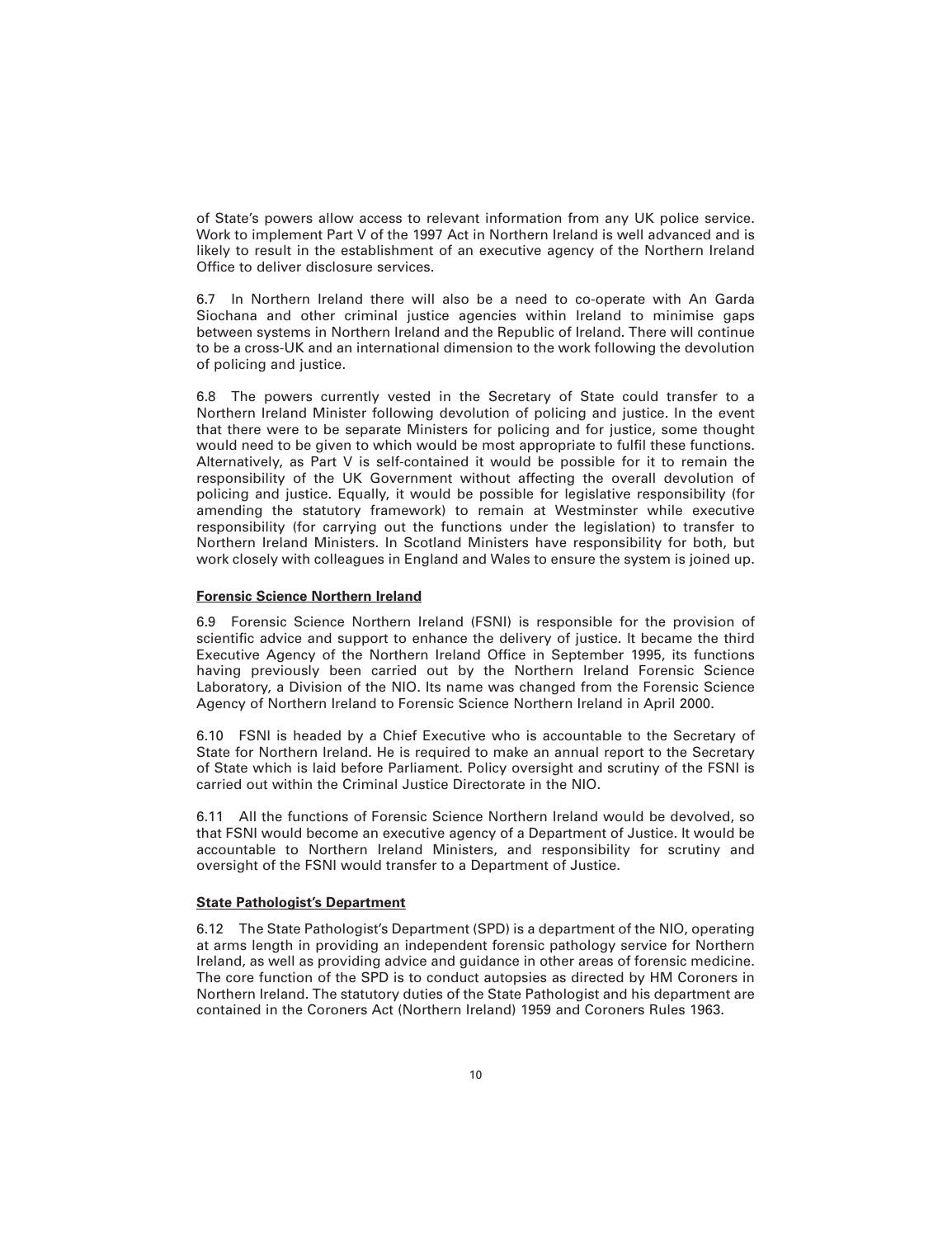6.13 The SPD's primary role is to carry out autopsies to determine the cause of death when it occurs suddenly, suspiciously or unnaturally; preparing autopsy reports and giving evidence at coroners' inquests. The SPD supports the Police Service of Northern Ireland and the Public Prosecution Service by attending scenes of death or crime, by providing expert forensic pathology opinion and advice to them and by giving evidence in court.

6.14 These functions would be devolved and the SPD would become a department of the Department of Justice, operating at arms length from but accountable to Northern Ireland Ministers.

#### **Key Persons Protection Scheme**

6.15 Since the early 1970s successive Secretaries of State have operated and financed a limited discretionary scheme to protect the homes (and occasionally the workplaces) of certain individuals considered to be under a substantial or greater terrorist threat. In making decisions for admission to the scheme Ministers consider the individual's job or occupation, any wider role that he/she might be fulfilling and a threat assessment supplied by the Chief Constable. Applications that fall outside the strict eligibility criteria are also considered.

6.16 After devolution, and assuming that the scheme or something like it was still necessary, its operation would become the responsibility of Northern Ireland Ministers. Arrangements would need to be developed to ensure that they had access to appropriate information when considering an application, given that some of it might originate from sources within the excepted field.

#### **Other UK bodies involved in tackling criminality in NI**

6.17 HM Revenue & Customs (HMRC) is another law enforcement body that operates in Northern Ireland. Revenue and customs remain excepted matters and, as such, will not be devolved. The legislative framework underpinning revenue and customs officers will continue to be the responsibility of Parliament at Westminster. However, HMRC will continue to work closely with the police, and other partner agencies of the Organised Crime Task Force, following the devolution of policing and justice, to tackle organised crime in Northern Ireland.

6.18 The Assets Recovery Agency, Serious Organised Crime Agency and the UK Immigration Service are also involved in tackling criminality in Northern Ireland. The Assets Recovery Agency's aim is to disrupt organised criminal enterprises by seizing their criminal assets, using both civil recovery and taxation powers. The Serious Organised Crime Agency's main purpose is to prevent and detect serious organised crime and to reduce the harm it causes to the UK. All three organisations report to the Home Secretary and form part of the Home Office. Following the devolution of policing and justice it is envisaged that they will consult with Northern Ireland Ministers, where appropriate, instead of the Secretary of State.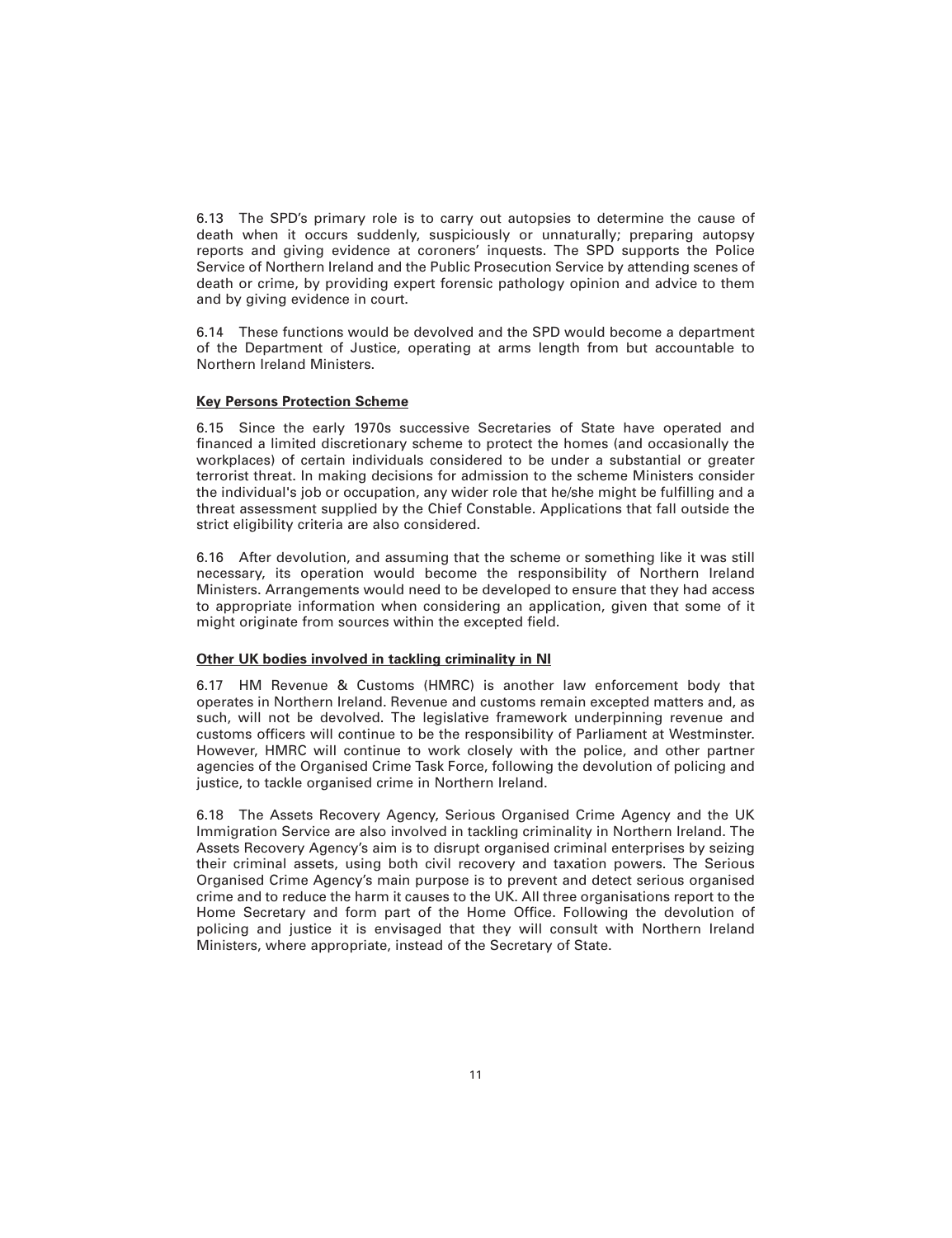### **Prosecutions**

*Paragraph 9(d) of Schedule 3 to the Northern Ireland Act 1998*

#### **The Public Prosecution Service**

7.1 The single most significant element of reform proposed by the Criminal Justice Review 2000 was the transformation of the existing Department of Public Prosecutions (DPPNI) into a new Public Prosecution Service for Northern Ireland (PPSNI). The PPSNI was formally established on 13 June 2005 using provisions set out in the Justice (Northern Ireland) Act 2002 and the Justice (Northern Ireland) Act 2004.

7.2 The PPSNI when fully rolled out will be responsible for all prosecutions previously conducted by the DPPNI and those previously brought by the police. It will operate regionally, establishing local offices in Belfast, Londonderry, Ballymena, Omagh, Newry and Lisburn. In order to be able to take on this role fully, the new Service is being greatly increased in size. Full roll-out of the new PPSNI is planned for 2007.

7.3 The head of the PPSNI is the Director of Public Prosecutions for Northern Ireland. The PPSNI is an independent prosecuting authority subject, currently, to the superintendence and direction of the Attorney General, and is accountable to the Attorney for the performance of his functions. The Attorney is in turn answerable to Parliament for the PPSNI. The Attorney is not engaged in the day to day running of the Service but may be consulted in respect of certain prosecutorial decisions. Even when consulted, the prosecutorial decision rests with the Director unless it requires the consent of the Attorney or the Attorney exercises his power to direct. The power of direction has not been used since the early 1970s.

7.4 As well as looking at existing arrangements, the Criminal Justice Review was tasked specifically to look at how prosecutions, and the Attorney General's other functions in relation to Northern Ireland, should operate once they were devolved. Flowing from the Review recommendations, the Justice (Northern Ireland) Act 2002 ets out the arrangements for a post-devolution environment.

7.5 The current position is that one person, the Attorney General, holds two posts: Attorney General for England & Wales and Attorney General for Northern Ireland. Under devolution a new Attorney General for Northern Ireland (Attorney General NI) will be created. The Attorney General for Northern Ireland will be appointed by the First Minister and deputy First Minister, after consulting the Advocate General for Northern Ireland (see below).

7.6 Following devolution and the end of Ministerial responsibility for the prosecution service, the Director's relationship with the Attorney General for Northern Ireland will be one of consultation. The Attorney General NI will have no power of direction or superintendence over the PPSNI, whether in individual cases or on matters of policy. This underpins the independence which was a key recommendation of the Criminal Justice Review.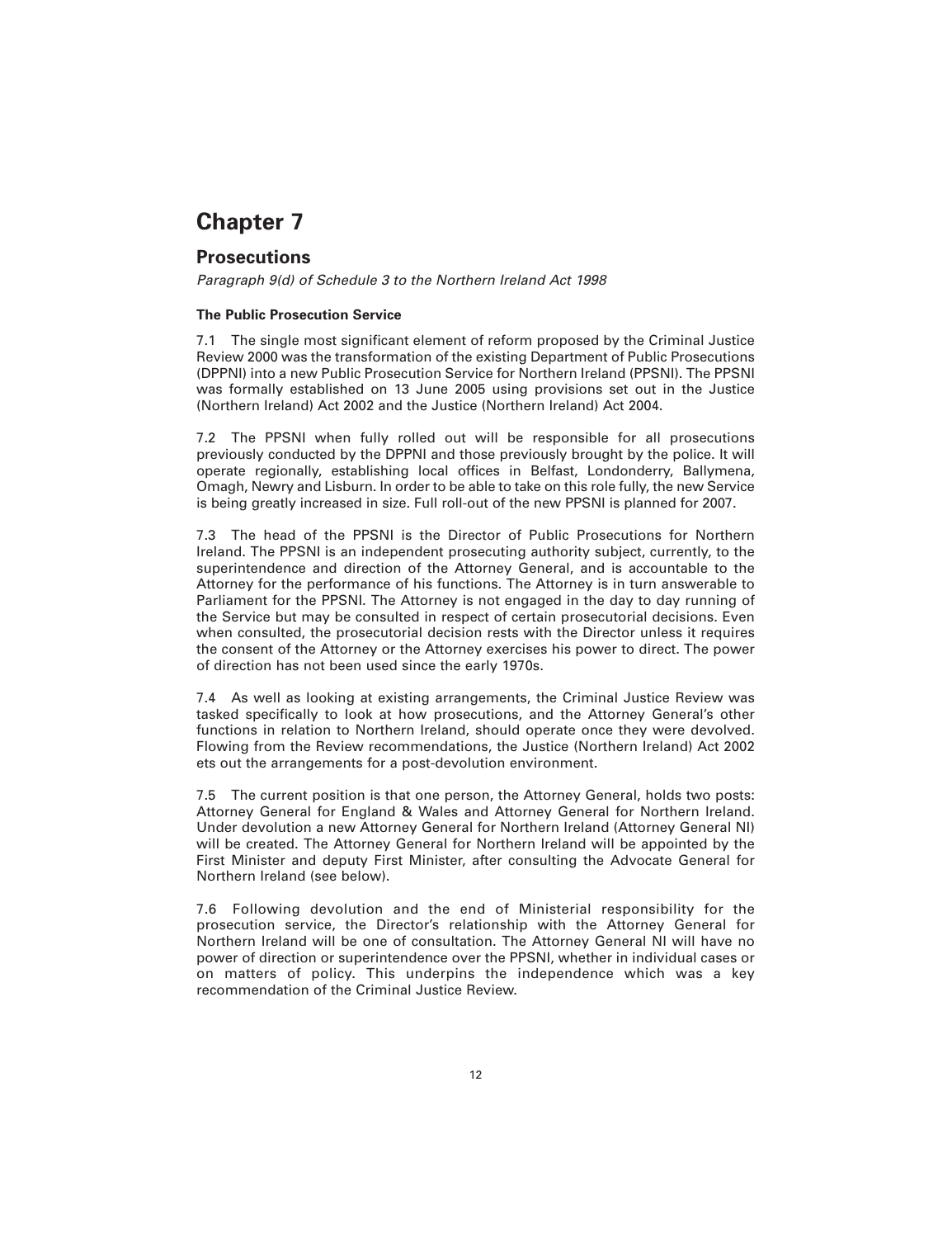7.7 The Attorney General NI will be responsible for appointing the Director and Deputy Director of Public Prosecutions. He will also require the Director to prepare an annual report on how he has exercised his functions, and will arrange for that report to be published and to be laid before the Assembly. The Director will not be required to answer to the Assembly except in relation to finance and administration and will consult the Attorney General NI where appropriate.

7.8 The independence and impartiality of the prosecution system are fundamental principles of the UK justice system. The Government will put forward a Concordat setting out the core principles of the independence and impartiality of the Public Prosecution Service in Northern Ireland, which would be agreed with the Northern Ireland Executive before devolution.

#### **Advocate General for Northern Ireland**

7.9 The current Attorney General has a number of functions relating to Northern Ireland which are excepted, and which will not therefore be devolved. These include matters relating to national security, such as the certification of scheduled offences. Following devolution of policing and justice, a new office of Advocate General for Northern Ireland will be created to take on responsibility for any of the current Attorney General's functions which are excepted and which will not be devolved to the Director of Public Prosecutions in Northern Ireland or to the Attorney General for Northern Ireland. This role will be fulfilled by the same individual who serves as the Attorney General for England and Wales.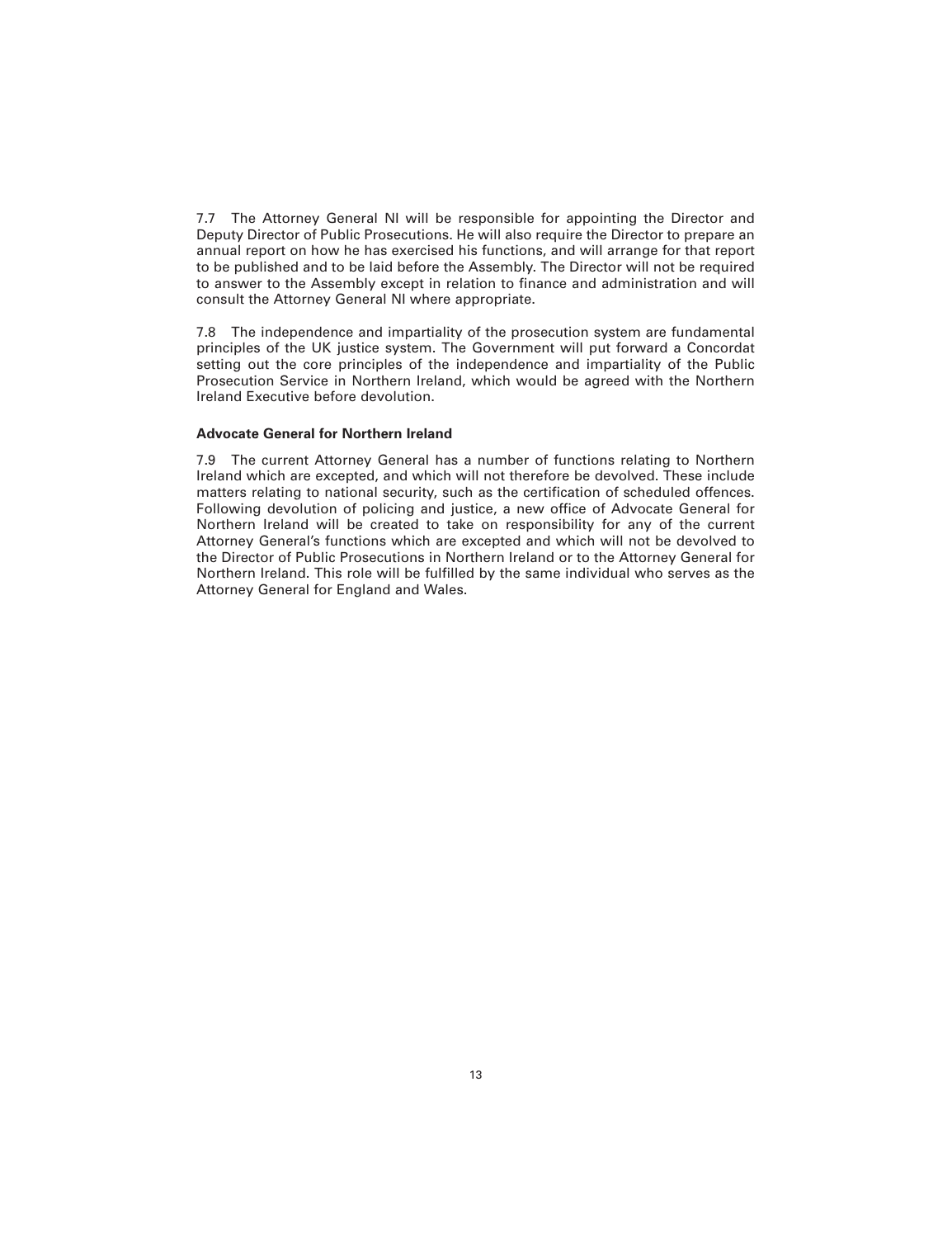### **Treatment of Offenders**

*Paragraph 9(e) of Schedule 3 to the Northern Ireland Act 1998*

#### **Prisons**

8.1 The Northern Ireland Prison Service is an executive agency of the Northern Ireland Office. It operates under the direction and control of the Secretary of State within a statutory framework based on the Prison Act (Northern Ireland) 1953 and the Prison and Young Offenders' Centre Rules (Northern Ireland) 1995. It is responsible for keeping in secure, safe and humane custody those committed by the courts. It works with prisoners and other organisations in seeking to reduce the risk of reoffending and in so doing aims to protect the public and contribute to peace and stability in Northern Ireland.

8.2 The prisons function would be devolved and the Northern Ireland Prison Service would become an agency of a Department of Justice accountable to the Northern Ireland Minister for justice.

#### **Prisoner Ombudsman**

8.3 The Prisoner Ombudsman is responsible for the investigation of complaints made by prisoners that cannot be resolved through the Prison Service's complaints procedure and for the independent investigation of any deaths in prison custody. The Ombudsman is currently appointed by the Secretary of State. On devolution the power of appointment would pass to Northern Ireland Ministers.

#### **Probation Board for Northern Ireland**

8.4 The Probation Board for Northern Ireland (PBNI) is a Non-Departmental Public Body established under the Probation Board (NI) Order 1982. The Board is appointed by the Secretary of State on a 3-year term and consists of a Chairman, Deputy Chairman and between 10 and 18 members. The aim of the Board is to help reduce crime (and the harm it does) by the provision of an adequate and efficient probation service.

8.5 The PBNI works with offenders who are subject to probation orders, community service orders and combination orders. They are also responsible for supervising those children serving the second half of a Juvenile Justice Centre Order and for the provision of grants for community development purposes.

8.6 Probation would be devolved and responsibility for the PBNI would be transferred to the Department of Justice. The Board and its members would be appointed by and accountable to the Northern Ireland Minister for justice. Following from Recommendation 222 of the Criminal Justice Review, the Assembly could legislate to change the status of the PBNI if it decided that Agency status would be a more appropriate means of delivering Probation services.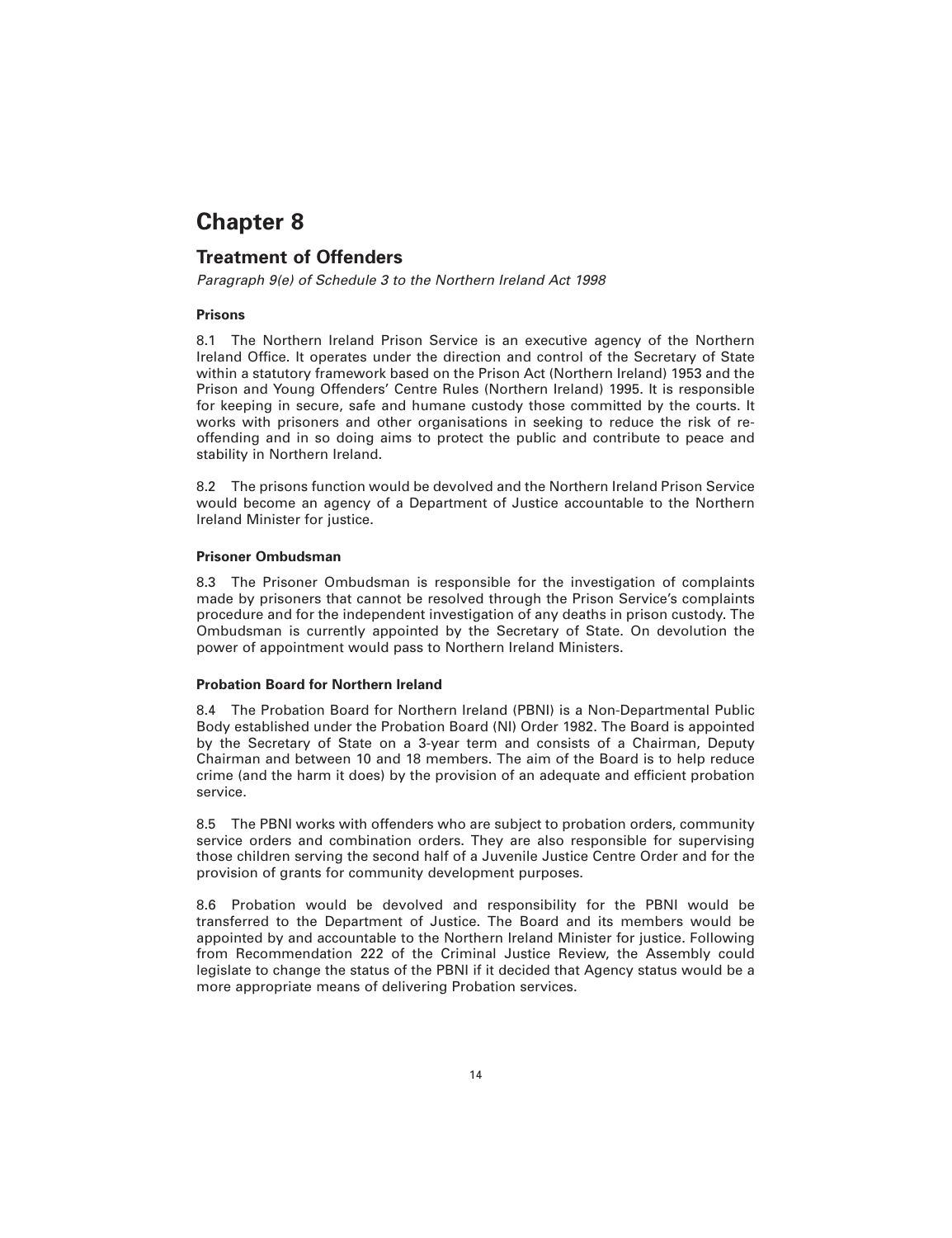#### **Youth Justice Agency**

8.7 The youth justice system deals with children aged between 10 and 17. The main functions exercised within that system are delivered by the Youth Justice Agency, an executive agency of the NIO. It carries out its functions under the provisions of the Criminal Justice (Children) (NI) Order 1998 and the Justice (NI) Act 2002. Policy oversight and scrutiny of the Agency is carried out within the Criminal Justice Directorate of the Northern Ireland Office.

8.8 The Youth Justice Agency is responsible for a range of functions. In terms of custodial facilities, it operates the single Juvenile Justice Centre at Rathgael, near Bangor, which accommodates boys and girls who are committed to custody by courts or who are in need of a place of safety under Police and Criminal Evidence procedures.

8.9 The Agency's community services provide a Northern Ireland-wide network of projects which deliver a range of community orders, as well as working in partnership with other organisations to divert children away from crime and the criminal justice system. In addition, the Agency is responsible for the provision of a Youth Conferencing Service, currently being rolled out across Northern Ireland, to provide for diversionary and court-ordered youth conferences – a recent development in sentencing options for the Youth Courts, which give victims a stake in the outcome.

8.10 Youth Justice would be devolved as part of the devolution of policing and justice functions, and the Youth Justice Agency would become an agency of a Department for Justice, accountable to the Northern Ireland Minister for justice.

#### **Mentally disordered offenders**

8.11 The arrangement of secure hospital facilities is already a transferred matter and, when the Assembly is operational, is the responsibility of the devolved administration in Northern Ireland. However, the Secretary of State retains some statutory functions in relation to mentally disordered offenders (on the release and transfer of restricted patients).

8.12 Where a mentally disordered offender is made the subject of a hospital order or is given a prison sentence and subsequently transferred to a hospital for treatment, he or she may also be made subject to special restrictions where this is necessary for the protection of the public. Unless directed or ordered by the Mental Health Review Tribunal, a restricted patient may not be discharged, transferred or granted leave of absence without the consent of the Secretary of State. The Secretary of State has powers to direct that a patient no longer be subject to a restriction order and may discharge patients from hospital. He may also recall patients who he has discharged or who have been discharged by the Tribunal.

8.13 Following devolution of policing and justice, these functions would transfer to the Northern Ireland Minister for justice.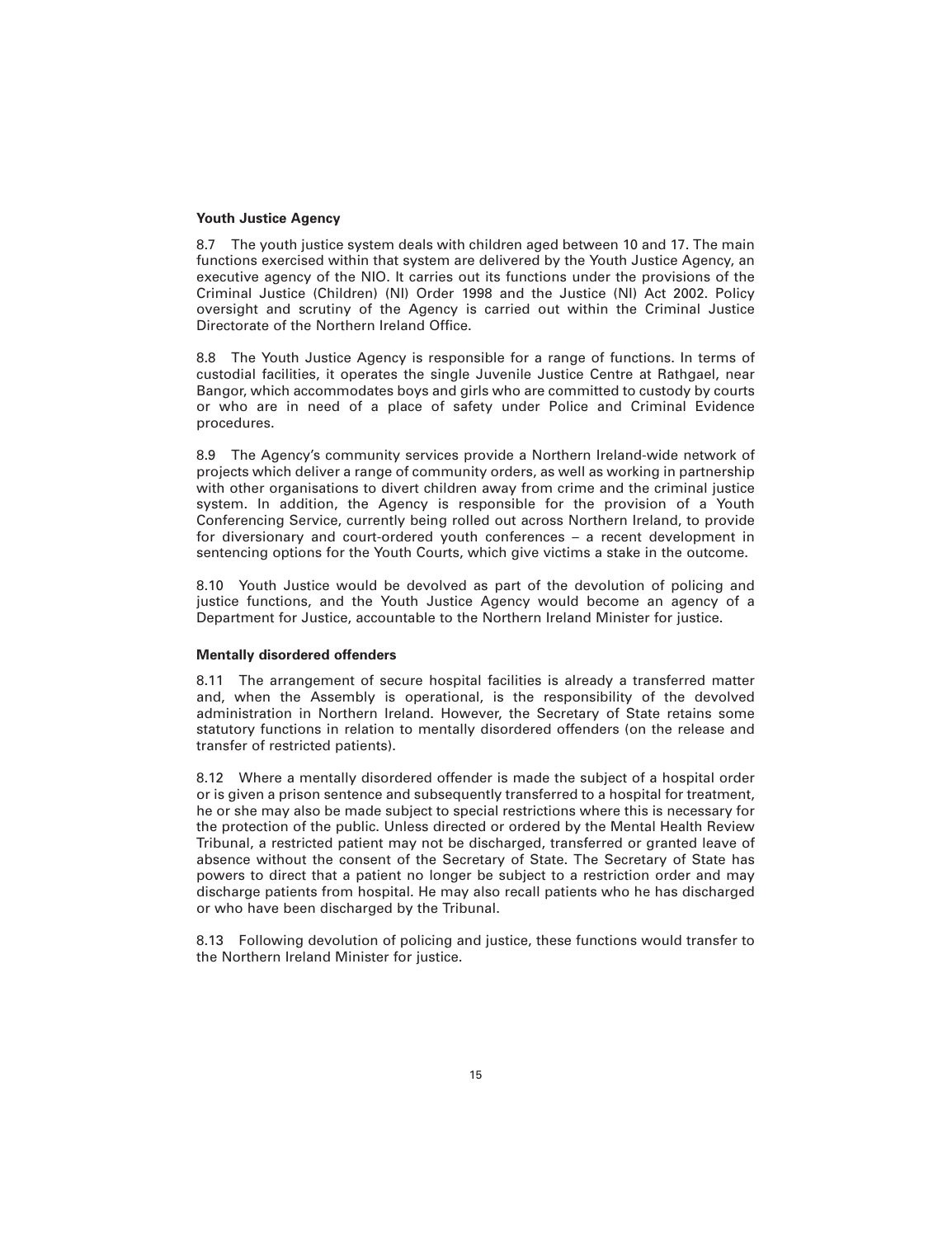#### **Life Sentence Review Commissioners**

8.14 The Life Sentence Review Commissioners (LSRC) are appointed by the Secretary of State in accordance with Article 3(1) of the Life Sentences (Northern Ireland) Order 2001.

8.15 Commissioners are appointed for a renewable 5 year period, subject to the statutory age limit of 70 years of age, and may not be removed from office or prevented from taking a second term of office, without consultation with the Lord Chief Justice (NI). (The current commissioners were appointed on 9 September 2002.)

8.16 The Order requires, where practicable, that the Commissioners include individuals with specific professional qualifications or experience in the legal, medical, criminological and rehabilitative fields. Appointments are also made from those with a lay background so as to include an independent community based dimension.

8.17 At present there are 25 Commissioners in post, one of whom has additionally been appointed as Chairman. The Commissioners are supported by a full time Secretariat.

8.18 In accordance with the 2001 Order and associated Rules, the Commissioners are primarily responsible for assessing life sentence prisoners and considering them for release once the minimum period set by the court has expired. When they are satisfied that it is no longer necessary for the protection of the public that a life sentence prisoner be confined, the Commissioners will direct the Secretary of State to release him. Commissioners are also involved in examining the cases of prisoners recalled to custody and in making recommendations on issues of prisoner management and rehabilitation.

8.19 Responsibility for oversight of the LSRC and the operation of their functions lies within the Criminal Justice Directorate of the Northern Ireland Office. The functions carried out by the LSRC would be devolved and the Northern Ireland Minister for justice would be responsible for appointments to the Commission and oversight of its operation.

8.20 New administrative arrangements will need to be developed to ensure that, when making their decisions, Commissioners have access not only to relevant information from the devolved administration (provided from the Prison Service and the Police Service for Northern Ireland via Northern Ireland Ministers) but also to appropriate information which falls within the excepted field (and thus would need to come via the Secretary of State).

#### **The Sentence Review Commissioners**

8.21 The Sentence Review Commissioners are appointed by the Secretary of State in accordance with Section 1 of the Northern Ireland (Sentences) Act 1998. Their principal function is to implement the arrangements under that Act for the accelerated release of prisoners convicted for 5 years or more of scheduled offences in Northern Ireland or of similar offences committed elsewhere.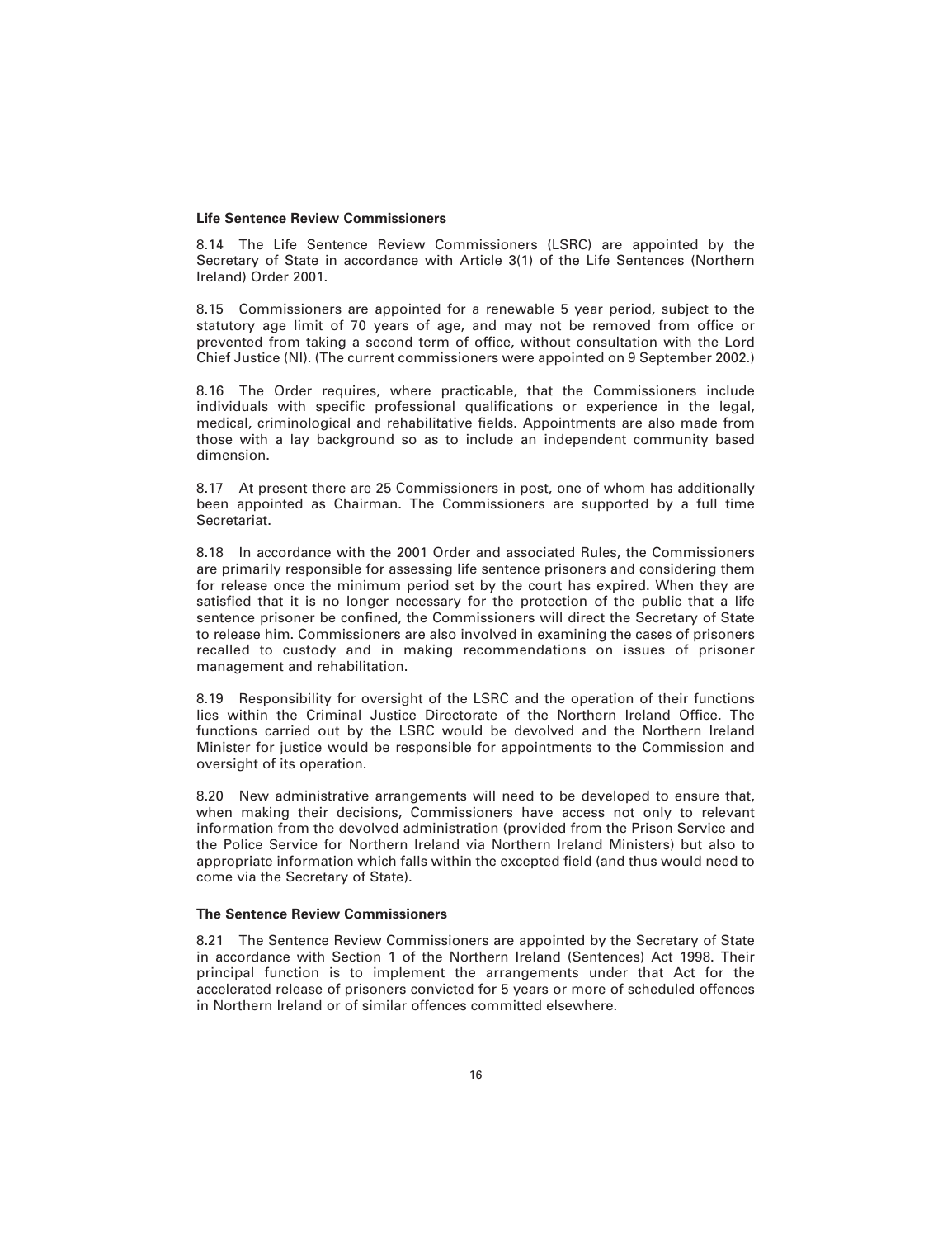8.22 The work of the Sentence Review Commissioners is wholly concerned with the treatment of those convicted of offences connected with terrorism, which is an excepted matter (paragraph 17 of Schedule 2 to the Northern Ireland Act 1998). As such it would not be devolved.

#### **Northern Ireland (Remission of Sentences) Act 1995**

8.23 The 1995 Act increased from one third to one half the period of remission available to certain individuals convicted of scheduled offences. It provides that where such a person is released at the 50% point of his sentence he is on licence until he reaches the two thirds point of that sentence. The Act confers on the Secretary of State power to revoke a person's licence and recall him to prison in prescribed circumstances. The Secretary of State is also empowered to suspend the early release provisions of the Act. The Secretary of State's role is wholly concerned with the treatment of those convicted of offences connected with terrorism, which is an excepted matter (paragraph 17 of Schedule 2 to the Northern Ireland Act 1998). As such it would not be devolved.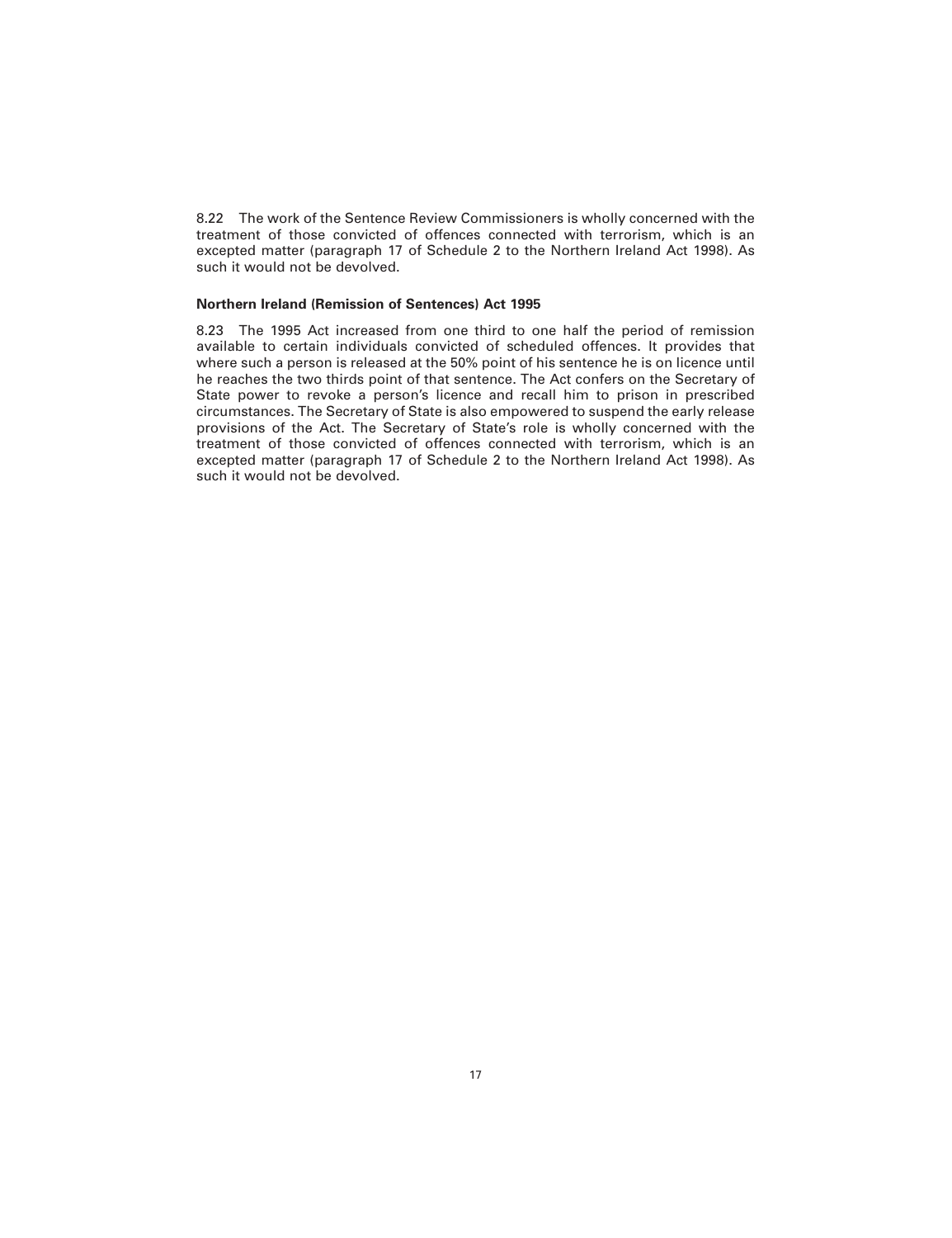### **Compensation**

*Paragraph 9(g) of Schedule 3 to the Northern Ireland Act 1998*

#### **Compensation Agency**

9.1 The Compensation Agency is an executive agency of the Northern Ireland Office responsible for the administration of four statutory compensation schemes on behalf of the Secretary of State: Criminal Injuries Compensation Scheme (for injuries before 1 May 2002), Criminal Damage Compensation Scheme, Terrorism Act Scheme, and Criminal Injuries Compensation Scheme (Tariff) (for injuries after 1 May 2002).

9.2 The Agency is headed by a Chief Executive and is accountable to the Secretary of State. Policy oversight and scrutiny of the Agency is carried out within the Criminal Justice Directorate of the Northern Ireland Office.

9.3 If the Assembly took on responsibility for legislating on compensation matters, subject to any changes decided in the interim, the Agency's functions would be devolved and it would become an executive agency of the Department of Justice, accountable through Northern Ireland Ministers to the Assembly.

9.4 The only exception would be responsibility for the Terrorism Act Scheme, which is an excepted matter and would not therefore be devolved. (The scheme is due to come to an end in 2007.)

#### **Criminal Injuries Compensation Appeals Panel**

9.5 The Criminal Injuries Compensation Appeals Panel Northern Ireland deals with appeals against decisions about compensation, made under the Northern Ireland Criminal Injuries Scheme (Tariff) 2002, by the Compensation Agency. The panel is a Non-Departmental Public Body funded by the Northern Ireland Office, but independent of it, although members of the appeals panel are appointed by the Secretary of State.

9.6 The panel's functions would be devolved so that it would be funded by the Department of Justice and the Northern Ireland Minister for justice would be responsible for appointments to the panel.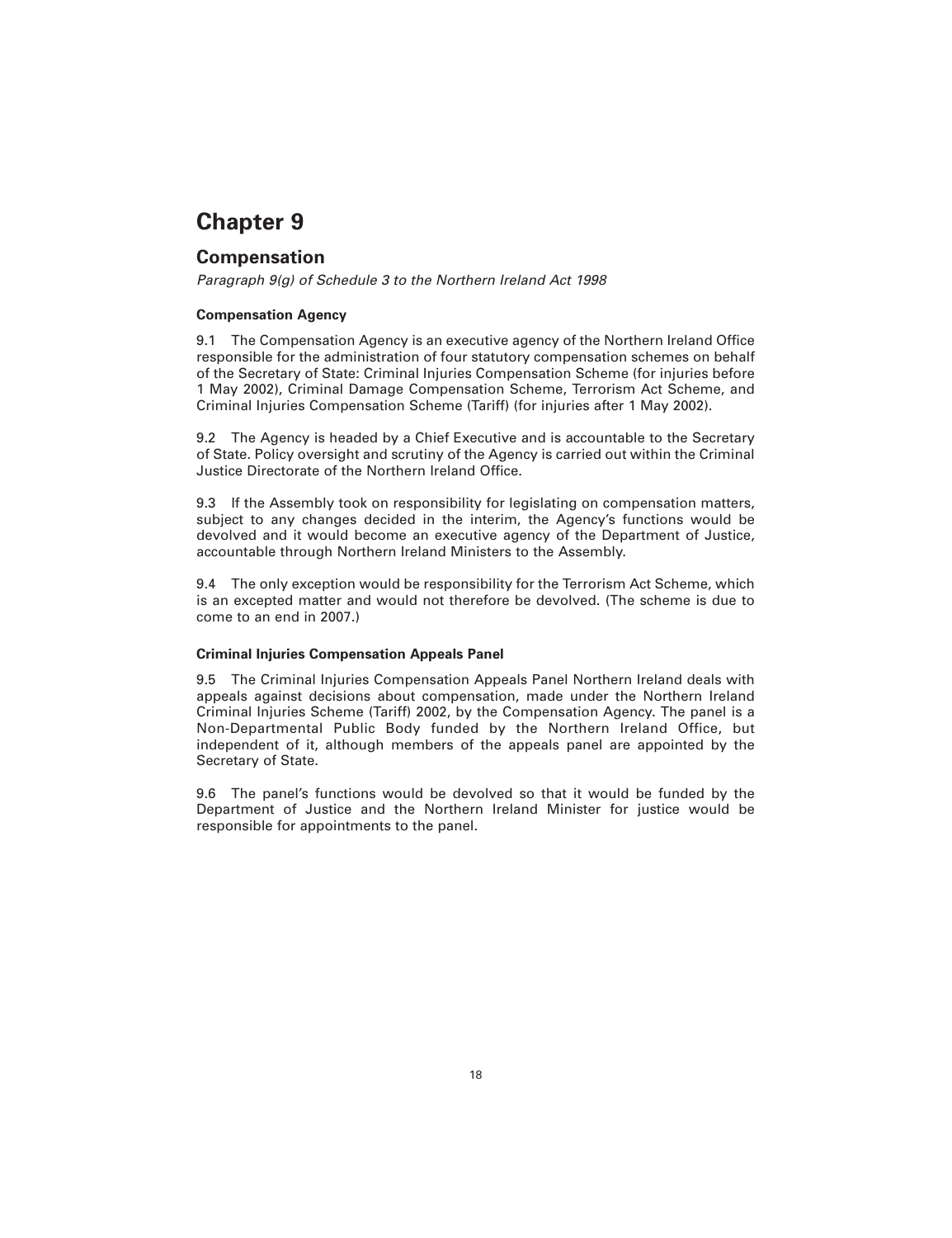### **Community Safety Partnerships**

*Paragraph 9(h) of Schedule 3 to the NIA, inserted by section 83 of the Justice (NI) Act 2002*

10.1 There are, at present, twenty six Community Safety Partnerships (CSPs) across Northern Ireland, one in each district council area, which operate on a *voluntary* basis. The CSPs listed in Schedule 3 to the Northern Ireland Act 1998 are *statutory* partnerships, provided for in the Justice (Northern Ireland) Act 2002. The Secretary of State has not exercised the powers under section 72 of that Act to place these partnerships on a statutory basis.

10.2 The Review of Public Administration (RPA) has recommended a reduction in the number of Councils which will have a direct impact on reducing the number of CSPs. Consideration is being given to enacting Section 72 in line with the changes flowing from the RPA.

10.3 Following devolution, the responsibility for exercising what are currently the Secretary of State's functions in respect of CSPs would fall to the Northern Ireland Minister for justice.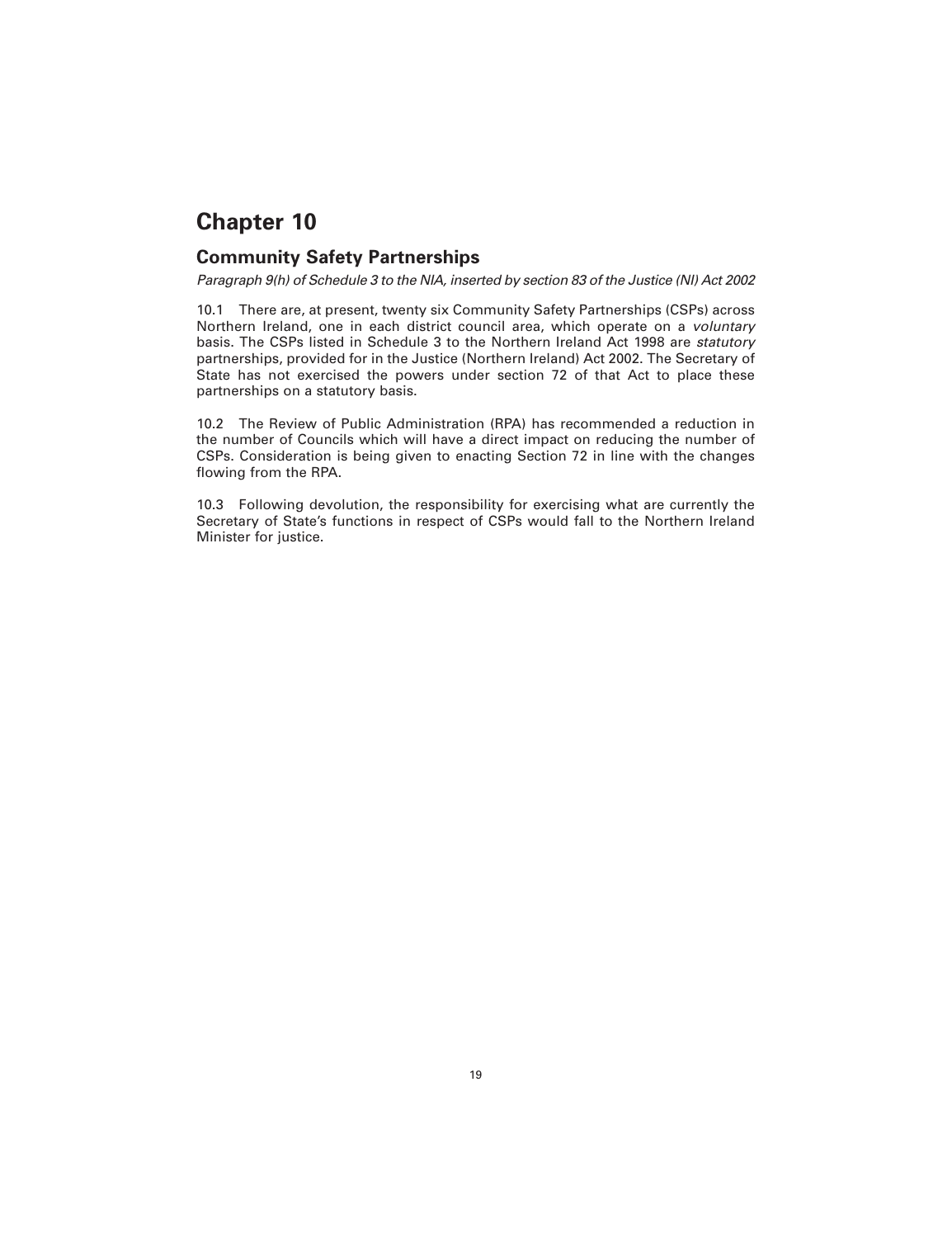### **Chief Inspector of Criminal Justice**

*Paragraph 9A of Schedule 3 to the Northern Ireland Act 1998, inserted by the Justice (NI) Act 2002*

11.1 The Criminal Justice Review recommended the establishment of an independent Criminal Justice Inspectorate for Northern Ireland (CJINI) to be responsible for ensuring the inspection of all aspects of the criminal justice system, excluding the courts. Section 45 of the Justice (NI) Act 2002 provides for the creation of an office of Chief Inspector of Criminal Justice in Northern Ireland, to be appointed by the Secretary of State. Schedule 8 to the 2002 Act makes provision dealing with the practical aspects of the office such as tenure, staff, delegation of powers, etc.

11.2 The current Chief Inspector was appointed and the Inspectorate established in October 2004. Currently the CJINI inspects 20 organisations and has published a number of reports to date.

11.3 Following devolution the CJINI would retain its independence and fulfil the same functions. The functions currently conferred on the Secretary of State would be devolved to the Northern Ireland Minister for justice.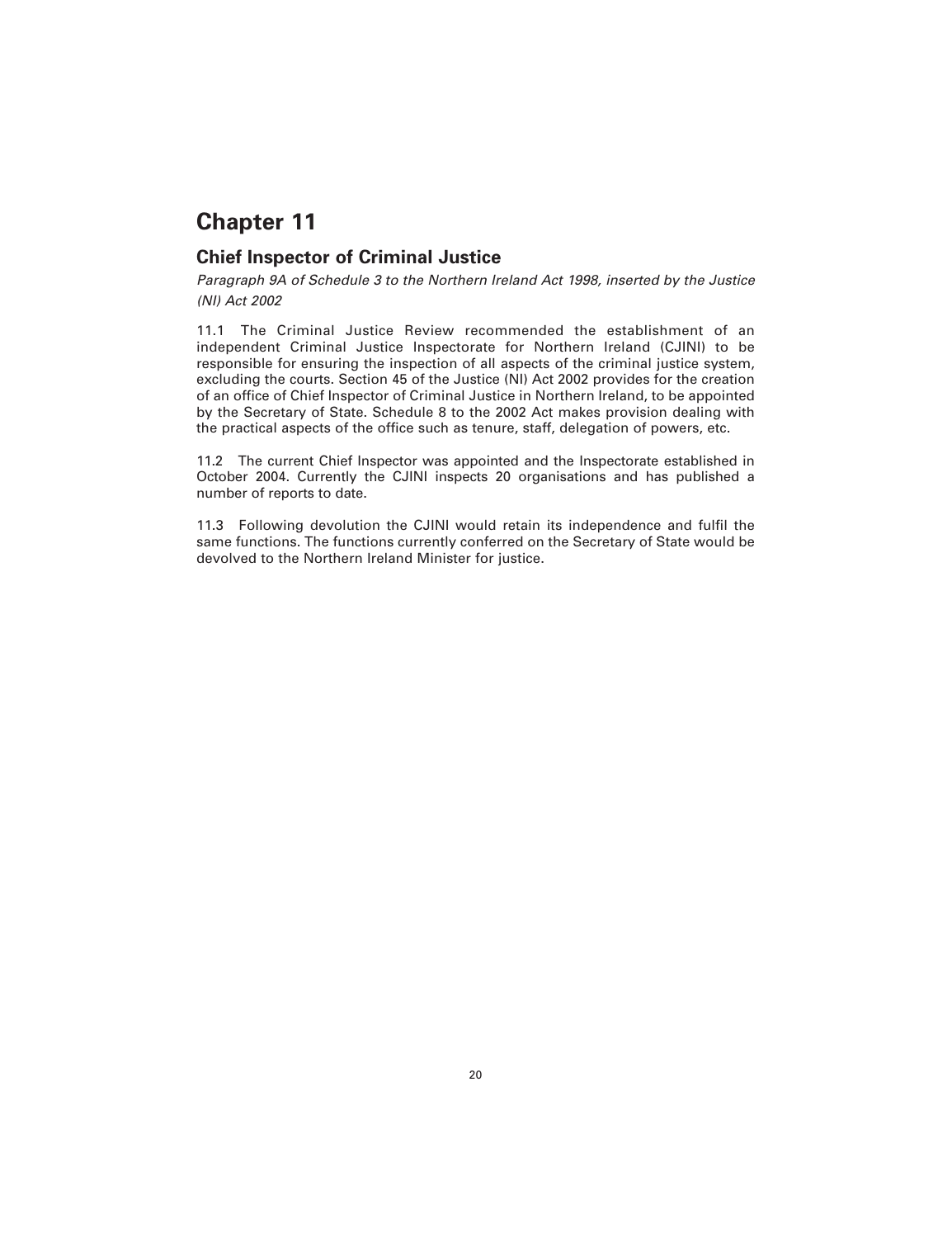### **Public Order**

*Paragraph 10 of Schedule 3 to the Northern Ireland Act 1998*

12.1 The maintenance of public order is an operational responsibility for the police. Public order offences include disorderly behaviour, riotous behaviour, unlawful assembly, affray and breach of the peace. Incidents of public disorder range significantly in scale and scope: a fracas outside a public house counts as public disorder as do the most serious incidents of widespread rioting and serious violence.

12.2 Public Order is classified in the Northern Ireland Act 1998 as a reserved matter (with the exception of "subversion and terrorism" which are excepted matters covered by paragraph 17 of Schedule 2). In principle, responsibility for public order would be devolved along with other policing functions. However, this is a contentious issue and the Government recognises that there are concerns, particularly around certain parades, which make devolution of aspects of public order more difficult than others and that these will need to be addressed ahead of devolution.

#### **Legislative framework for policing public order**

12.3 As well as drawing on general constabulary powers, the police rely on the Public Order (Northern Ireland) Order 1987 to deal with serious public disorder. They also currently use the Terrorism Act 2000, in particular part VII powers in respect of requisitioning and road closures, although the provisions are intended to be repealed as part of the current normalisation process, so are unlikely to be in use by the time public order is devolved.

#### **The Parades Commission**

12.4 The Parades Commission was established by the Public Processions (Northern Ireland) Act 1998 and consists of a Chairman and six members appointed by the Secretary of State. It is treated as an Executive Non-Departmental Public Body for management purposes and is funded entirely by the NIO. Its principal functions are to facilitate mediation between parties to disputes concerning public processions, and issue determinations where agreement between the parties cannot be reached.

12.5 The Government's preference is that responsibility for all aspects of parades, including appointments to the Parades Commission and its operation, should be devolved. It would be undesirable to keep this responsibility reserved to Westminster while devolving responsibility for policing (and therefore for policing parades). However, the Government recognises that a subject as contentious as parading has the capacity to reinforce community divisions at a time when the focus of the devolved institutions is on developing a vision of a shared future.

12.6 While retaining responsibility for parades legislation – or even just for appointments to the Parades Commission – within the reserved category is markedly less desirable than devolving them, these are options that could be considered by the Assembly in taking a decision about which aspects of the currently "reserved" list it wants to see transferred.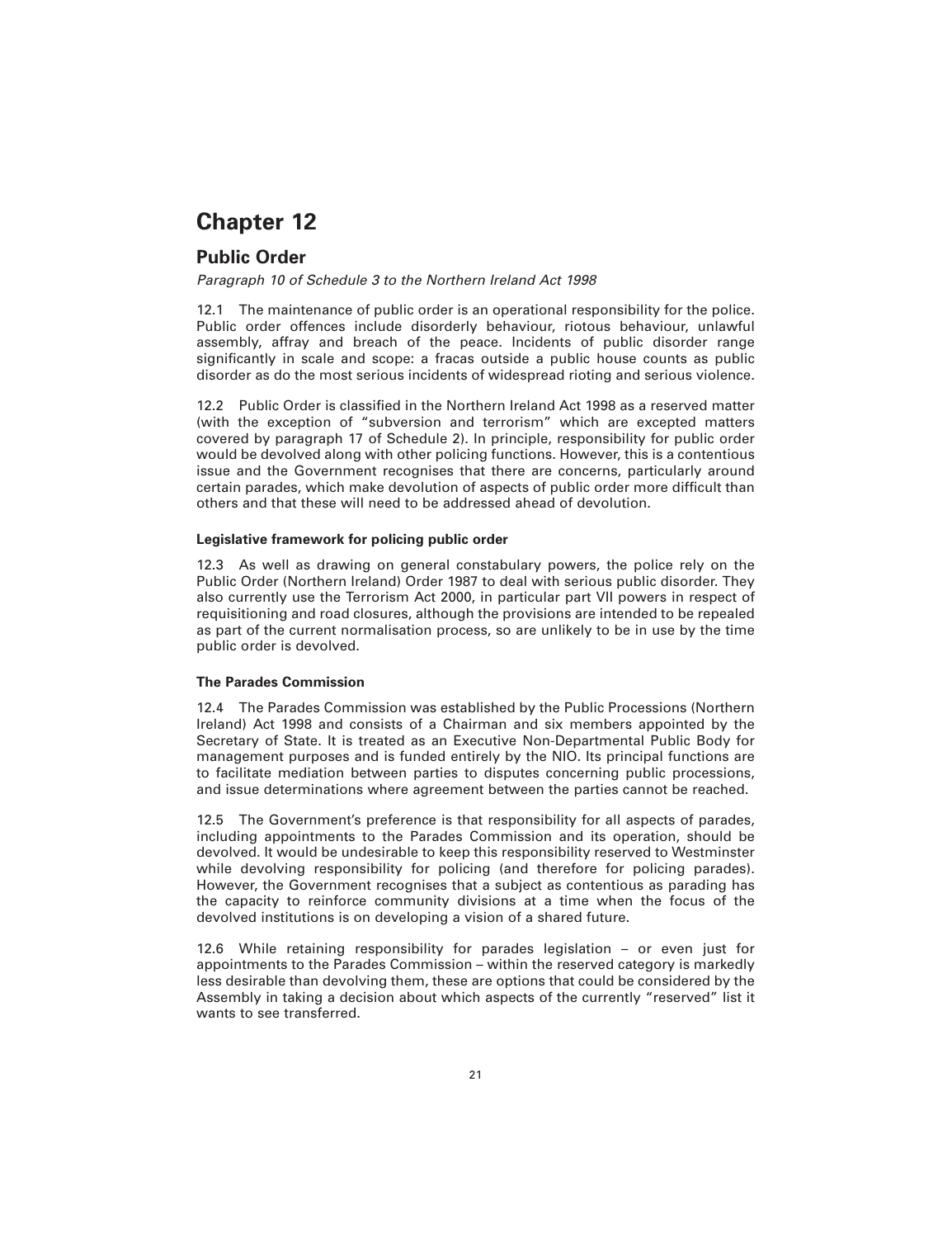### **The Police and the Policing Accountability Framework**

*Paragraph 11 of Schedule 3 to the Northern Ireland Act 1998*

13.1 The Police Service of Northern Ireland is the organisation established in law to maintain law and order in Northern Ireland and it comes under the direction and control of the Chief Constable. The Patten Commission recommended that the Chief Constable should be operationally responsible for the direction and control of the policy (as is the case in Great Britain) and accountable to a cross-community Policing Board, except on matters of national security.

13.2 There are a range of other organisations within the policing family in Northern Ireland. This section of the discussion document describes their various functions, the current role of the Secretary of State in their work and/or regulation, and the implications that the devolution of policing and justice would have for them. It should be read in conjunction with the relevant chapters on the prevention and detection of crime (chapter 6) and on excepted matters (chapter 18).

#### **The Northern Ireland Policing Board**

13.3 Part II of the Police (NI) Act 2000 (as amended by the Police (NI) Act 2003) established the Northern Ireland Policing Board and set out its statutory duties, powers and responsibilities. The Policing Board is one of the key elements of the police accountability architecture as set out by the Patten Report and has all the powers Patten recommended.

13.4 The Board's principal function is to secure the maintenance, efficiency and effectiveness of the police in Northern Ireland. In discharging this function, the Board must hold the Chief Constable and the PSNI to account for the performance of their duties. The Board must also:–

- monitor the effectiveness of the PSNI in counteracting crime, and encourage the public's co-operation with the police in the prevention of crime;
- monitor the performance of the police in carrying out its general duties, in complying with the Human Rights Act 1998, and implementing the Annual Policing Plan;
- keep itself informed about the workings of Part VII of the Police (Northern Ireland) Act 1998 (police complaints and disciplinary proceedings);
- monitor the trends and patterns in complaints against the police, and recruitment to the police and police support staff;
- oversee the manner in which public complaints against traffic wardens are dealt with by the Chief Constable;
- assess the effectiveness of measures taken to ensure that its membership and support staff is representative of the community, and to assess the level of public satisfaction with the performance of the police and District Policing Partnerships (DPPs); and
- assess the effectiveness of the DPPs and the measures taken by them to obtain the views of the public about policing matters.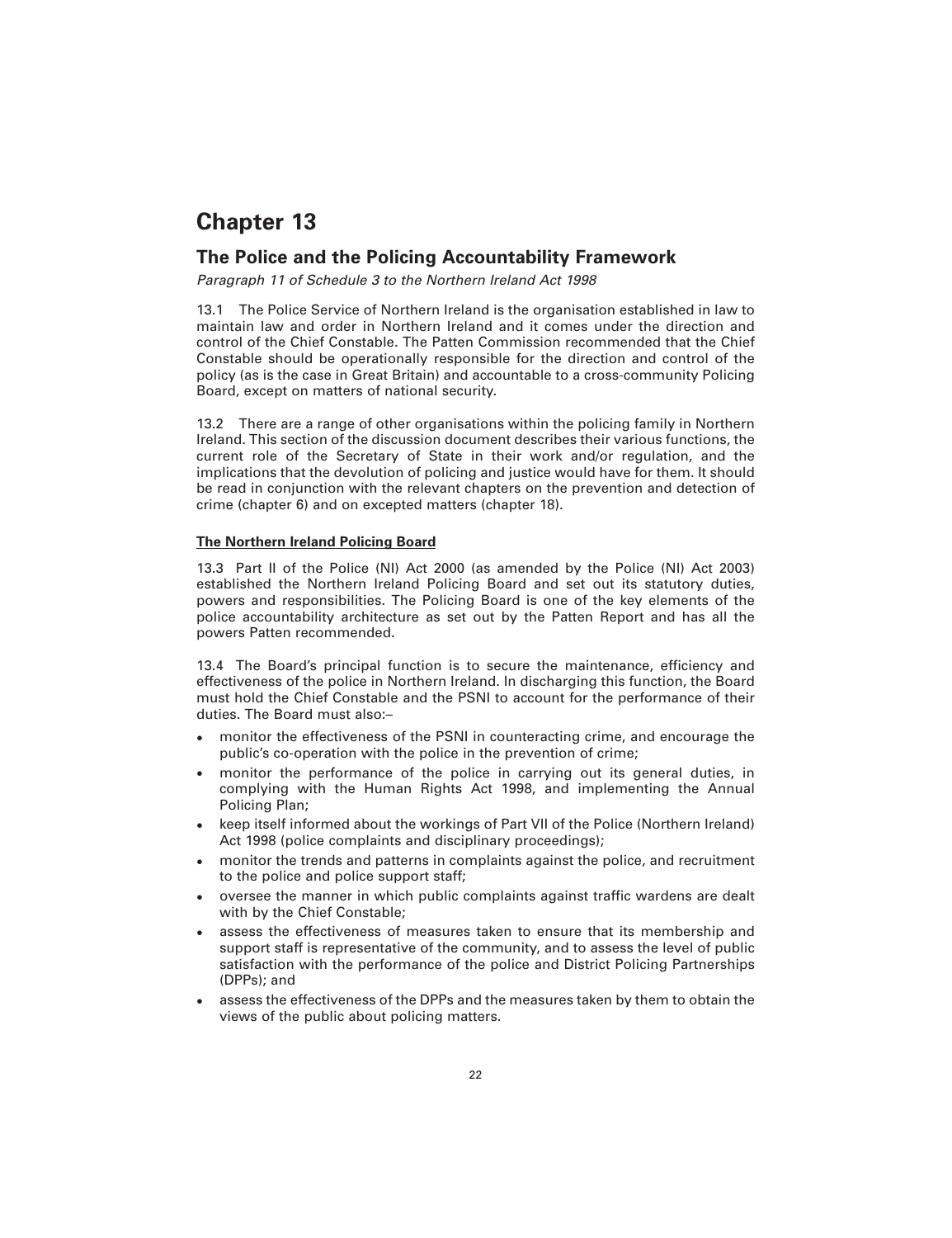#### **Appointment of members**

13.5 When the Assembly is in operation, the Board's membership is made up of 10 MLAs, appointed in proportion to the parties' strength in the Assembly, using the d'Hondt formula, plus nine independent members appointed by the Secretary of State. Responsibility for the appointment of independent board members would transfer to the Northern Ireland Minister for policing, following devolution.

#### **Funding**

13.6 The Policing Board's funding currently comes from the Northern Ireland Office, from funds allocated by Parliament, and the NIO therefore has responsibility for ensuring high standards of financial propriety and value for money within the Board's operation. Following devolution, it will be for the Assembly and the Northern Ireland Minister for policing to allocate funding from within the Northern Ireland block grant. As well as financing the police service itself, and in accordance with the Police (NI) Act 2000, the Board is provided with funding to cover 75% of the expenses incurred by District Policing Partnerships.

#### **Devolution of Board functions**

13.7 Patten also recommended that the powers of the Policing Board should in no way be diminished when responsibility for policing is devolved. The Government has accepted this recommendation, and will transfer responsibility for the Board's statutory framework, except where this relates to excepted matters. The detail of the relationship between the Board, the Northern Ireland Minister for policing and an Assembly policing committee will need to be determined before policing and justice are devolved.

#### **District Policing Partnerships (DPPs)**

13.8 The Patten Commission recommended that each district council in Northern Ireland should be required to establish a District Policing Partnership. Patten also recommended that they should be co-terminous with District Command Units. There are therefore currently 26 DPPs and 4 sub-groups in Belfast. The Review of Public Administration will, however, have an impact on the number of both District Command Units and DPPs. The Police (NI) Act 2000 (as amended by the Police (NI) Act 2003 and the DPP (NI) Order 2005) sets out the general functions of DPPs and places a requirement on the Policing Board to produce a Code of Practice containing guidance as to the exercise by DPPs of their functions.

13.9 The role of the DPPs is a consultative, explanatory and monitoring one. In summary their functions are:

- to articulate community views on the policing of their district;
- to contribute to the formulation on policing plans and priorities;
- to monitor police performance at district level;
- to report on these matters to the Board and Council; and
- to obtain the co-operation of the public with the police with a view to preventing crime.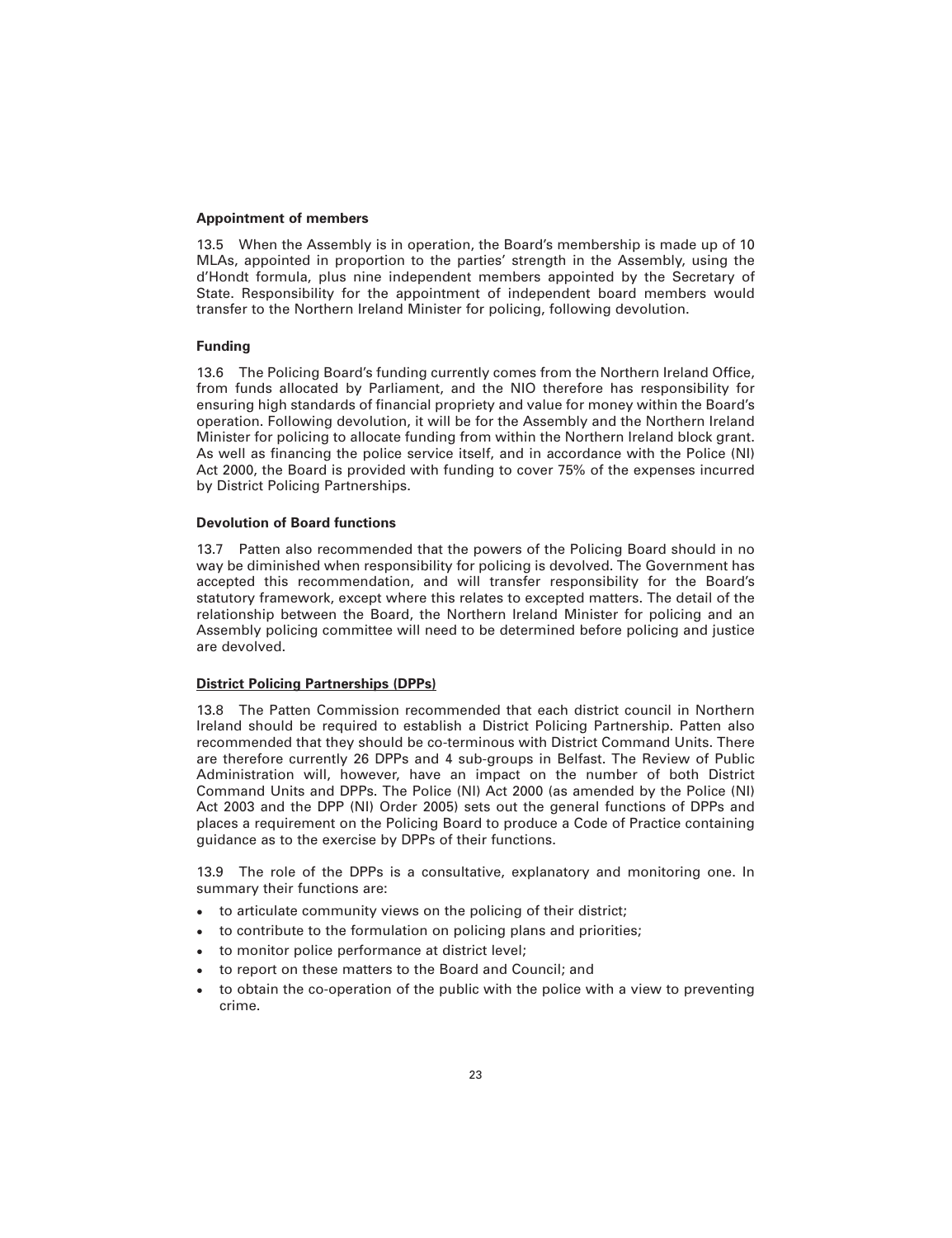13.10 Like the Policing Board, and as recommended by Patten, DPP membership is a mix of elected and independent members. The independent members are appointed by the Board in accordance with the requirements set out in the legislation and a Code of Practice issued by the Secretary of State.

13.11 Following devolution, all of the Secretary of State's functions in respect of DPPs would be devolved to become the responsibility of the Northern Ireland Minister for policing. Similarly, the statutory framework governing DPPs would, following devolution, be for the Assembly to amend.

13.12 The only exception to this would be the terms of the "declaration against terrorism", which prospective independent DPP members will be required to make, when the amendments introduced by the Police (NI) Act 2003 are commenced. This will mirror the declaration made by candidates seeking election as local councillors. Electoral legislation will remain an excepted matter and the text of the DPP members' declaration will need to keep in line with it, so this aspect of the legislation will remain reserved following the transfer of policing and justice.

#### **The Police Service of Northern Ireland**

13.13 The Police Service of Northern Ireland is under the day to day direction and control of the Chief Constable. The operational independence from political control of a Chief Constable is a fundamental principle of UK policing and, in the Northern Ireland context, is enshrined in legislation under Section 33 of the Police (NI) Act 2000. Patten also recognised (paragraph 6.21, recommendation 24) this important concept as a key tenet of his report.

13.14 The Patten Report recognised that the Chief Constable must have sole operational responsibility and neither the Government nor the Policing Board should have the right to direct him or her as to how to conduct an operation. However, the Report also recognised that it was important to be clear that a Chief Constable, like any other public official, must be both free to exercise his or her responsibilities and also capable of being held to account afterwards for the manner in which these responsibilities are exercised.

13.15 Ministers also have a general duty under section 69 of the Police (NI) Act 2000 to promote the efficiency and effectiveness of the police and have regard to the principle that policing in Northern Ireland is to be conducted in an impartial matter.

13.16 There is no reason, in principle, why this legislation should not be devolved but care would need to be taken to ensure that it was in the best interests of securing the confidence and trust of all sections of the community. The options for consideration include keeping section 33(1) of the Police (NI) Act 2000 reserved, or relying on existing cross-community safeguards that currently exist within the Northern Ireland Act 1998.

#### **Funding and audit arrangements**

13.17 The roles of the Secretary of State, Policing Board and PSNI in respect of responsibility for police funding are set out in Section 9 of the Police (NI) Act 2000. Linked to that, arrangements for setting policing objectives and oversight of police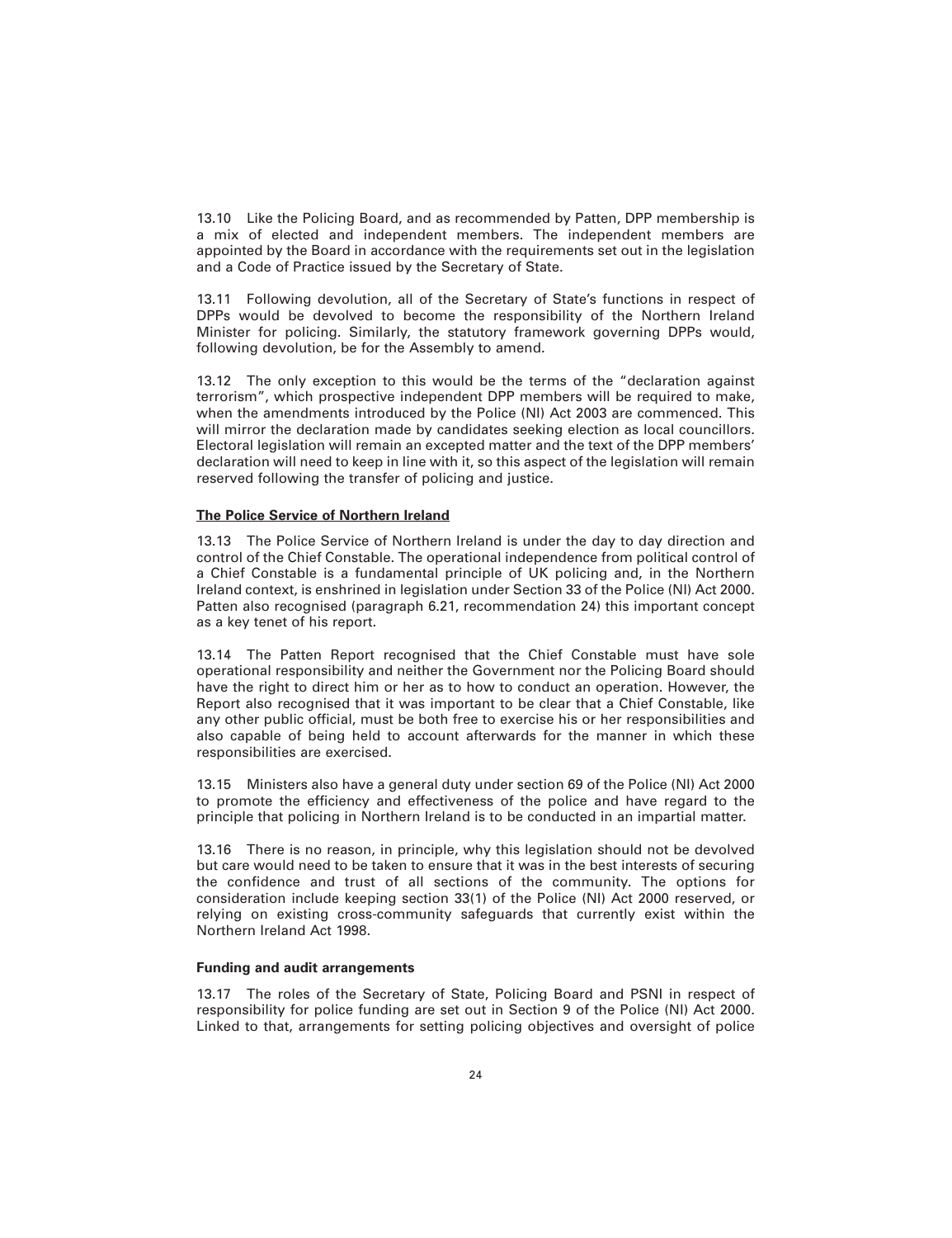performance and accountability are contained within sections 24-7 of that Act. Funding for policing is provided by the Secretary of State to the Policing Board, and it is then for the Policing Board to set the budget for the Police Service of Northern Ireland. Following devolution of policing, the Secretary of State's responsibilities would transfer to the Northern Ireland Minister for policing. Some limited funding, in the form of grants will, as at present, continue to be provided from the Home Office. This includes, for example, Northern Ireland's share of assets seized.

13.18 The Police (NI) Act 1998 gives the Secretary of State the power to appoint, from among Her Majesty's Inspectorate of Constabulary (HMIC), an inspector to carry out an annual inspection into the efficiency and effectiveness of the PSNI. The inspector reports his findings to the Chief Constable. Following devolution of policing, the Secretary of State's responsibilities would transfer to the Northern Ireland Minister for policing. Unless the Assembly legislated otherwise, the Minister would, however, continue to be obliged to select the inspector from the HMIC, whose members are appointed by the UK Government.

13.19 There are further arrangements set out in the Police (NI) Act 2000 for auditing the PSNI's value for money. The National Audit Office (NAO) carries out regular "best value" assessments of the PSNI and reports to the Secretary of State. The Secretary of State has the power to direct the Policing Board to take action should he receive an unfavourable report from the NAO. Following devolution of policing, the Secretary of State's role would transfer to the Northern Ireland Minister for policing. The role of the National Audit Office would transfer to the Northern Ireland Audit Office.

#### **Pay and pensions**

13.20 Sections 25 and 26 of the Police (NI) Act 1998 give the Secretary of State power to make regulations for a wide range of pay and conditions of service issues for police officers serving in Northern Ireland, both regular officers and reservists. Section 62 of the Police Act 1996 requires him to take into account decisions reached at the UK Police Negotiating Board when setting pay and terms & conditions of service.

13.21 Following devolution of policing to the Assembly, it would be the responsibility of the Northern Ireland Minister for policing to set police pay and conditions of service. In carrying out this function, the Minister would, unless the Assembly legislated otherwise, continue to be obliged to take into account decisions reached at the UK Police Negotiating Board.

13.22 Section 25 of the Police (NI) Act 1998 allows the Secretary of State to make regulations providing for pensions and gratuities in respect of service as a member of the PSNI. As with pay, this would become the responsibility of the Northern Ireland Minister for policing following devolution.

13.23 The Secretary of State is responsible for appointing independent persons to decide on any medical appeals under the Pensions regulations. Following devolution, this will become the responsibility of the Northern Ireland Minister for policing.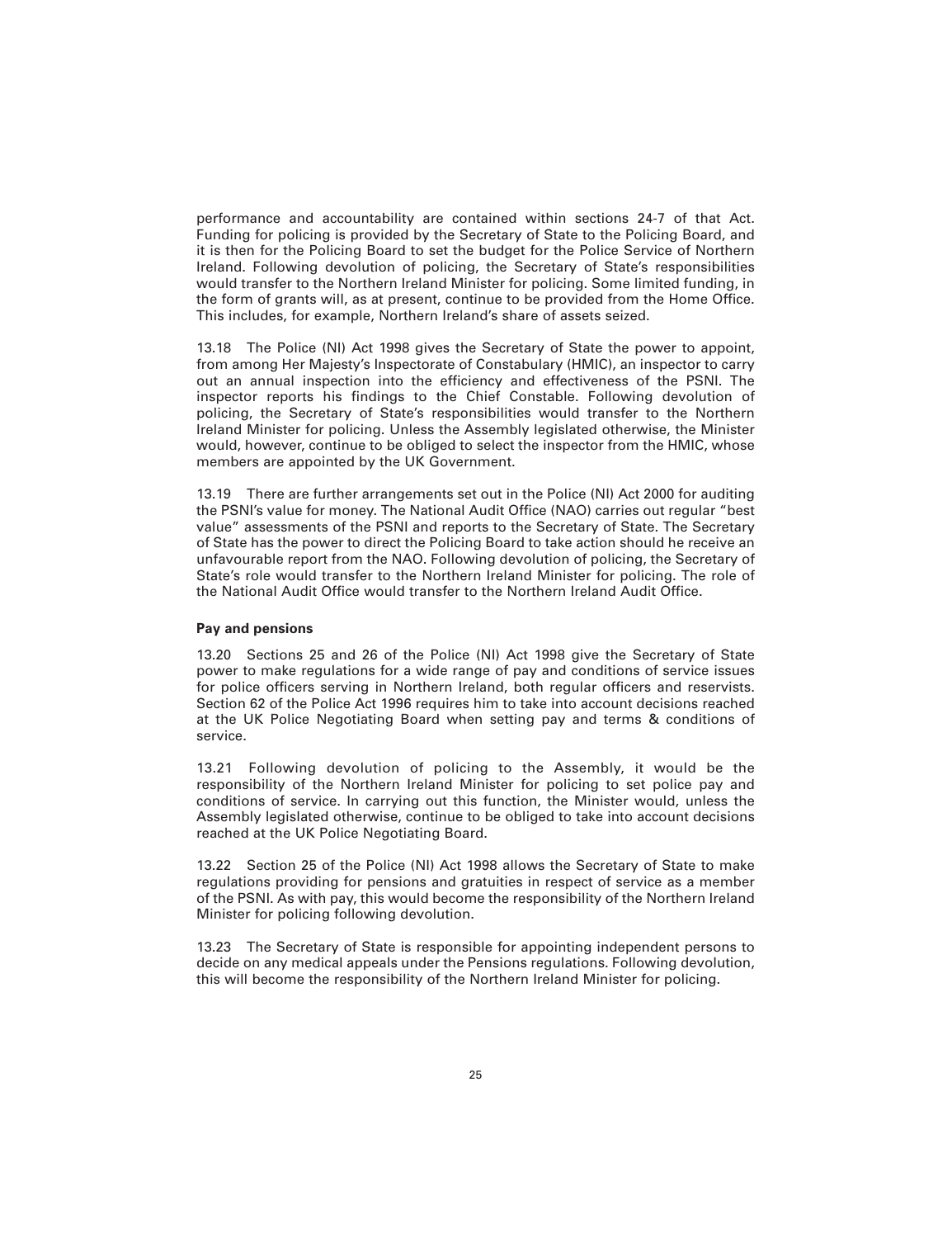#### **Recruitment and appointments**

13.24 Recruitment to the PSNI is a matter for the Chief Constable and the Policing Board, in accordance with the statutory framework set out in the Police (NI) Act 2000. That would continue to be the case following devolution of policing.

13.25 This section sets out the Secretary of State's current responsibilities in this area (executive and legislative), and the implications of devolution. Arrangements for dealing with personnel exchanges between the PSNI and An Garda Siochana are discussed in more detail in Chapter 17.

#### *Senior appointments*

13.26 The Secretary of State currently has a role in approving the Policing Board's appointment of the Chief Constable or any senior officer, and of any call by the Board on the Chief Constable or any senior officer to retire in the interests of efficiency or effectiveness. This role would transfer to the Northern Ireland Minister for policing on devolution.

#### *Vetting appeals*

13.27 As recommended by the Patten Commission and in line with arrangements in the rest of the UK, the Chief Constable is required to set up a vetting panel to decide on the suitability of individual candidates. The criminal convictions that would be likely to debar candidates are set out in regulations. In addition, the panel may take into account terrorist connections or other factors. A candidate has a right of appeal against the panel's decision. Appeals are heard by an Independent Assessor, appointed by the Secretary of State following consultation with the Policing Board. Responsibility for appointing the Independent Assessor, following devolution, would fall to the Northern Ireland Minister for policing.

#### *Temporary 50:50 provisions*

13.28 The Police (NI) Act 2000 currently makes temporary provisions allowing the Chief Constable to exercise limited positive discrimination in appointments to the PSNI (both in terms of regular officers and for some competitions for support staff) so that where a pool of qualified applicants for a post exists, he can appoint equal numbers of Catholics and non-Catholics. The operation of these powers is known as the "50:50 provisions". The temporary provisions also allow the Chief Constable and the Policing Board to make appointments at other ranks from suitably qualified external candidates.

13.29 The temporary provisions include a UK derogation from the EU Directive 2000/78/EC and the arrangements set out in:

- article 40A of the Race Relations (NI) Order 1997;
- article 71A of the Fair Employment & Treatment (NI) Order 1998; and
- sections 44(5)-(7), 45 & 46 of the Police (NI) Act 2000.

13.30 The Secretary of State has the power, in certain circumstances, to amend the 50:50 quotas by Order if there are insufficient numbers from one or other section of the community to meet recruitment requirements.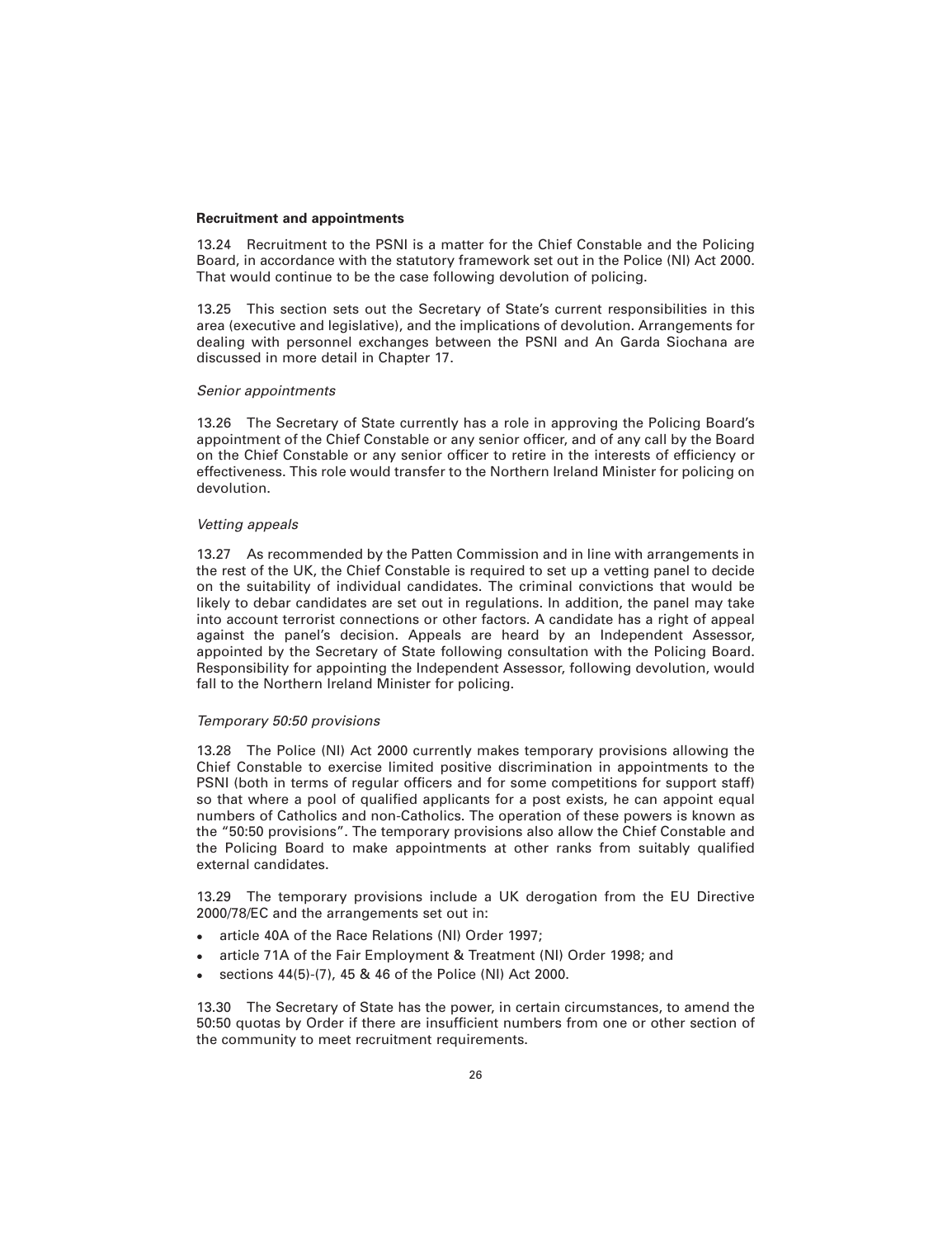13.31 The purpose of these provisions was to address the historic underrepresentation of Catholics in the police service in Northern Ireland but, as temporary provisions, they expire if not renewed by Parliament every three years. The provisions were last renewed in 2004, to run until 30 March 2007.

13.32 In deciding whether to bring forward an order to renew the provisions, the Secretary of State must consult the Policing Board and take into account any recommendations it makes before making an Order, which is subject to Parliamentary approval. Current patterns project a steady progression towards the target of 30% Catholic composition by 2010/11. The Government remains committed to the use of the temporary provisions until this has been achieved.

13.33 If the temporary provisions are still in force at the time that policing is devolved, it is the Government's view that the responsibilities for this policy which are currently exercised by the Secretary of State would not transfer to the Northern Ireland Minister with responsibility for policing unless the Assembly's vote requesting the devolution of policing specifically included a request for these temporary provisions.

13.34 Responsibility for seeking a derogation from Directive 2000/78/EC will continue to be a matter for the UK Government.

#### **Severance**

13.35 There are currently two severance schemes in operation in PSNI: a voluntary severance scheme, effective from January 2001, to provide enhanced benefits to officers leaving the service under the terms of the scheme and a separate scheme for members of the Full Time Reserve (FTR) as a direct result of the Chief Constable's decision, in line with Patten, to phase out 807 FTR posts between April 2005 and September 2006.

13.36 The numbers to be accepted each year for the voluntary scheme (which is open to both regular and FTR officers) are controlled by criteria set by the Chief Constable. The rules governing the scheme are set out in regulations made by the Secretary of State and the NIO has a responsibility for ensuring that the scheme continues to meet its objectives and provides value for money. The scheme will run until 2010 or such other date as specified by the Secretary of State. The Secretary of State and the NIO will have similar responsibilities in respect of the FTR severance scheme.

13.37 On devolution the Secretary of State's responsibilities in this area will transfer to the Northern Ireland Minister for policing, provided devolution occurs before either or both schemes expire.

#### **Alternatives to Plastic Baton Rounds**

13.38 The search for an effective and acceptable alternative to the Plastic Baton Round continues. The NIO led UK wide Steering Group was set up to take forward Recommendations 69 and 70 of the Patten Report.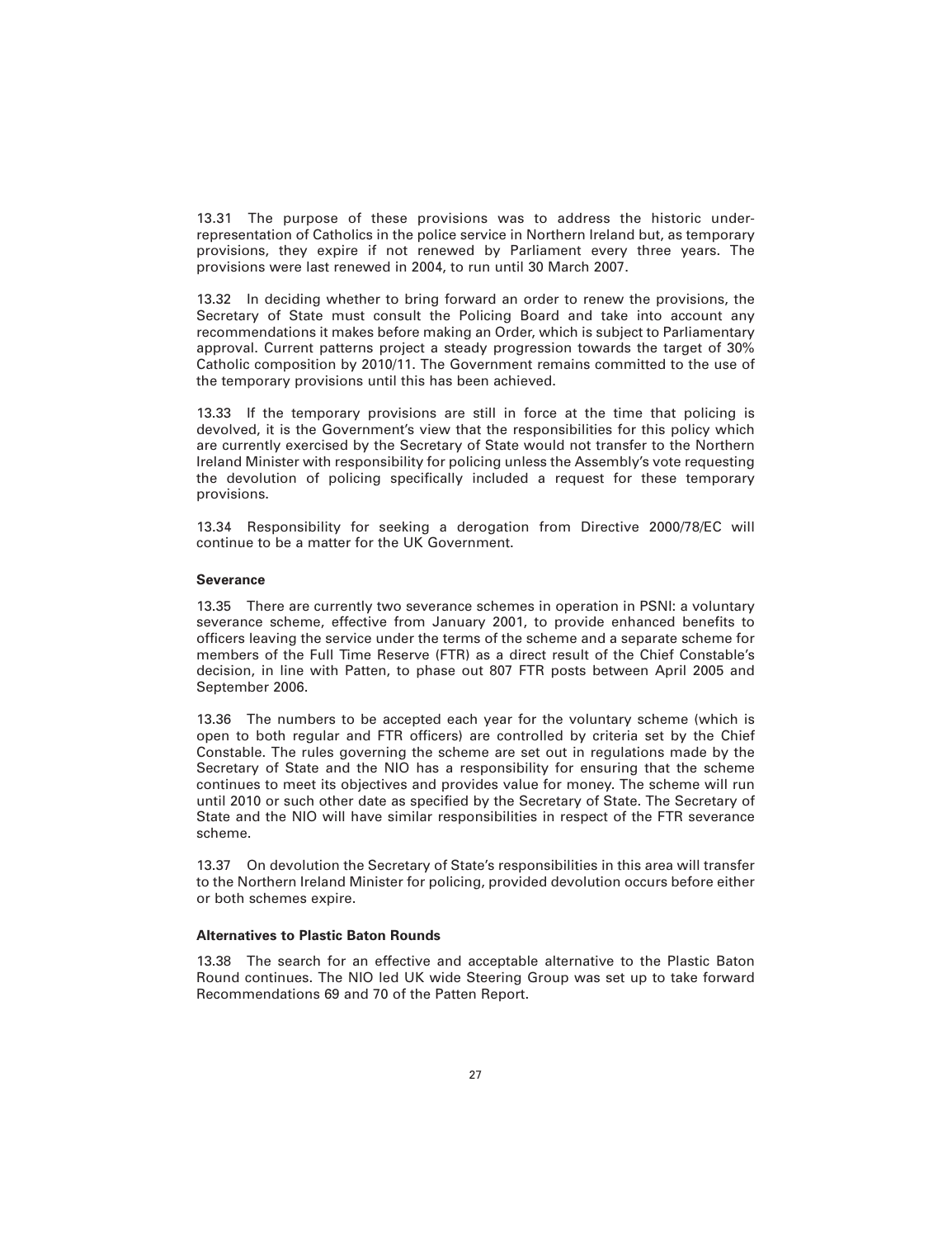13.39 The Group, made up of experienced policing practitioners, scientific and other expert advisers, initiated two separate research programmes that have led to the development of two new projectiles: the Attenuating Energy Projectile (AEP); and the Discriminating Irritant Projectile (DIP).

13.40 The AEP, which is a safer alternative to the baton round, was introduced operationally to police forces throughout England, Wales and Northern Ireland (and the army in NI) on 21 June 2005. The DIP is designed temporarily to incapacitate the individual through the delivery of a small cloud of irritant to the upper body and is being developed to a longer time scale.

13.41 The Oversight Commissioner has reported that Recommendation 69 has been achieved (June 2005). The Steering Group has also made significant progress with Recommendation 70 through the increased availability of Water Cannon, CS and PAVA sprays and Taser. Despite these developments Government remains committed to a longer term search for even more potentially less lethal alternatives.

13.42 In a devolved context the authorisation for use of Less Lethal Weaponry will remain an operational decision for the Chief Constable. It is envisaged that the Minister with responsibility for policing will continue to take an active interest in maintaining close co-operation with the Home Office, Ministry of Defence and ACPO in terms of the research programme. Northern Ireland interests will continue to be represented at the Steering Group, or its successor body, though the Home Office will assume the Chair in summer 2006. This group will take forward UK interests within the international context.

#### **Flags & emblems**

13.43 Section 54 of the Police (NI) Act 2000 provides the Secretary of State with the power to regulate the design of the PSNI badge and the flag, and to regulate the flying of all flags from police buildings. Before making such regulations, the Secretary of State must consult the Policing Board, the Chief Constable and the Police Association.

13.44 Following the Policing Board's agreement on the design for the PSNI badge, the Secretary of State brought forward the Police Emblems and Flags Regulations (NI) 2002. The effect of these is that, in accordance with the recommendations of the Patten Commission, the PSNI flag is the only flag that may be flown in connection with the police and their buildings. The only exception is that, if the Queen visits a police building, the Royal Standard may be flown at that building. The regulations do not prescribe when the PSNI flag will be flown: this is a matter for the Chief Constable to decide.

13.45 It is proposed that the power to regulate as set out in Section 54 of the Police (NI) Act 2000 would transfer to the Northern Ireland Minister for policing.

#### **Medals**

13.46 At present, service medals to police officers in Northern Ireland are awarded under Royal Warrants that cover police officers throughout the United Kingdom. At present, regular members of the PSNI are eligible to receive a long service medal after 22 years' service while reservists qualify for a long service medal after 15 years' service. Following devolution of policing, policy for medal eligibility would continue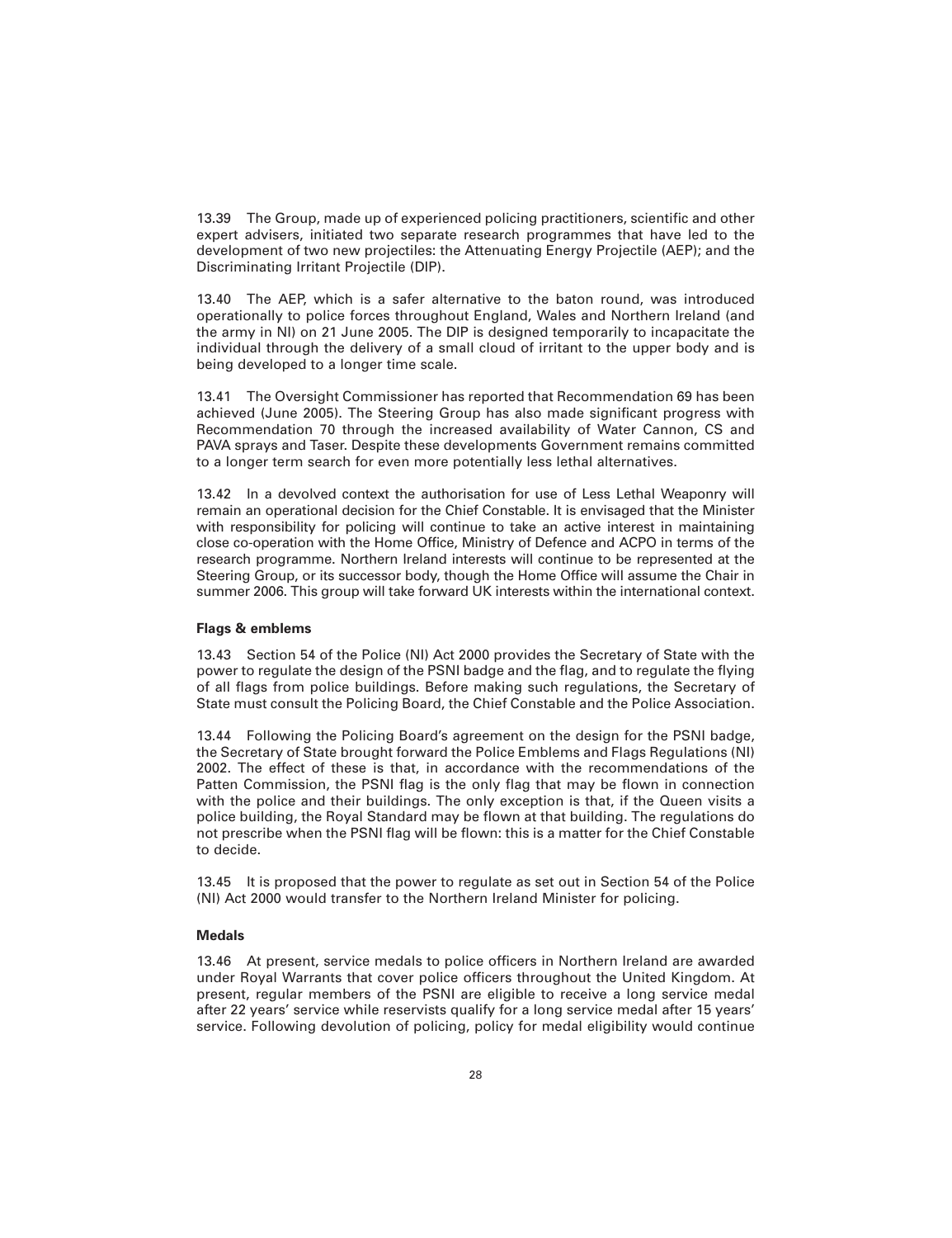to be set by the UK Government. The delegated powers provided for under Royal Warrants would, however, transfer from the Secretary of State to the Northern Ireland Minister for policing.

#### **Police complaints and the Police Ombudsman for Northern Ireland**

13.47 The Police (NI) Act 1998 provides for a Police Ombudsman to investigate complaints into misconduct by police officers in Northern Ireland. The office was established in November 2000 and the Ombudsman currently has a staff complement of 128, including independent investigators from a variety of disciplines and cultures.

13.48 Like the Chief Constable, the Ombudsman is operationally independent and all complaints about the police must be referred to her. The complaints system is such that the Ombudsman provides the investigative role in handling a complaint and then makes recommendations to the Director of Public Prosecutions (where she believes a prosecution is warranted) or the Chief Constable (for disciplinary action).

13.49 In criminal cases, it is then for the Director to weigh the evidence provided by the Ombudsman and to decide whether to take forward a prosecution and, if a prosecution goes ahead, it is for the courts to decide on guilt and award any punishment if appropriate. In relation to disciplinary offences, it is for the Chief Constable to decide if the evidence warrants disciplinary action, undertake the disciplinary proceedings and award the punishment.

#### **Appointment**

13.50 The Ombudsman is appointed by Royal Warrant for a fixed term of up to seven years. At present, the Crown is advised by the Prime Minister and Secretary of State on such appointments. Following devolution, it would be possible for that advisory role to devolve to the Northern Ireland Minister for policing or to the First Minister and deputy First Minister acting jointly. This is something which the parties represented at the Assembly will want to consider when requesting the devolution of policing.

13.51 The legislation permits the Secretary of State to call on the Ombudsman to retire only in very limited circumstances. That responsibility would also devolve to Northern Ireland Ministers.

#### **Funding & corporate governance**

13.52 Funding for the Police Ombudsman's work is provided by the Secretary of State and he therefore has a responsibility to ensure that the organisation observes high standards of financial propriety and corporate governance. Following devolution, this responsibility would transfer to the Northern Ireland Minister for policing.

#### **The wider policing family**

#### **Police Oversight Commissioner**

13.53 The establishment of the time-limited Office of the Police Oversight Commissioner was one of the Patten Commission's recommendations. The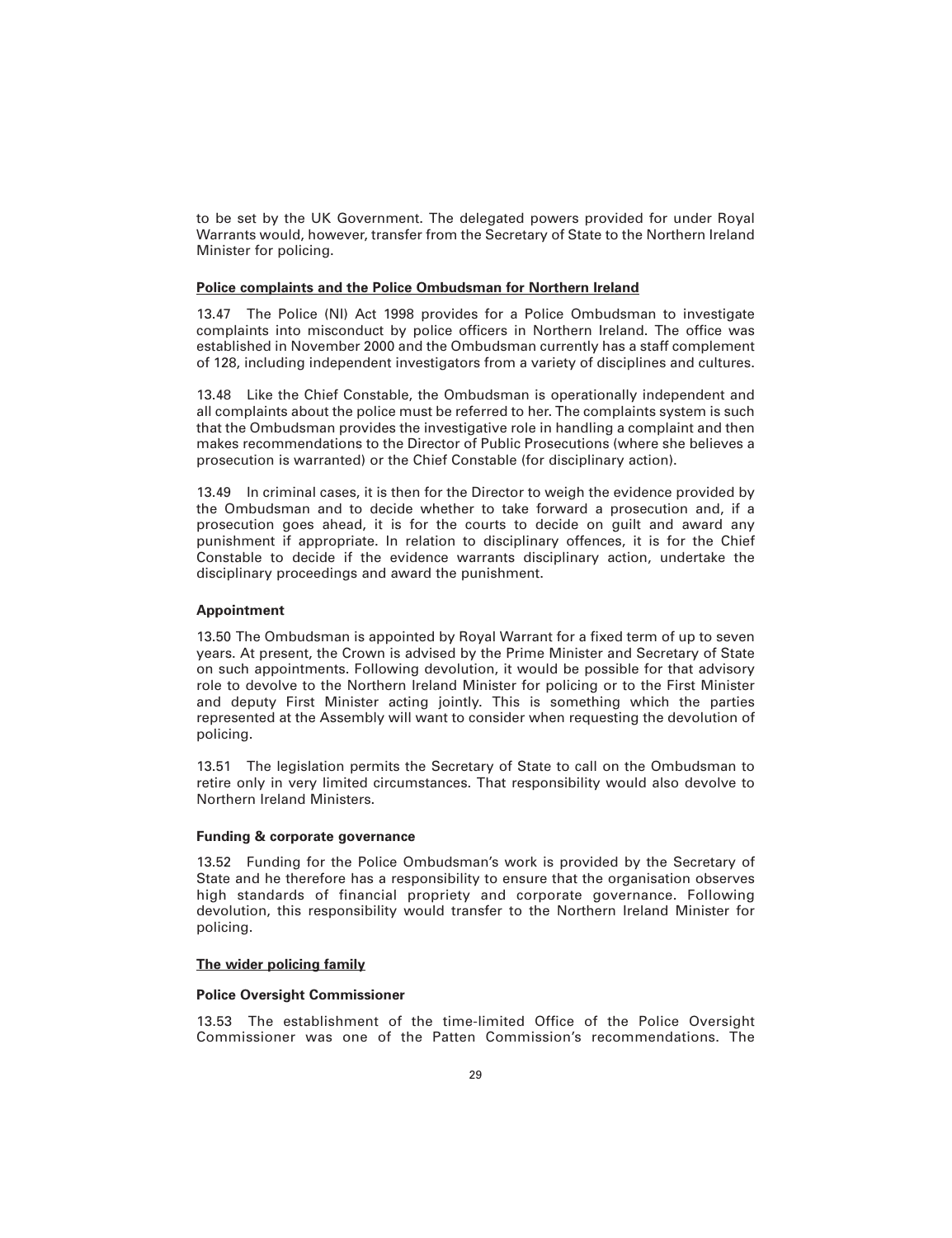Commissioner's role is to oversee and report on the implementation of the 175 Patten recommendations. The Commissioner is appointed by the Secretary of State. In the event of policing being devolved before the Commissioner's post expires in May 2007, the Secretary of State's responsibilities would transfer to the Northern Ireland Minister for policing.

#### **Lay visitors**

13.54 Section 73 of the Police (NI) Act 2000 makes provisions for designated places of detention to be visited and reported on by "lay visitors". (Designated places of detention are custody suites in police stations used to detain suspects. Criminal and terrorist suspects are detained in separate custody suites.) Lay visitors are appointed by the Policing Board, which can confer on them such powers as it considers necessary to enable them to fulfil their duties. The Board will continue to be responsible for these appointments and conferral of powers following devolution. Any changes to the legislation would be a matter for the Assembly. Responsibility for designating places of detention under the Police and Criminal Evidence (Northern Ireland) Order 1989 would transfer to the Northern Ireland Minister for policing. Designating places of detention under paragraph 1 of Schedule 8 to the Terrorism Act 2000 will remain an excepted matter.

#### **Police Association**

13.55 Sections 32 & 33 of the Police (NI) Act 1998 provide for the existence of the Police Association to represent members of the PSNI in certain professional matters. The legislation also gives the Secretary of State certain statutory functions in relation to the Association, including the power to regulate its constitution and proceedings. Following devolution of policing, these responsibilities would transfer to the Northern Ireland Minster for policing.

#### **Police Retraining and Rehabilitation Trust**

13.56 The Secretary of State provides funding to the Police Retraining and Rehabilitation Trust (PRRT) for the provision of rehabilitation and support services to officers leaving the PSNI, and monitors the use of that grant to ensure value for money and high standards of financial propriety. This responsibility would transfer to the Northern Ireland Minister for policing.

#### **Police Fund**

13.57 The Police Fund was set up in 2001 to provide assistance, including financial, to police officers injured or disabled as a direct result of terrorism in Northern Ireland and their families, as well as police widows widowed through terrorism and their dependents. The Fund is a non-statutory company limited by guarantee, and made up of ten directors. As such, the Secretary of State has no statutory functions in respect of the Fund. However, it is financed by the Northern Ireland Office (currently receiving around £1.8m a year) and the Department oversees its corporate governance and financial propriety. Following devolution of policing, funding and oversight of the Police Fund would be a matter for the Northern Ireland Executive.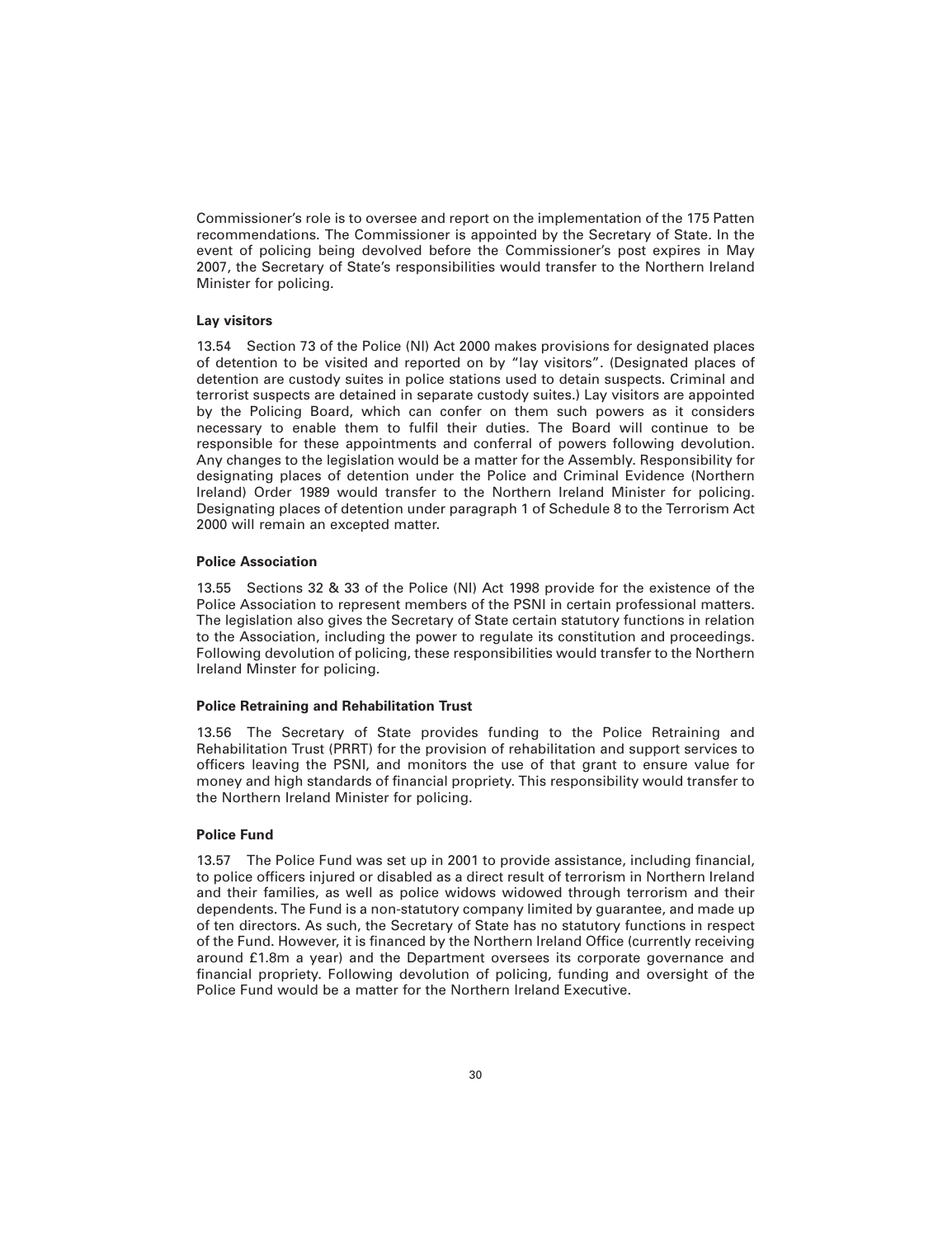#### **RUC George Cross Foundation**

13.58 Section 70 of the Police (NI) Act 2000 gives the Secretary of State the power to establish and fund an RUC George Cross Foundation. The Foundation was established in September 2001 with HRH the Prince of Wales as its patron. The Foundation has a number of statutory functions including the following:

- the disbursement of funds and funding of projects commensurate with the aim of marking the sacrifices and honouring the achievements of the RUC;
- supporting the professional development of police officers and innovations in policing by means of bursaries and scholarships;
- undertaking joint initiatives with the Widows' Association and other groups within the police family; and
- taking responsibility for the Memorial Garden and a new police museum.

13.59 Following devolution of policing, the Secretary of State's functions would transfer to Northern Ireland Ministers.

#### **RUC Widows' Association**

13.60 The RUC Widows' Association was established nearly 25 years ago by the then Chief Constable, Sir John Hermon, to foster the social well-being, friendship, health, recreation and leisure of members of the Association and to strengthen and extend facilities for their children. Like the Police Fund, the Association is nonstatutory. In addition to donations and members' subscriptions, and in line with a recommendation of the Patten Commission, the Association receives funding (currently in the region of £30-40,000) from the Northern Ireland Office, which also provides oversight of the Association's corporate governance. Following devolution of policing, responsibility for funding and oversight of the Association would fall to the Northern Ireland Executive.

#### **Traffic wardens**

13.61 The Department for Regional Development (DRD) has overall responsibility for road safety and the functions discharged by traffic wardens are in the process of being transferred to that Department.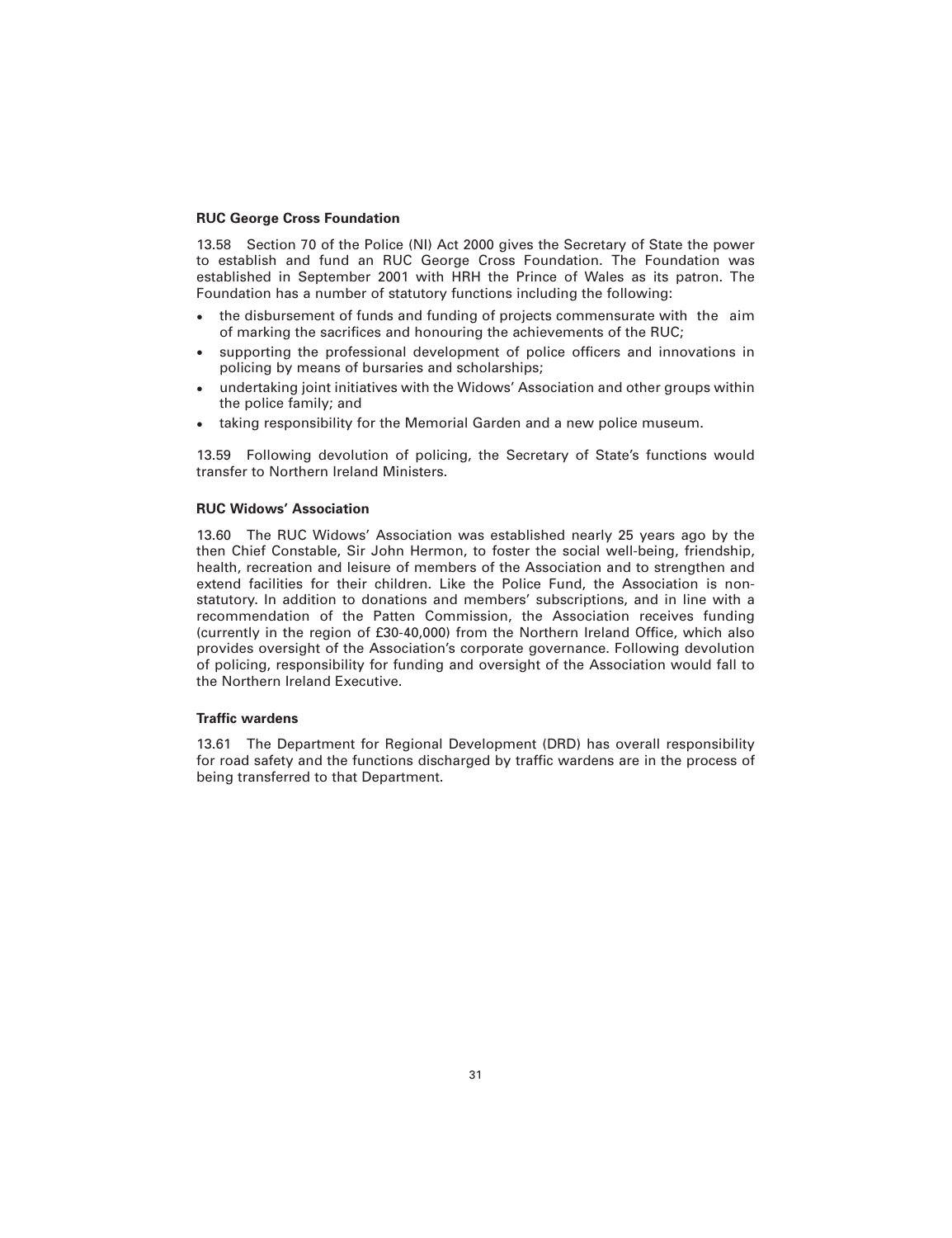### **Firearms & Explosives**

*Paragraph 12 of Schedule 3 to the Northern Ireland Act 1998*

14.1 The Secretary of State is responsible for policy on firearms in Northern Ireland. Policy development, legislation and general oversight is carried out within the Policing and Security Directorate in the Northern Ireland Office.

14.2 Firearms control in Northern Ireland is exercised principally under the Firearms (Northern Ireland) Order 2004. The day to day administration of firearms licensing is the responsibility of the Chief Constable. Fees for licenses are set by the Secretary of **State** 

14.3 The Secretary of State has a number of statutory functions including deciding appeals from persons aggrieved by decisions of the Chief Constable, deciding applications for the removal of a prohibition on holding firearms (people sentenced to certain periods of imprisonment are normally prohibited from holding firearms for 8 years or for life) and issuing museums firearms licenses. The Secretary of State also has powers, by Order, to prohibit movement of firearms and ammunition within or from Northern Ireland, and to make certain regulations.

14.4 In Scotland the devolution settlement separates out this routine firearms regulating framework (which is a devolved matter) from the business of regulating the use of prohibited weapons, such as automatic weapons (which remains reserved to Westminster).

14.5 It would be possible to follow a similar model in Northern Ireland. This would mean that generally the Secretary of State's responsibilities for firearms would be devolved to Northern Ireland Ministers, with general policy, oversight and legislation carried out in a Department of Justice and/or Policing. Day to day administration of firearms licensing would continue to be carried out by the Chief Constable. But the regulation of prohibited weapons would continue to be reserved.

#### **Explosives**

14.6 The Secretary of State is also responsible for policy and legislation on explosives, including substances which are controlled as if they were explosives, such as ammonium nitrate. His statutory functions include the licensing of controlled substances, factories, magazines and stores, shot firers, fireworks and the registration of premises. These functions are carried out on his behalf within the Policing and Security Directorate of the Northern Ireland Office.

14.7 The Secretary of State's responsibilities for explosives would be devolved to Northern Ireland Ministers. Thought will need to be given as to whether these responsibilities would best sit with the Minister for policing or the Minister for public safety.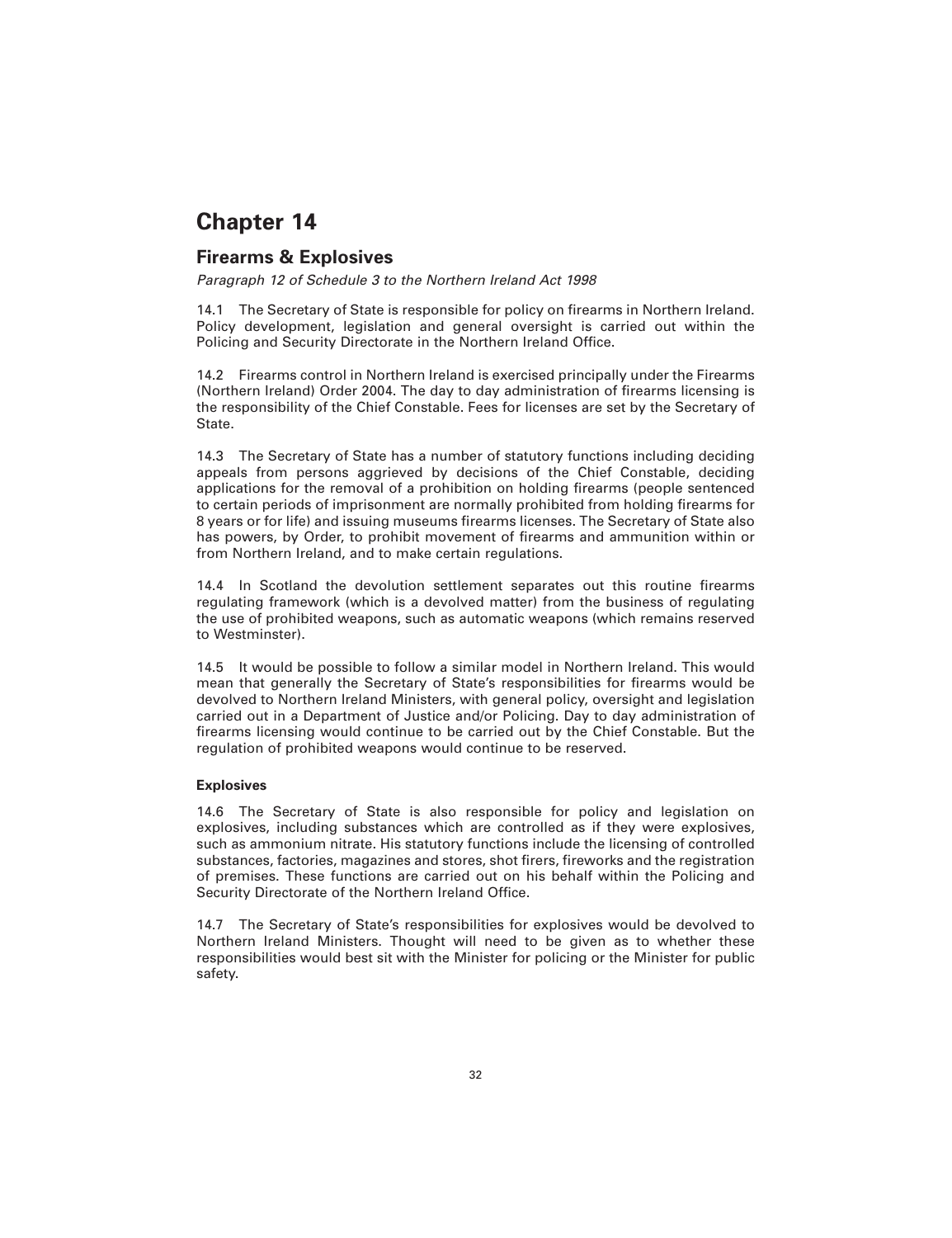### **The Courts**

*Paragraphs 14A, 15 and 17 of Schedule 3 to the Northern Ireland Act 1998* 

15.1 The Courts and the Judiciary, together with a number of other related functions in Northern Ireland, are not currently the responsibility of the Secretary of State, but of the Lord Chancellor. The Lord Chancellor has responsibility for:

- matters relating to the courts including procedure, appeals, juries and enforcement of judgments and orders;
- legal aid and the Northern Ireland Legal Services Commission;
- judicial appointments and removals (including the Northern Ireland Judicial Appointments Commission);
- making recommendations to Her Majesty the Queen for appointment as Queen's Counsel; and
- a range of UK wide functions.

15.2 The Criminal Justice Review made a number of recommendations for changes to some of the above arrangements. The recommendations were given legislative effect by the Justice (Northern Ireland) Act 2002. It was originally intended that the provisions of that Act would be commenced upon devolution of justice, but the Justice (Northern Ireland) Act 2004 allowed for the establishment of the Judicial Appointments Commission ahead of devolution.

15.3 The Constitutional Reform Act 2005 (which extends to Northern Ireland) provides for the reform of the office of the Lord Chancellor in order to clarify the roles and responsibilities of the judiciary and the executive. Where post devolution provision has already been made by the Justice (Northern Ireland) Act 2002 in relation to the Lord Chancellor's role and responsibilities in Northern Ireland, the Constitutional Reform Act, which will come into force in April 2006, builds upon it. To avoid confusion in this paper, description of the way the system currently operates is to be taken as that which applies as of April 2006.

#### **The Courts**

#### **Lord Chancellor's responsibilities for courts in Northern Ireland** (after April 2006)

15.4 The Lord Chancellor is responsible for the administration of the Northern Ireland courts. He has a duty to ensure that there is an effective and efficient system to support the carrying on of the business of the courts. He is responsible for the laying of reports on the exercise of that duty before Parliament. He is responsible after consultation with the Lord Chief Justice of Northern Ireland for functions relating to the organisational framework of the courts (for example, specifying the number of court divisions); destination and allocation of proceedings between court tiers; and provision of resources. He has the power to allow or disallow procedural rules made by the various court Rules Committees; has the power to make certain rules for coroners courts after consultation with the Treasury, to agree to the making of procedural rules for such courts by the Lord Chief Justice of Northern Ireland; has the power to appoint non-judicial members to Rules Committees and has the power to designate either the secretary, or one of the joint secretaries, to such a Committee.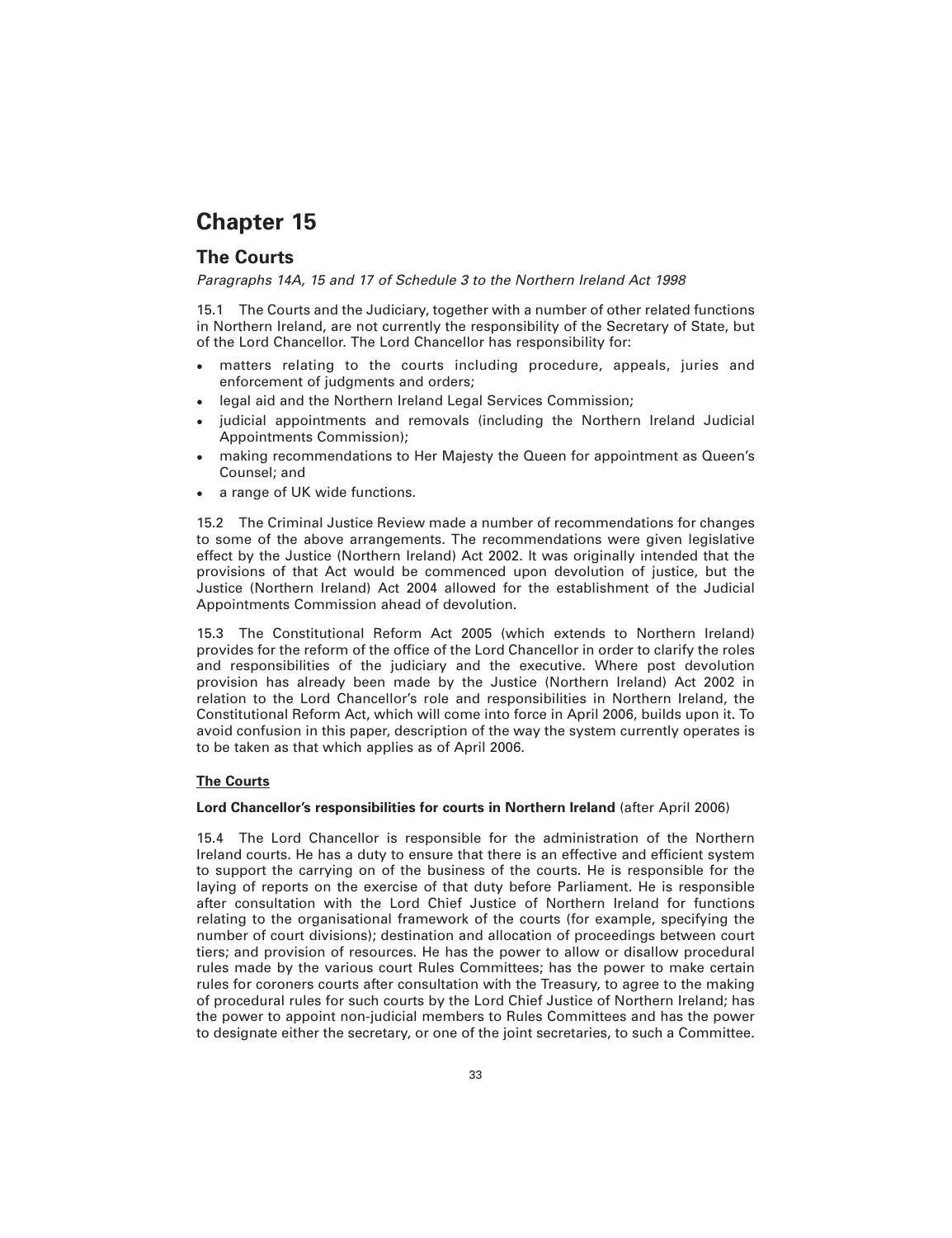15.5 On devolution, the Lord Chancellor's responsibilities in relation to the courts would transfer to the Northern Ireland Minister for justice.

#### **Lord Chief Justice of Northern Ireland's responsibilities for the Courts in Northern Ireland** (after April 2006)

15.6 The Lord Chief Justice of Northern Ireland, as head of the Northern Ireland judiciary, is responsible for functions relating to sittings of courts and the times and places of those sittings; assignment of individual judges; appointment of judicial members to court Rules Committees; distribution of business within the same court tier; making of procedural rules for coroners' courts after consultation with the Lord Chancellor; nominations to various posts (for example, Presiding County Court Judge); and handling of complaints against members of the judiciary. It is not intended to disturb these arrangements on devolution of justice.

#### **The Northern Ireland Court Service**

15.7 The Northern Ireland Court Service was established in 1979 as a separate Civil Service in Northern Ireland. It is the Lord Chancellor's department in Northern Ireland and it supports the Lord Chancellor in fulfilling his responsibilities here. The main role of the Court Service is to provide the administration for courts across Northern Ireland (including the Enforcement of Judgements Office, the Fixed Penalty Office, the Court Funds Office, the Office of the Chief and other Social Security Commissioners and the Child Support Commissioners). It also currently provides the Lord Chancellor with policy advice and legislative support relating to his ministerial responsibilities in Northern Ireland.

15.8 Responsibility for the Court Service will be devolved to the Northern Ireland Minister for justice. The Criminal Justice Review envisaged that following devolution the Northern Ireland Court Service would become an executive agency of a Department of Justice, headed by a Chief Executive. This view is supported by the Government.

15.9 The Agency will provide the administrative support for the courts in Northern Ireland, but we will need to consider whether it should continue to deliver policy advice and legislative support, or whether these functions should transfer to the core Department of Justice.

#### **Legal Aid**

15.10 The Lord Chancellor currently discharges his responsibility in relation to legal aid policy and funding and the Northern Ireland Legal Services Commission through the Northern Ireland Court Service. After devolution these responsibilities will transfer to the Northern Ireland Minister for justice.

#### **Inspection of the Court Service**

15.11 At present the Chief Inspector of Criminal Justice for Northern Ireland (see chapter 11) is responsible for ensuring the inspection of all the criminal justice system except the Courts, although the Northern Ireland Court Service currently co-operates fully with all relevant Criminal Justice Inspectorate activity on a non-statutory basis. Consideration will be given to including the administration of the courts within the Inspector's formal remit.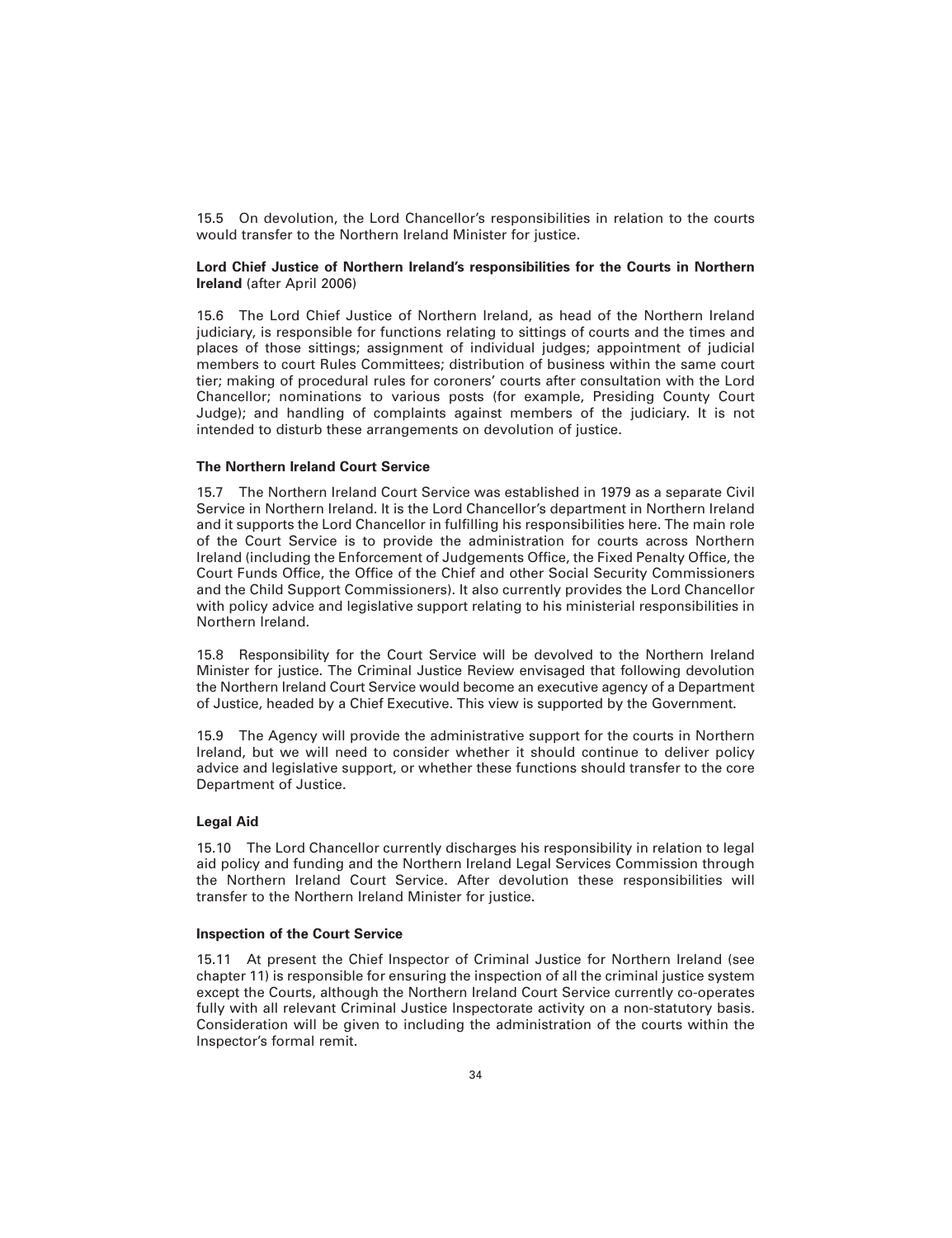#### **Social Security Commissioners and Child Support Commissioners**

15.12 The Lord Chancellor currently provides administrative support, through the Northern Ireland Court Service, to the Office of the Social Security Commissioners and Child Support Commissioners, who are appointed to hear and determine appeals on points of law from Appeal Tribunals under the Social Security and Child Support Legislation. It is proposed that, on devolution, responsibility for providing administrative support to the Commissioners will transfer to the Northern Ireland Minister for justice.

#### **Appeals to House of Lords / Supreme Court of the United Kingdom**

15.13 The Constitutional Reform Act 2005 provides for the establishment of a new Supreme Court of the United Kingdom which will replace the appellate jurisdiction of the House of Lords and the devolution jurisdiction of the Privy Council. That Act amends the Northern Ireland Act 1998 so as to provide that the UK Supreme Court is an excepted matter, but that appeals to it and associated legal aid are reserved matters. This preserved the current position in relation to the House of Lords.

15.14 On devolution, it is intended that responsibility for rights of appeal from the Northern Ireland Courts to the House of Lords (and the UK Supreme Court, when established) and legal aid for such appeals would transfer to the Northern Ireland Minister for justice.

#### **The Judiciary**

#### **Judicial independence**

15.15 It is a core principle of the criminal justice system that judges, like the prosecution service, should be independent of government. Taken together the Justice (Northern Ireland) Act 2002 and the Constitutional Reform Act 2005 place a duty on Northern Ireland Ministers to uphold the continued independence of the judiciary. They provide that Northern Ireland Ministers must not seek to interfere with any particular judicial decision.

15.16 The Government will put forward a Concordat setting out the core principles of the independence and impartiality of the Judiciary in Northern Ireland, to be agreed with the Northern Ireland Executive before devolution.

#### **Roles and responsibilities of the Lord Chief Justice of Northern Ireland and the Lord Chancellor in relation to the judiciary**

15.17 The Lord Chief Justice, as head of the judiciary, is responsible for ensuring that the views of the judiciary in Northern Ireland are effectively represented to Parliament, to the Lord Chancellor, to other Ministers of the Crown, to the Northern Ireland Assembly, to the First Minister and deputy First Minister and to Northern Ireland Ministers; that appropriate structures are in place to ensure the welfare, training and guidance of the judiciary; for the deployment of individual members of the judiciary; for the allocation of work within the courts; and for the handling of complaints against members of the judiciary. The Lord Chancellor is responsible for the appointment and removal of specified judges. He also has ministerial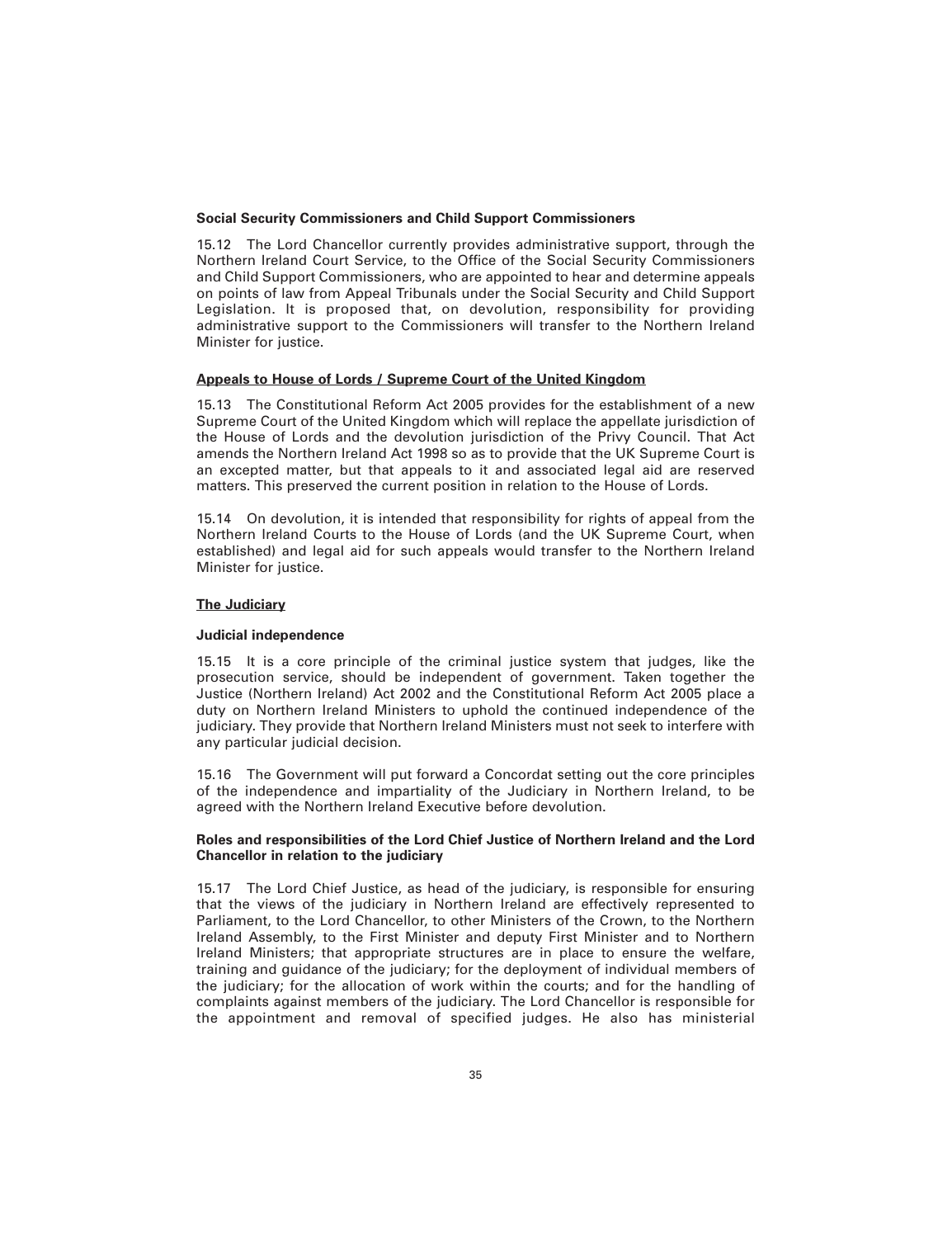responsibility for the Northern Ireland Judicial Appointments Commission, which includes appointment, remuneration and tenure of members, approval of staffing and funding, and laying the Commission's annual report before Parliament.

#### **Judicial Appointments**

#### *Senior Judges (Lord Chief Justice, Lord Justices of Appeal)*

15.18 Currently the appointments of senior judges (Lord Chief Justice of Northern Ireland and Lord Justice of Appeal) are made by Her Majesty the Queen on the recommendation of the Prime Minister.

15.19 On devolution of justice functions, senior judges would be appointed by Her Majesty the Queen on the recommendation of the Prime Minister. Before the Prime Minister made this recommendation, he would require the First Minister and deputy First Minister, acting jointly, to make a recommendation to him concerning the appointments in such a form as he may specify. Before making any recommendation to the Prime Minister, the First Minister and deputy First Minister would consult the Lord Chief Justice of Northern Ireland. The Northern Ireland Judicial Appointments Commission would advise the First Minister and deputy First Minister as to the procedure which they should adopt for formulating their recommendation to the Prime Minister. The First Minister and deputy First Minister, with the approval of the Prime Minister, would then determine the procedure.

#### *Other Listed Judicial Offices*

15.20 Currently appointments to the offices listed in Schedule 1 to the Justice (Northern Ireland) Act 2002 (offices up to and including High Court judge) are to be made on the recommendation of the Northern Ireland Judicial Appointments Commission, which is chaired by the Lord Chief Justice. The Lord Chancellor may require the Commission to reconsider its decision, giving reasons for so requiring. Where the Judicial Appointments Commission reconsiders and reaffirms or reselects a candidate, the Lord Chancellor must proceed with the appointment.

15.21 On devolution of justice functions, the Lord Chancellor's responsibilities in relation to the appointment of listed judicial offices and the Northern Ireland Judicial Appointments Commission would transfer to the First Minister and deputy First Minister acting jointly.

#### **Removal of Judicial office holders**

#### *Senior Judges (Lord Chief Justice, Lord Justice of Appeal & High Court judge)*

15.22 The Lord Chief Justice, a Lord Justice of Appeal or a High Court judge may be removed from office by Her Majesty following an address by Parliament on grounds of misbehaviour. The procedure for such removal follows closely the post devolution arrangements provided in the 2002 Act detailed below.

15.23 On devolution of justice functions, removal of the Lord Chief Justice, a Lord Justice of Appeal or a High Court judge *(appointed before devolution)* will be by Her Majesty following an address by Parliament, on the recommendation of an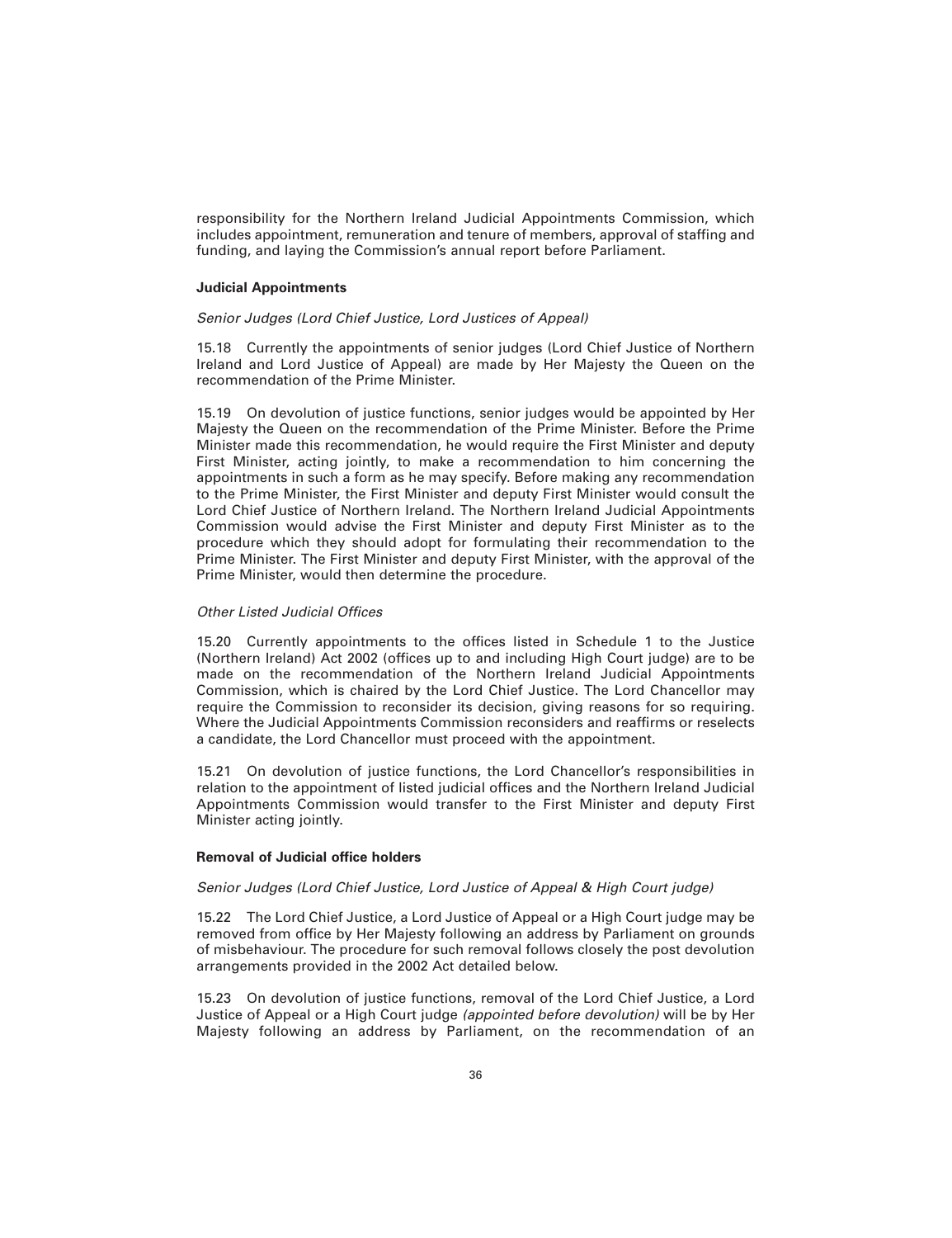independent removals tribunal. Post devolution the Lord Chancellor would continue to be responsible for:

- making a motion to the House of Lords for the presentation of an address to Her Majesty the Queen for removal from office;
- receiving a recommendation from a removals tribunal;
- laying a copy of the report of a removals tribunal before the House of Lords; and
- selecting judicial members of a removal tribunal in consultation with the most senior judicial office holder in each of the specified court tiers.

#### *Other Listed Judicial Offices*

15.24 Listed judicial office holders (i.e. offices listed in Schedule 1 to the 2002 Act), other than High Court judges appointed before devolution, may be removed by the Lord Chancellor on grounds of misbehaviour or inability to perform after consulting the Lord Chief Justice, following a recommendation of an independent removals tribunal.

15.25 On devolution of justice functions, the Lord Chancellor's responsibilities in relation to the removal from listed judicial offices (including High Court judges appointed after devolution) will be discharged by the First Minister and deputy First Minister acting jointly.

#### **Northern Ireland Judicial Appointments Ombudsman**

15.26 Currently, the Commissioner for Judicial Appointments in Northern Ireland has responsibility for complaints regarding judicial appointments. This office will be replaced as soon as practicable by that of the Northern Ireland Judicial Appointments Ombudsman (provided for in section 9A of the Justice (Northern Ireland) Act 2002, as substituted by section 124 of the Constitutional Reform Act 2005). The Ombudsman will deal with any complaints made in relation to individual judicial appointments recommended by the Judicial Appointments Commission. The Lord Chancellor is responsible for the Ombudsman, including recommendations for appointment to that office; removal from office; payment of salary and issuing of Codes of Conduct. He has also power to ask the Ombudsman to consider any particular application or scheme which has caused him concern.

15.27 On devolution of justice, the Lord Chancellor's functions in relation the Ombudsman would devolve to the First Minister and deputy First Minister acting jointly as these Ministers will be responsible for judicial appointments through the Judicial Appointments Commission.

#### **Judicial salaries, pensions, terms and conditions**

15.28 Determination of remuneration, superannuation, and terms and conditions of service for the judiciary (other than removals from office) is an excepted matter, so that policy and legislative responsibility would remain with the Lord Chancellor after devolution. Further work will need to be done to develop appropriate arrangements for funding and administering salaries after devolution.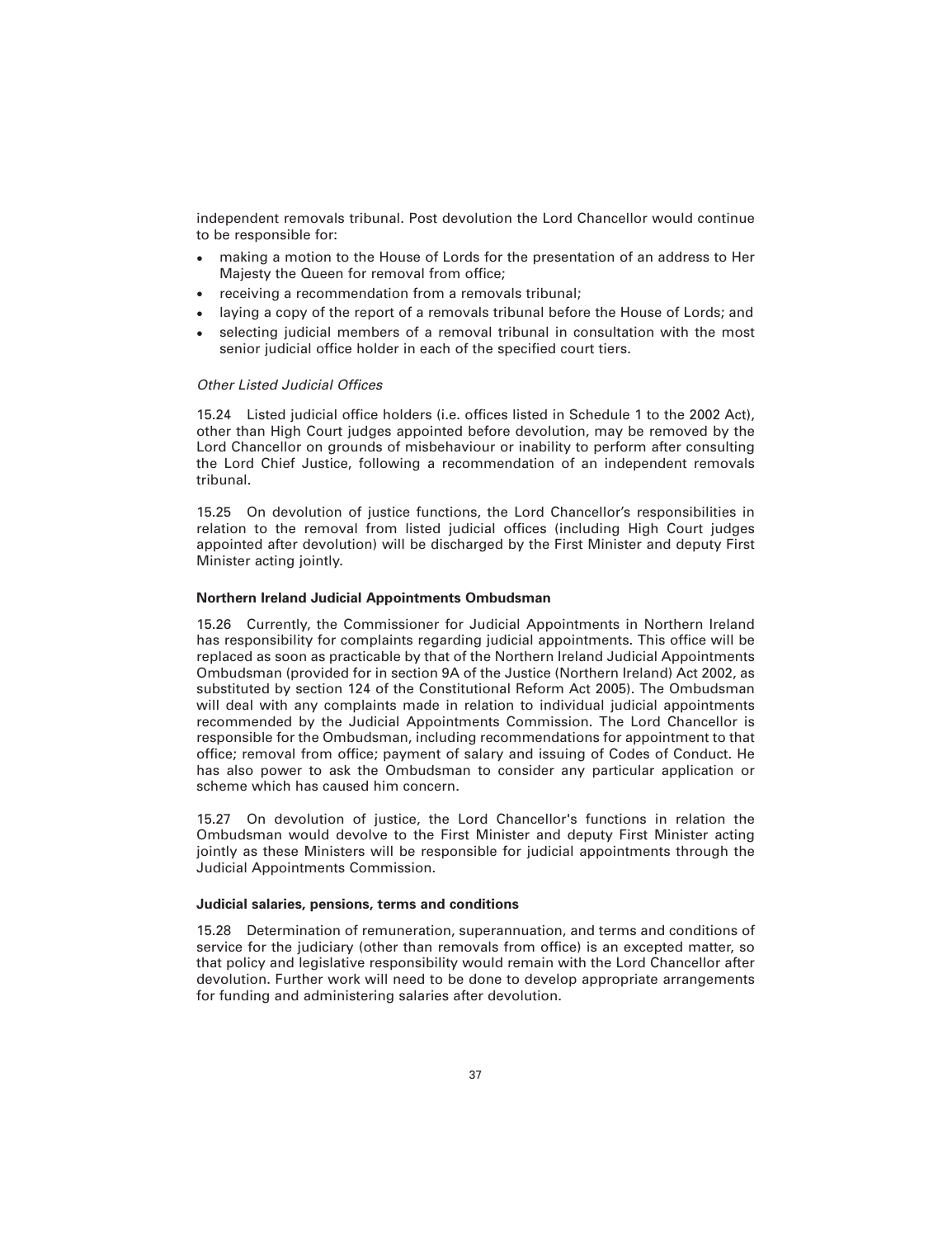#### **QC Appointments**

15.29 The Lord Chancellor currently makes a recommendation for appointment to Her Majesty the Queen, acting on the advice of a panel convened for the purpose. Responsibility for making recommendations to Her Majesty the Queen will be reviewed when the outcome of a more general consideration about the future of the rank of Queen's Counsel is known.

#### **Miscellaneous UK-wide Lord Chancellor functions**

#### **Court-related functions**

15.30 The Lord Chancellor has a number of UK-wide court-related statutory responsibilities which he exercises in respect of Northern Ireland and which the Government considers it would be appropriate to devolve (for example: acting as Central Authority for child abduction cases and transmitting applications for the reciprocal enforcement of maintenance orders). Responsibility for the policy aspects of these functions, which relate to international relations (an excepted matter), would remain the responsibility of the UK Government.

#### **Appointment functions**

15.31 The Lord Chancellor also has responsibility for a range of appointments and associated functions for various statutory tribunals which have a UK-wide jurisdiction. In general these fall into three categories, which, in the Government's view, require slightly different treatment in the context of devolution. The table below sets this out:

#### **Category**

Tribunals where the Lord Chancellor will exercise his appointment function in consultation with the heads of the judiciary in each of the three UK jurisdictions.

Arbitrators, referees and an advisory body where the appointments do not fall within the remit of the Judicial Appointments Commission in either England & Wales or Northern Ireland.

Tribunals where the Lord Chancellor makes some appointments to UK-wide tribunals after consultation with the Secretary of State for Northern Ireland and Scottish Ministers.

#### **Proposed treatment**

These arrangements should continue to apply post-devolution.

The Lord Chancellor's appointment functions should devolve to Northern Ireland Ministers.

The consultation role afforded to the Secretary of State for Northern Ireland should transfer to Northern Ireland Ministers.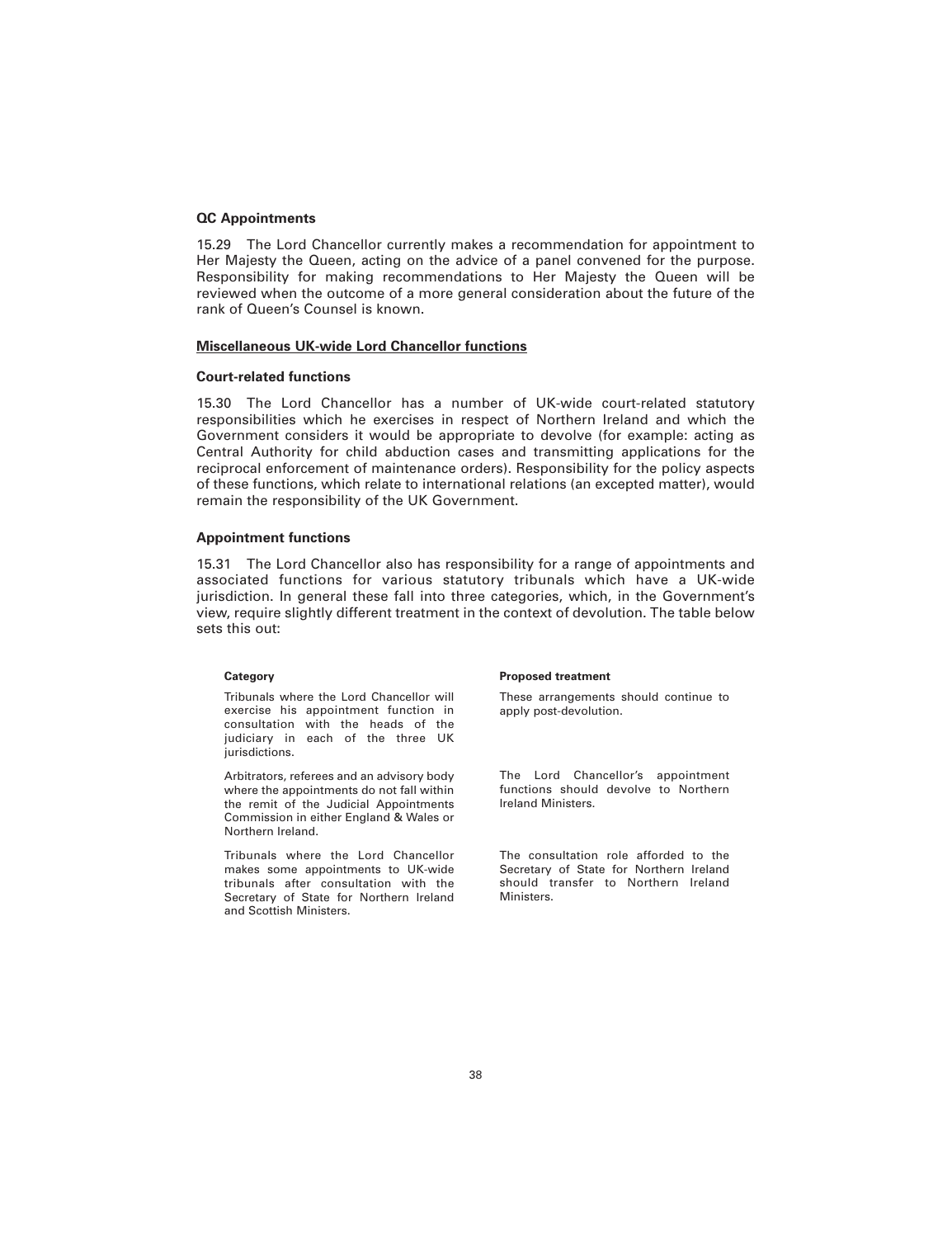#### **Other UK-wide ministerial functions**

15.32 The Lord Chancellor exercises a range of other ministerial functions in respect of Northern Ireland under UK-wide legislation. In some cases, the Act itself will make provision for appropriate post-devolution arrangement (e.g. the Freedom of Information Act 2000 provides for the Lord Chancellor to continue to exercise his functions in consultation with the First Minister and deputy First Minister). In other cases, the function may relate to an excepted matter and will therefore remain at Westminster (e.g. functions under the Human Rights Act 1998 which relate to international relations and obligations of the UK). Consideration is currently being given as to whether there are any UK-wide functions in respect of which specific postdevolution provision requires to be made.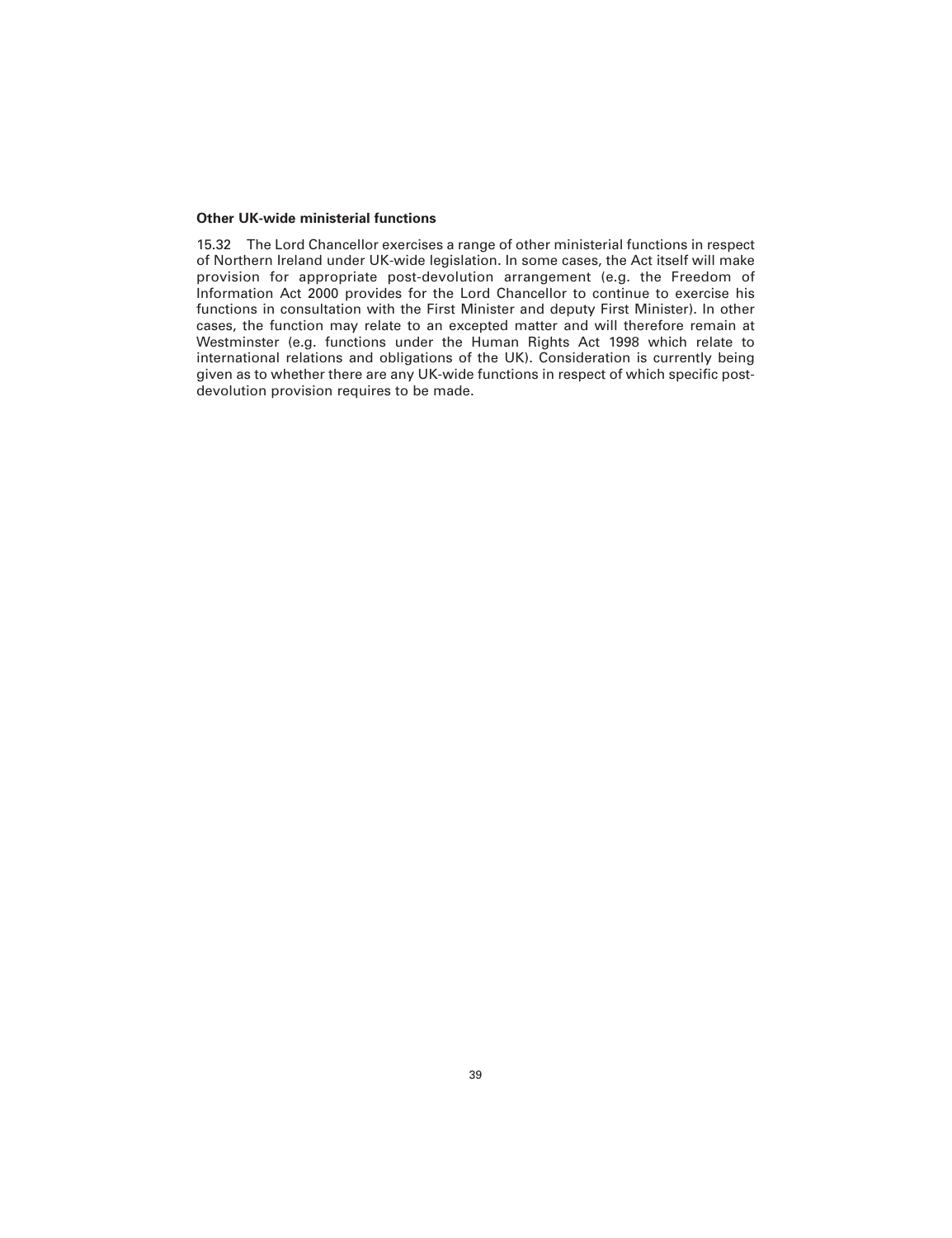### **Northern Ireland Law Commission**

*Paragraph 15A of the Northern Ireland Act 1998, inserted by section 83 of the Justice (Northern Ireland) Act 2002*

16.1 The Criminal Justice Review (see recommendations 244-255) recommended the establishment of an independent Northern Ireland Law Commission to keep under review both criminal and civil law in Northern Ireland. Sections 50 to 52 of, and Schedule 9 to, the Justice (Northern Ireland) Act 2002 makes provision for its establishment.

16.2 Recommendation 255 stated that, in the event of criminal justice responsibilities being devolved, responsibility for the Northern Ireland Law Commission should be brought within a new Department of Justice. The Government's position is that responsibility for the Law Commission should transfer to the Northern Ireland Minister for justice.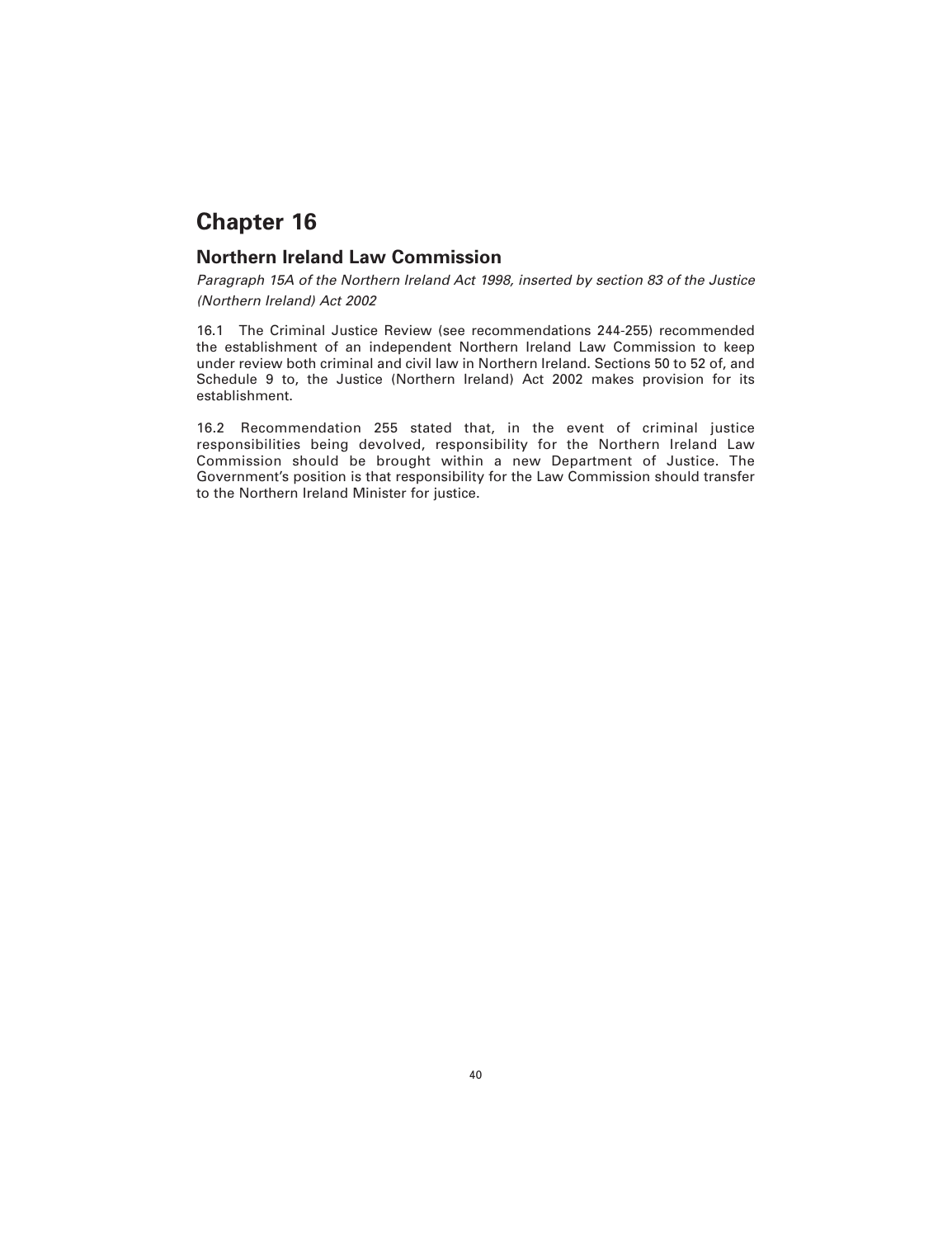### **North-South Cooperation**

17.1 This chapter sets out current arrangements for formal co-operation between Northern Ireland and the Republic of Ireland in the justice and policing fields. These are in addition to the normal contacts and co-operation which exist between agencies on both sides of the border.

17.2 It will be a matter for the North-South Ministerial Council and subsequently the Assembly and the Irish authorities to decide whether more formal arrangements should be set up post-devolution.

#### **Criminal Justice co-operation**

17.3 The Criminal Justice Review (2000) made several recommendations relation to co-operative working between Northern Ireland and Ireland, including the establishment of a group of criminal justice policymakers from the two jurisdictions (recommendation 278). In the Updated Implementation Plan (2003) the two Governments set out their intention to reach an Intergovernmental Agreement on cooperation in criminal justice matters within the framework of the British-Irish Intergovernmental Conference (BIIGC).

17.4 The Intergovernmental Agreement on criminal justice co-operation between Northern Ireland and Ireland was signed on 26 July 2005. The Agreement formally set in place a structure for work on co-operation between the criminal justice agencies in Northern Ireland and Ireland. It established a meeting of relevant Ministers at least once a year, and a meeting of the supporting Working Group of officials twice annually. The Ministerial Meeting operates under the auspices of and is accountable to the British-Irish Intergovernmental Conference (BIIGC) and provides periodic reports on its work to the BIIGC. The Working Group initiates work programmes addressing areas for cooperative working identified in the Criminal Justice Review and looks at further areas of work that could be taken forward.

17.5 The group and its work programme are wholly within the Strand Three arrangements set out in the Belfast Agreement, and the intergovernmental Agreement applies only to such functions as are not devolved. In the event of devolution the responsible Ministers may review the operation of the structures established by the Agreement.

#### **Policing co-operation**

17.6 The PSNI and Garda Siochana continue to work together to develop policing co-operation and tackle crime in a number of areas such as organised crime and drugs. This has been facilitated by existing good relationships and the implementation of legislation and arrangements aimed at exchanging officers.

#### **Personnel exchanges between PSNI and An Garda Siochana**

17.7 The Patten Commission recommended that "there should be a programme of long-term personnel exchanges, such as fixed-term secondments, between the Northern Ireland police and the Garda Siochana, in specialist fields where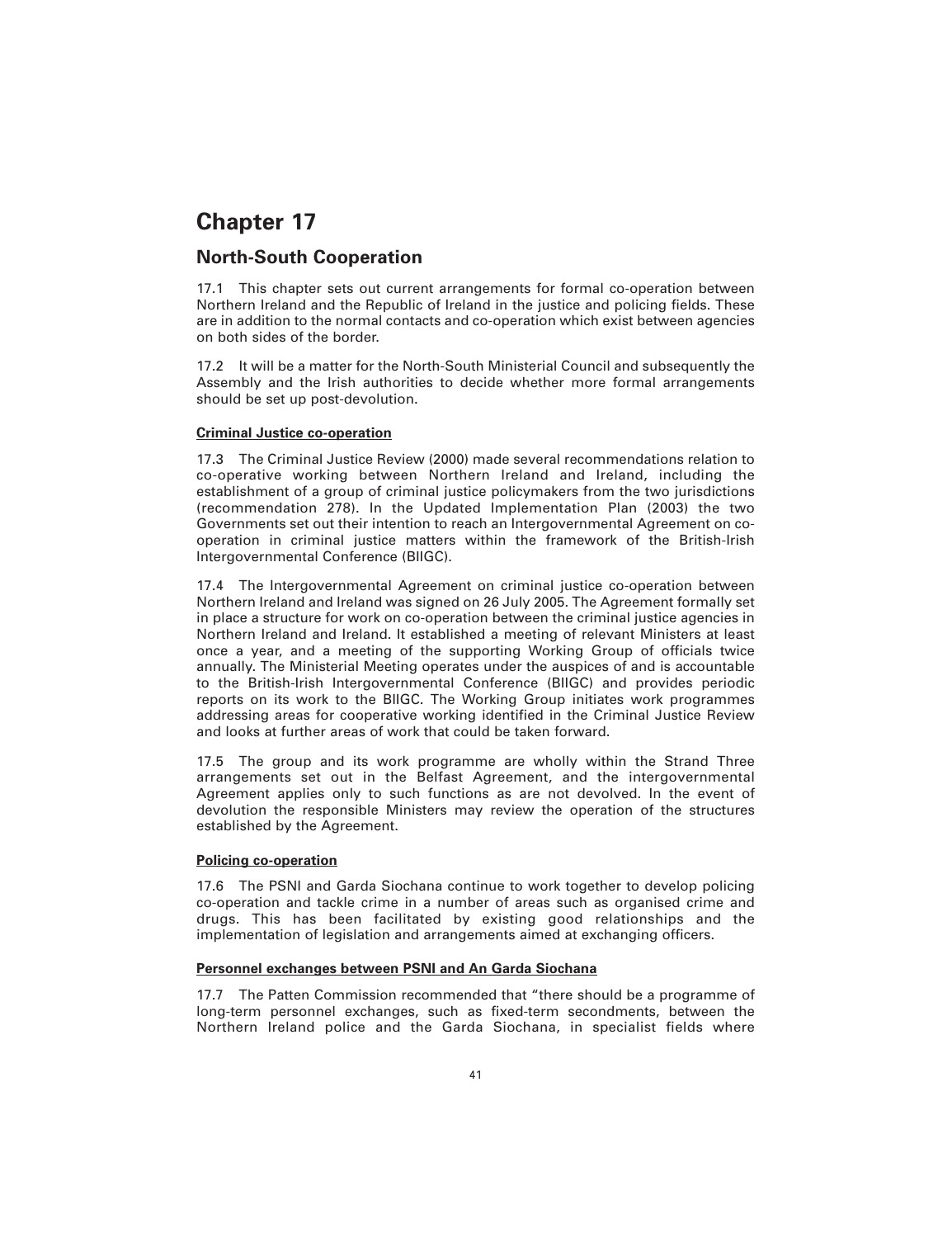co-operation between the two services is most needed, such as drugs, and in areas such as training."

17.8 Section 56 of the Police (NI) Act 2000 states that the Policing Board and Chief Constable shall implement any arrangements made in pursuance of an Agreement between Governments dealing with co-operation of policing matters between the PSNI and the Garda Siochana. It was subsequently agreed that Patten's recommendation on co-operation would be addressed through the framework of an Inter-Governmental Agreement on Policing Co-operation, which was signed by both Governments on 29 April 2002. In particular, Articles 2, 3 & 5 provide for both Governments to introduce necessary administrative and legislative measures to enable movement.

17.9 There are three types of movement between the forces:

- personnel exchanges exchange for all ranks, without policing powers, for up to one year;
- secondments the secondment of ranks sergeant to chief superintendent, with policing powers, for up to three years; and
- lateral entry the permanent transfer of officers for ranks above inspector and under assistant chief constable.

17.10 The administrative measures for both personnel exchanges and secondments are facilitated by the Joint Protocols signed by the Chief Constable and Garda Commissioner on 21 February 2005. The legislative measures required for the secondment programme are provided in the Police Service of Northern Ireland (Secondment) (Garda Siochana) Regulations 2004.

17.11 Whilst the final provisions necessary to implement secondments and lateral entry between both services are not yet in place, the arrangements for personnel exchanges of officers are. The first mutual personnel exchange programme commenced on 10 October 2005.

17.12 Legislation on this matter is currently the responsibility of Parliament at Westminster and the Secretary of State and, under the terms of paragraph 3 of Schedule 2 to the Northern Ireland 1998, responsibility for signing or amending an international Agreement of this nature with another sovereign State would remain with the UK Government even following the devolution of policing and justice.

17.13 At the same time, it is important to give Northern Ireland Ministers as much flexibility as possible to facilitate closer co-operation between the PSNI and Garda Siochana across all areas of the Inter-Governmental Agreement on Policing Cooperation.

17.14 For that reason the Government intends to transfer this Intergovernmental Agreement from the excepted to the reserved field, with the intention of devolving by Order as much of the Agreement as is consistent with fulfilling the Patten recommendation regarding closer co-operation between the two police services. Further work is needed to identify which aspects of the Agreement can be devolved and which cannot.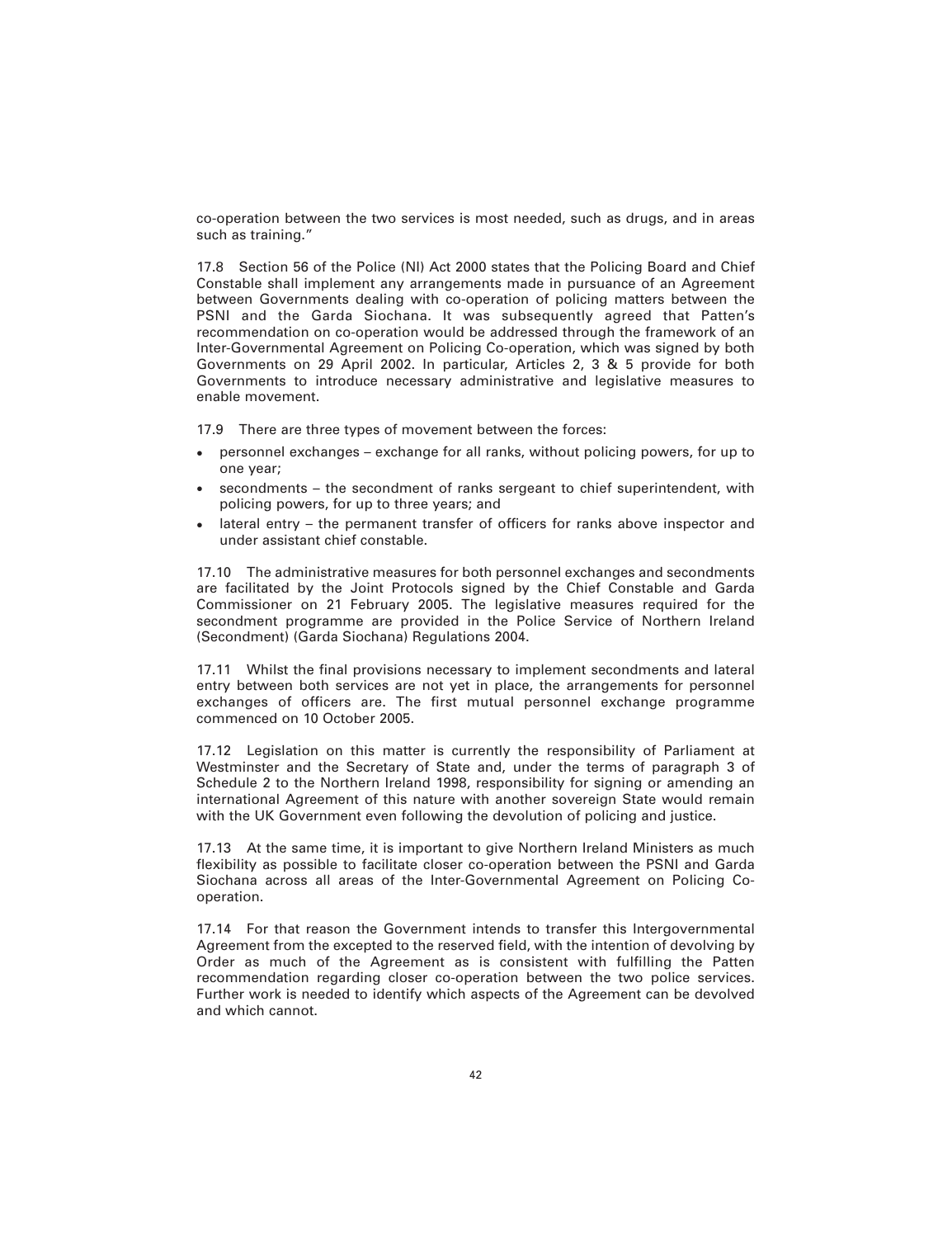### **Excepted Matters (including national security and extradition)**

#### **National security: transfer of primacy**

18.1 National Security is an excepted matter under the Northern Ireland Act 1998 (paragraph 17 of Schedule 2) and will not therefore be devolved.

18.2 In February 2005 the Government announced that the lead responsibility for national security intelligence work in Northern Ireland, to counter the threat from terrorism relating to the affairs of Northern Ireland, should transfer from the Police Service to the Security Service. This has been the position in the rest of the UK since 1992.

18.3 The transfer of responsibility will align operational arrangements with political and constitutional responsibilities. It will facilitate the devolution of policing and justice when a robust and workable basis for that is agreed. It is part of the modernisation agenda of the PSNI and was made possible by the significant progress already made in implementing the recommendations of the Patten Commission, particularly in relation to Special Branch and the handling of intelligence. Patten also acknowledged that whatever changes were necessary in policing arrangements for Northern Ireland, it would remain the case that on national security the Chief Constable's main accountability is to the Secretary of State and this would remain a matter for central Government. ("We recommend that responsibility for policing be devolved to the Northern Ireland Executive as soon as possible, except for matters of national security." – Patten paragraph 6.15 and recommendation 20.)

18.4 There are significant benefits in having arrangements for national security in line with the rest of the UK, not least to provide for a consistent and coordinated response to the threat from terrorism. The police will continue to work in partnership with the Security Service and this arrangement will make the best use of the complementary skills and expertise of both organisations.

18.5 The powers and responsibilities of the Policing Board and the Police Ombudsman to oversee policing are not affected by the change in lead responsibility.

18.6 Some aspects of policing touch on national security matters but most do not. There is also an interface between national security matters and some organised crime activities. Therefore, even when policing is devolved, those with responsibility for overseeing policing will need to understand how national security issues are handled. This will include not only the Policing Board and Police Ombudsman but devolved Ministers and Assembly committees as well. The Government has consistently recognised the importance of local transparency, as has the Chief Constable, though it will not risk compromising information or techniques that would jeopardise national security.

18.7 Considerable progress has been made in policing reform since Patten. It is essential that the benefits of the new systems in place within the PSNI are maintained. The long lead-in time is allowing joint teams to be established to test out the new structures and working arrangements in order that there will be no loss of operational effectiveness following the transfer of primacy.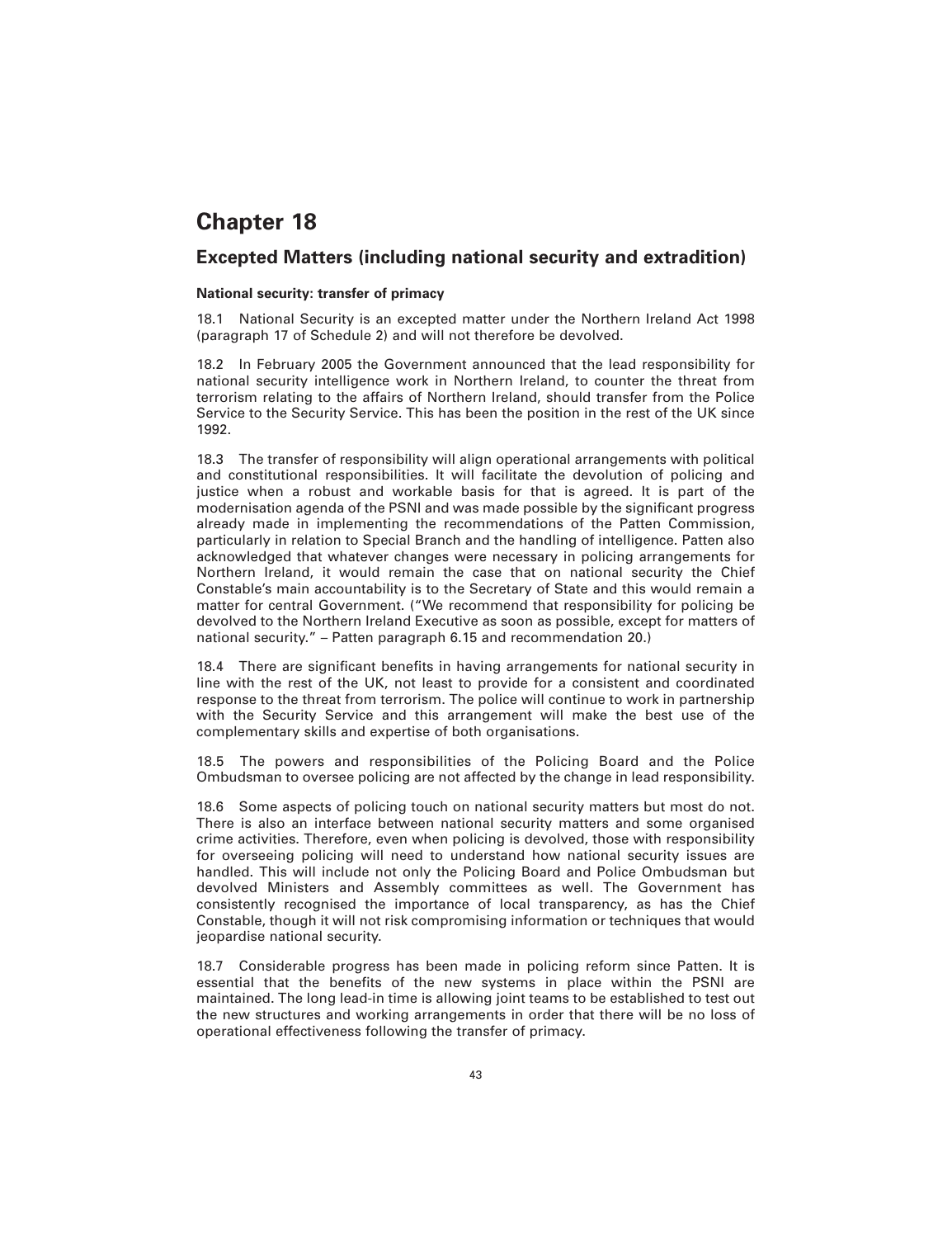#### **Counter-terrorism policy and legislation**

18.8 Counter-terrorism policy and legislation is driven on a UK-wide basis. The Home Office has primary responsibility for this issue in the UK, except in Northern Ireland. By agreement, the Secretary of State for Northern Ireland is responsible for the response to terrorism in Northern Ireland, whether that threat relates to domestic or international terrorism.

18.9 Northern Ireland is covered, in the main, by UK-wide counter-terrorist provisions set out in, for example, the Terrorism Act 2000, the Anti-Terrorism Crime and Security Act 2001 and the Prevention of Terrorism Act 2005. The Terrorism Act 2000 is the main piece of counter-terrorism legislation in the UK. The Act provides a range of measures designed to prevent terrorism and support the investigation of terrorist crime.

18.10 The Terrorism Act 2000 contains some provisions that are specific to Northern Ireland. Part VII supplements the powers in the rest of the Act and is focussed towards the particular needs of Northern Ireland. Many of the powers were carried forward from the Northern Ireland (Emergency Provisions) Act 1996 and other previous temporary legislation. These provisions are due to be repealed by the end of the security normalisation period. After normalisation is complete, the permanent UKwide counter-terrorism legislation will continue to apply in Northern Ireland. The Government remains committed to the ideal of a return to jury trial, but Ministers have made clear that whatever provisions are necessary will be made available to secure effective trials, where intimidation of jurors by paramilitaries remains a factor. The Government is also considering what powers the army may need postnormalisation in carrying out specialist support to the police, such as public order and work on explosive ordinance disposal.

18.11 Counter-terrorism is an excepted matter under paragraph 17 of schedule 2 to the Northern Ireland Act 1998 and responsibility for it will not be devolved. However, there will continue to be a residual role of representing Northern Ireland's interests in the development of UK-wide policy in this area. This will require contact between the devolved administration (including criminal justice agencies) and Whitehall.

#### **Security of economic key points**

18.12 The Secretary of State has a responsibility to ensure the security of designated economic key points (EKPs) and parts of the designated critical national infrastructure. An EKP is an installation, the products or services of which contribute significantly to the normal day to day life in Northern Ireland or play a central role in the efficient and necessary functioning of government or the economy. By their nature, they are primarily associated with major utilities. The security of the EKPs and the critical national infrastructure is a matter of national security and therefore remains an excepted matter that will not be devolved.

#### **National security vetting**

18.13 A limited number of posts in government and other critical organisations in Northern Ireland required the holder to undergo national security vetting. This process is an excepted matter and will not therefore be devolved.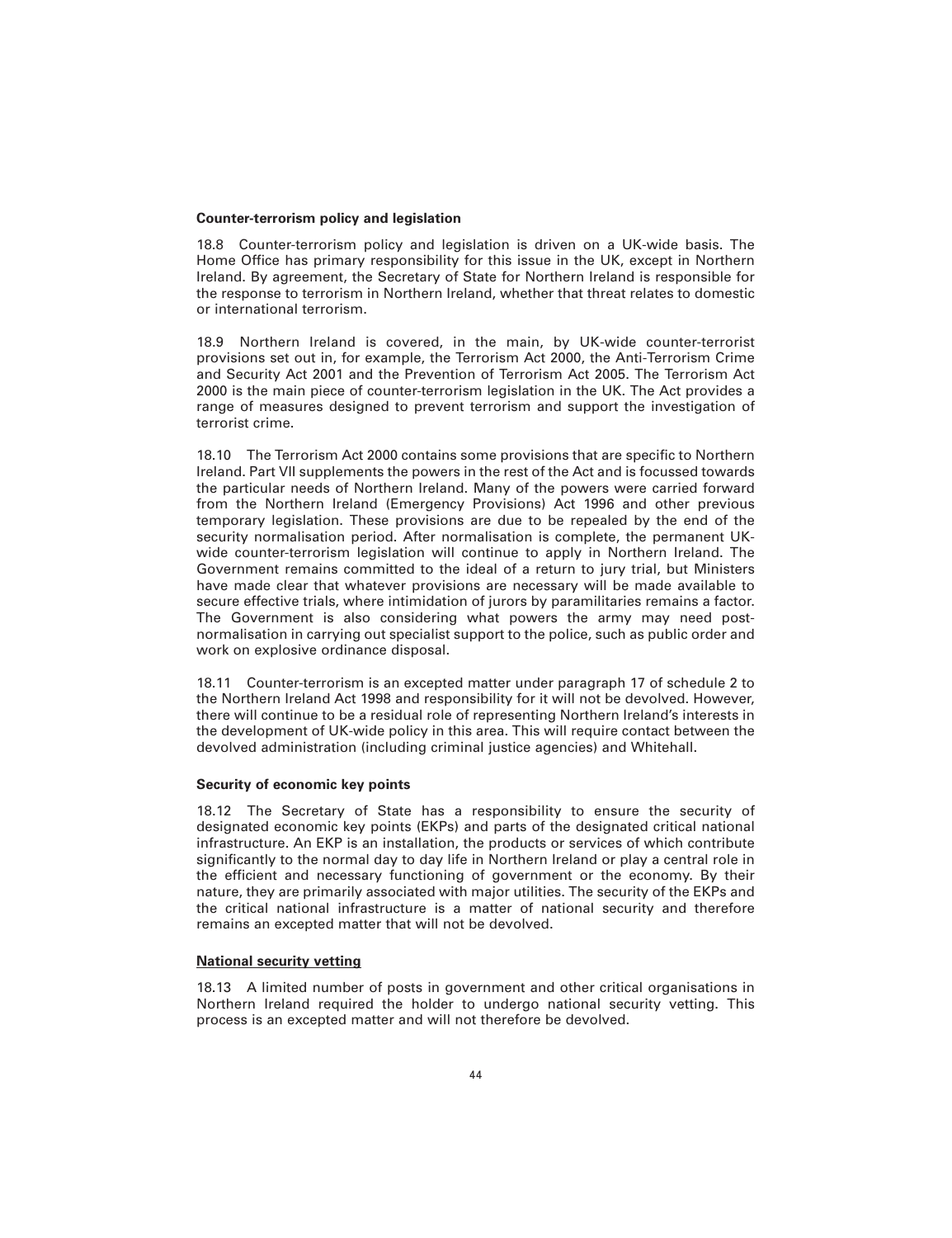#### **Extradition**

18.14 In 1998, when the list of excepted and reserved matters was drawn up, it was the intention that extradition generally should be an excepted matter (part of international relations, listed in paragraph 3 of Schedule 2 to the Northern Ireland Act 1998)). However an exception was made for the surrender of fugitives between Northern Ireland and Ireland, which was made a reserved matter. The reason for this difference was that, at the time, a separate arrangement existed for transferring fugitives between the UK and Ireland, known as the Backing of Warrants Scheme. This allowed extradition between Northern Ireland and Ireland to be carried on on a police to police basis, so that the RUC (as they then were) and An Garda Siochana recognised arrest warrants issued in each other's jurisdictions.

18.15 The introduction of a new European Arrest Warrant (EAW), as set out in the EU Council Framework Decision of 13 June 2002 (2002/584/JHA), has put in place a single legal framework for extraditions between those EU countries that have amended their legislation in order to operate the system. There is now, therefore, no difference between the arrangements for extradition between the United Kingdom and Ireland and arrangements for extradition between the UK and other EU countries. (The EAW is designed to make the process of extradition a judicial act, closely following the backing of warrants model.)

18.16 The Extradition Act 2003 brought these new arrangements into force in the UK, and at the same time repealed the old "backing of warrants" legislation. It also updated legislation governing extradition to and from countries outwith the EU. The Government believes that it is appropriate to continue to retain a single legislative framework for extradition arrangements throughout the UK, and does not propose to devolve legislative competence in this area to the Assembly. However, there will be some specific administrative functions relating to extradition which could be exercised by Northern Ireland Ministers (for example, the designation of an appropriate judge to hear cases and issues associated with legal aid). Further work will need to be done to develop a full list of these functions, but it is the Government's intention to transfer all appropriate functions at the time that responsibility for policing and justice devolves. The Bill currently going through Parliament makes explicit provision for this.

#### **Mutual Legal Assistance**

18.17 Similar considerations apply in relation to Mutual Legal Assistance, the term which describes international co-operation between criminal justice agencies governed by the Crime (International Co-operation) Act 2003. The Government intends to retain responsibility for ensuring a UK-wide legislative framework for these matters but to devolve administrative and executive functions to Northern Ireland Ministers wherever appropriate and the Bill provides for this. Again, further work is needed to develop a list of appropriate functions for transfer.